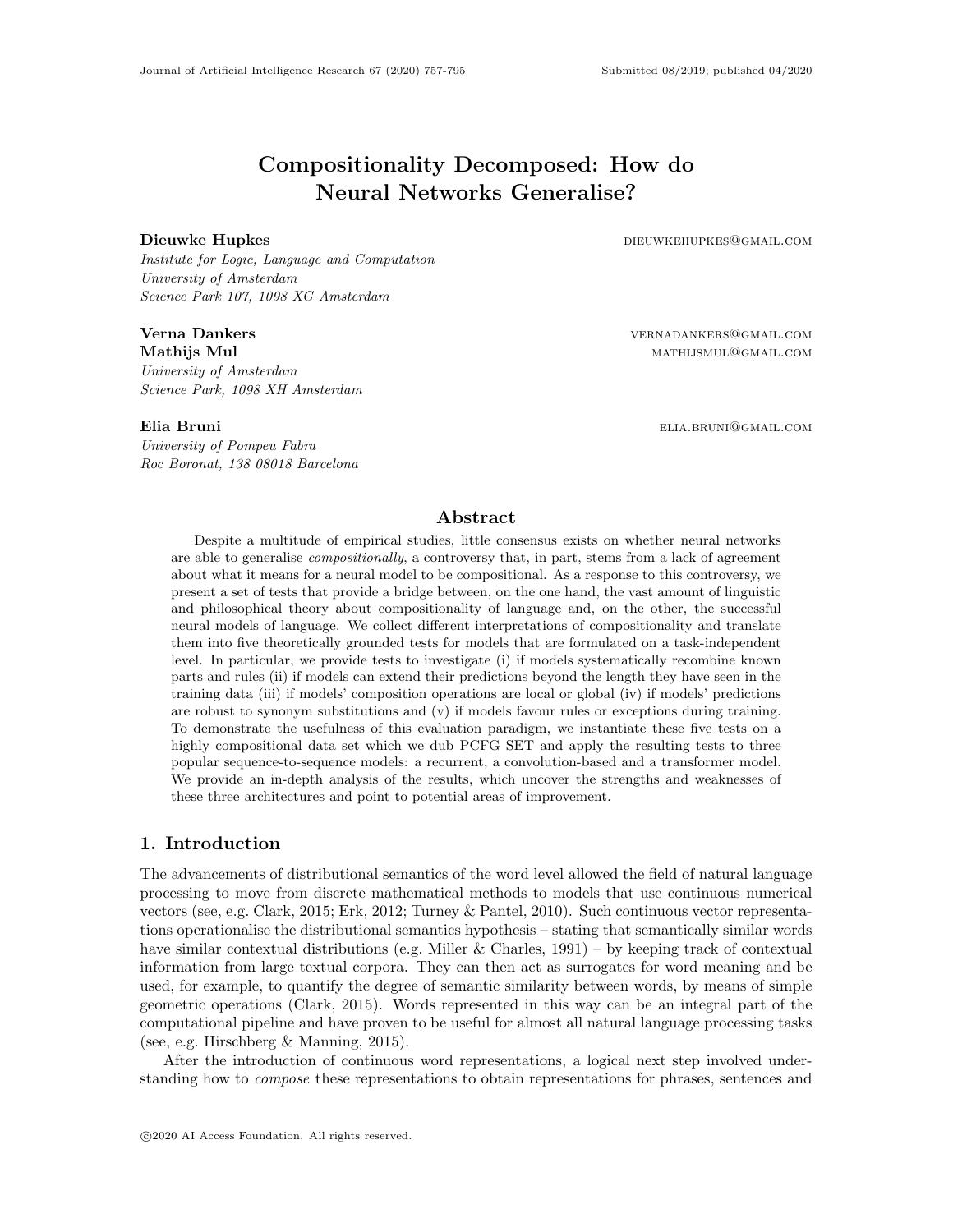even larger pieces of discourse. Some early approaches to do so stayed close to formal symbolic theories of language and sought to explicitly model semantic composition by finding a composition function that could be used to combine word representations. The adjective-noun compound blue sky, for instance, would be represented as a new vector resulting from the composition of the representations for *blue* and *sky*. Examples of such composition functions are as simple as vector addition and (point-wise) multiplication (e.g. [Mitchell & Lapata, 2008\)](#page-37-1) up to more powerful tensor-based op-erations [\(Plate, 1991;](#page-37-2) [Smolensky, 1990\)](#page-38-1) where, for instance, the adjective *blue* would be represented as a matrix, which would be multiplied with the noun vector sky to return the representation for blue sky (e.g. [Baroni & Zamparelli, 2010;](#page-34-0) [Coecke, Sadrzadeh, & Clark, 2010\)](#page-35-3).<sup>[1](#page-1-0)</sup>

A more recent trend in word composition exploits deep learning, a class of machine learning techniques that model language in a completely data-driven fashion, by defining a loss on a downstream task (such as sentiment analysis, language modelling or machine translation) and learning the representations for larger chunks from a signal back-propagated from this loss. In terms of how they compose representations, models using deep learning can be divided into roughly two categories.

In the first category, deep learning is exploited to learn only the actual composition functions, while the order of composition is defined by the modeller. An example is the *recursive neural net*-work of [Socher, Manning, and Ng](#page-38-2) [\(2010\)](#page-38-2), in which representations for larger chunks are computed recursively following a predefined syntactic parse tree of the sentence. While the composition function in this approach is fully learned from data using *back-propagation through structure* [\(Goller &](#page-35-4) [Kuchler, 1996\)](#page-35-4), the tree structure that defines the order of application has to be provided to the model, allowing models to be 'compositional by design'. More recent variants lift this dependency on external parse trees by jointly learning the composition function and the parse tree [\(Kim et al.,](#page-36-0) [2019;](#page-36-0) [Le & Zuidema, 2015,](#page-36-1) i.a.), often at the cost of computational feasibility.

In the second type of deep learning models, no explicit notion of (linguistic) trees or arbitrary depth hierarchy is entertained. Earlier models of this type deal with language processing sequentially and use recurrent processing units such as LSTMs [\(Hochreiter & Schmidhuber, 1997\)](#page-35-5) and GRUs [\(Chung, Gulcehre, Cho, & Bengio, 2014\)](#page-35-6) at their core [\(Sutskever, Vinyals, & Le, 2014\)](#page-38-3) or are based on convolutional networks [\(Kalchbrenner, Grefenstette, & Blunsom, 2014\)](#page-36-2). An important contribution to their effectiveness comes from attention mechanisms, which allow recurrent models to keep track of long-distance dependencies more effectively [\(Bahdanau, Cho, & Bengio, 2015\)](#page-34-1). More recently, these models went all-in on attention, abandoning sequential processing in favour of massively distributed sequence processing all based on attention [\(Vaswani et al., 2017\)](#page-38-4). While the architectural design of this class of models is not motivated by knowledge about linguistics or human processing, they are – through their ability to easily process very large amounts of data – more successful than the previously mentioned (sub)symbolic models on a variety of natural language processing tasks.

Different types of models that compose smaller representations into larger ones can be compared along many dimensions. Commonly, they are evaluated by the usefulness of their representations for different types of tasks, but also scalability, how much data they need to develop their representations (sample efficiency), and their computational feasibility play a role in their evaluation. It remains, however, difficult to explicitly assess if the composition functions they implement are appropriate for natural language and, importantly, to what extent they are in line with the vast amount of knowledge and theories about semantic composition from formal semantics and (psycho)linguistics. While the composition functions of symbolic models are easy to understand (because they are defined on a mathematical level), it is not empirically established that their rigidity is appropriate for dealing with the noisiness and complexity of natural language (e.g. [Potts, 2019\)](#page-37-3). Neural models, on the other hand, seem very well up to handling noisy scenarios but are often argued to be fundamentally incapable of conducting the types of compositions required to process natural language (for more information on this debate, see [Fodor & Pylyshyn, 1988;](#page-35-7) [Marcus, 2003;](#page-37-4) [Pinker, 1984;](#page-37-5) [Smolensky,](#page-38-1)

<span id="page-1-0"></span><sup>1.</sup> For a more complete overview and an analysis of such approaches in the light of formal semantics, we refer to [Kartsaklis](#page-36-3) [\(2014\)](#page-36-3) and [Boleda and Herbelot](#page-34-2) [\(2016\)](#page-34-2), respectively.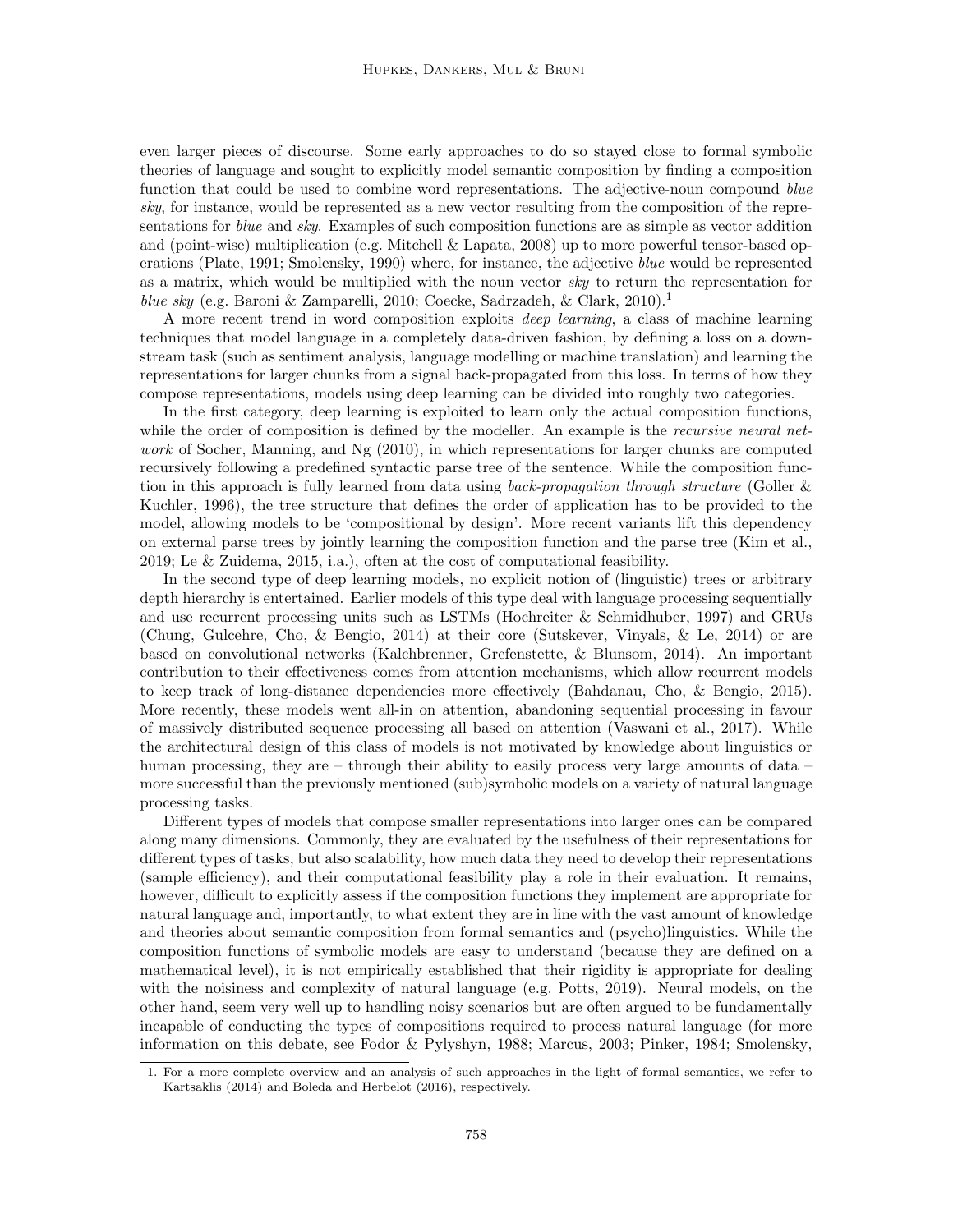[1990\)](#page-38-1) or at least to not use those types of compositions to solve their tasks (e.g. [Lake & Baroni,](#page-36-4) [2018\)](#page-36-4).

In this work, we consider the latter type of models and focus in particular on whether these models are capable of learning *compositional* solutions, a question that recently, with the rise of the success of such models, has attracted the attention of several researchers. While many empirical studies can be found that explore the compositional abilities of neural models, they have not managed to convince the community of either side of the debate: whether neural networks are able to learn and behave compositionally is still an open question. One issue standing in the way of more clarity on this matter is that different researchers have different interpretations of what exactly it means to say that a model is or is not compositional, a point exemplified by the vast number of different tests that exist for compositionality. Some studies focused on testing if models are able to productively use symbolic rules (e.g. [Lake & Baroni, 2018\)](#page-36-4); Some instead consider models' ability to process hierarchical structures [\(Hupkes, Veldhoen, & Zuidema, 2018;](#page-36-5) [Linzen, Dupoux, & Goldberg, 2016\)](#page-36-6); Yet others consider if models can segment the input into reusable parts [\(Johnson et al., 2017\)](#page-36-7).

This variety of tests for compositionality of neural networks existing in the literature is better understandable considering the open nature of the principle of compositionality, by [Partee](#page-37-6) [\(1995\)](#page-37-6) phrased as "The meaning of a whole is a function of the meanings of the parts and of the way they are syntactically combined". While there is ample support for this principle, there is less consensus about its exact interpretation and practical implications. One important reason for this is that the principle is not theory-neutral: it requires a theory of both syntax and meaning, as well as functions to determine the meaning of composed parts. Without these components, the principle of compositionality is formally vacuous [\(Janssen, 1983;](#page-36-8) [Zadrozny, 1994\)](#page-38-5), because also trivial and intuitively non-compositional solutions that cast every expression as one part and assign it a meaning as a whole do not formally violate the principle of compositionality. Furthermore, the principle of compositionality concerns the compositionality of language but does not specify what it means for a language user or model to be compositional. Can a model be called compositional when it can represent a compositional language? Are there any restrictions on how it has to do so? To empirically test models for compositionality it is necessary to first establish what is to be considered compositional behaviour. With this work, we aim to contribute to clarity on this point, by presenting a study in which we collect different aspects of and intuitions about compositionality of language from linguistics and philosophy and translate them into concrete tests that can be used to better understand the composition functions learned by neural models trained end-to-end on a downstream task.

The contribution of our work, we believe, is three-fold. First, we provide a bridge between, on the one hand, the vast amount of theory about compositionality that underpins symbolic models of language and semantic composition and, on the other hand, the neural models of language that have proven to be very effective in many natural language tasks that seem to require compositional capacities. Importantly, we do not aim to provide a new definition of compositionality, but rather we identify different components of compositionality within the literature and design behavioural tests that allow testing for these components independently. We believe that the field will profit from such a principled analysis of compositionality and that this analysis will provide clarity concerning the different interpretations that may be entertained by different researchers. A division into clearly understood components can help to identify and categorise the strengths and weaknesses of different models. We provide concrete and usable tests, bundled in a versatile test suite that can be applied to any kind of model.

Secondly, to demonstrate the usefulness of this test suite, we apply our tests to three popular sequence-to-sequence models: a recurrent, a convolution-based and a transformer model. We provide an in-depth analysis of the results, uncovering interesting strengths and weaknesses of these three architectures.

Lastly, we touch upon the complex question that concerns the extent to which a model needs to be explicitly compositional to adequately model data of which the underlying structure is, or seems,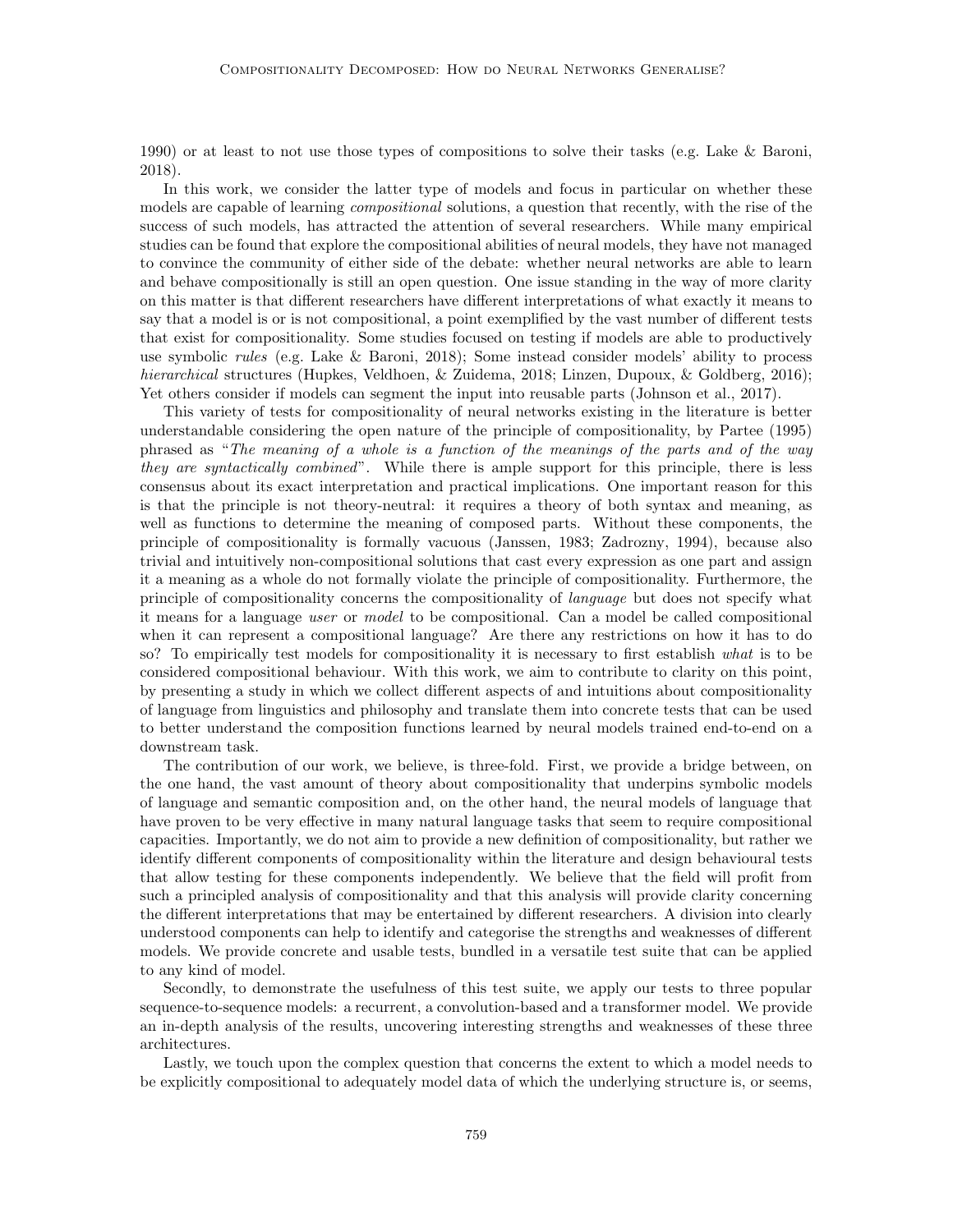compositional. We believe that, in a time where the most successful natural language processing methods require large amounts of data and are not directly motivated by linguistic knowledge or structure, this question bears more relevance than ever.

Outline In what follows, we first briefly revise other literature with similar aims and sketch how our work stands apart from previous attempts to assess the extent to which networks implement compositionality (Section [2\)](#page-3-0). We describe previously proposed data sets to evaluate compositionality as well as studies that evaluate the representations of pre-trained models. In Section [3,](#page-6-0) we give a theoretical explanation of the five notions for which we devise tests, and we propose how to behaviourally test for them. In Section [4,](#page-11-0) we describe the data set that we use for our study, followed by a brief description of the three types of architectures that we compare in our experiments in Section [5.](#page-13-0) We then detail our experiments and report and analyse their results in Section [6](#page-16-0) and further reflect upon their implications in Section [7.](#page-30-0)

## <span id="page-3-0"></span>2. Related Work

Whether artificial neural networks are fundamentally capable of representing compositionality, trees and hierarchical structure has been a prevalent topic ever since the first connectionism models for natural language were introduced. Recently, this topic has regained attention, and a substantial number of empirical studies can be found that explore the compositional abilities of neural models, with a specific focus on their ability to represent *hierarchy*. These studies can be roughly divided into two categories: studies that devise specific data sets that models can be trained and tested on to assess if they behave compositionally, and studies that focus on assessing the representations that are learned by models trained on some independent (often natural) data set.

## 2.1 Evaluating Compositionality with Artificial Data

Specifically crafted, artificial data sets to evaluate compositionality are typically generated from an underlying grammar. It is then assumed that models can only find the right solution to the test set if they learned to interpret the training data in a compositional fashion. Below, we discuss a selection of such data sets and briefly review their results.<sup>[2](#page-3-1)</sup>

## 2.1.1 Arithmetic Language and Mathematical Reasoning

One of the first (recent) data sets proposed as a testbed to reveal how neural networks process hierarchical structure is the *arithmetic language*, introduced by [Veldhoen, Hupkes, and Zuidema](#page-38-6) [\(2016\)](#page-38-6). [Veldhoen et al.](#page-38-6) [\(2016\)](#page-38-6) test networks for algebraic compositionality by looking at their ability to process spelled out, nested arithmetic expressions. In a follow-up paper, to gain insight into the types of solution that networks encode, the same authors introduce *diagnostic classifiers*, trained to fire for specific strategies used to solve the problem. They show that simple recurrent networks do not perform well on the task, but gated recurrent networks can generalise well to lengths and depths of arithmetic expressions that were not in the training set, although their performance quickly deteriorates when the length of expressions grows [\(Hupkes et al., 2018\)](#page-36-5).<sup>[3](#page-3-2)</sup> From this, they

<span id="page-3-1"></span><sup>2.</sup> Discussing in detail all different data sets that have been proposed to evaluate compositionality in neural networks falls outside the scope of this paper. We aimed to make a representative selection of studies, using as a criterion that they should involve sequential inputs and explicitly mention compositionality. We excluded *grounded* data sets such as CLEVR [\(Johnson et al., 2017\)](#page-36-7) and SQOOP [\(Bahdanau et al., 2018\)](#page-34-3), which contain more than one modality. Furthermore, we did not include studies whose primary focus is on how neural networks implement compositional structures [\(Giulianelli, Harding, Mohnert, Hupkes, & Zuidema, 2018;](#page-35-8) [Lakretz et al., 2019;](#page-36-9) [McCoy,](#page-37-7) [Linzen, Dunbar, & Smolensky, 2019;](#page-37-7) [Soulos, McCoy, Linzen, & Smolensky, 2019;](#page-38-7) [Weiss, Goldberg, & Yahav,](#page-38-8) [2018a\)](#page-38-8) or studies that evaluate compositionality only based on models' representations [\(Andreas, 2019\)](#page-34-4).

<span id="page-3-2"></span><sup>3.</sup> [Zaremba and Sutskever](#page-38-9) [\(2014\)](#page-38-9) also used a task based on arithmetics, which requires learning to execute computer programs, which they use to compare different learning curricula.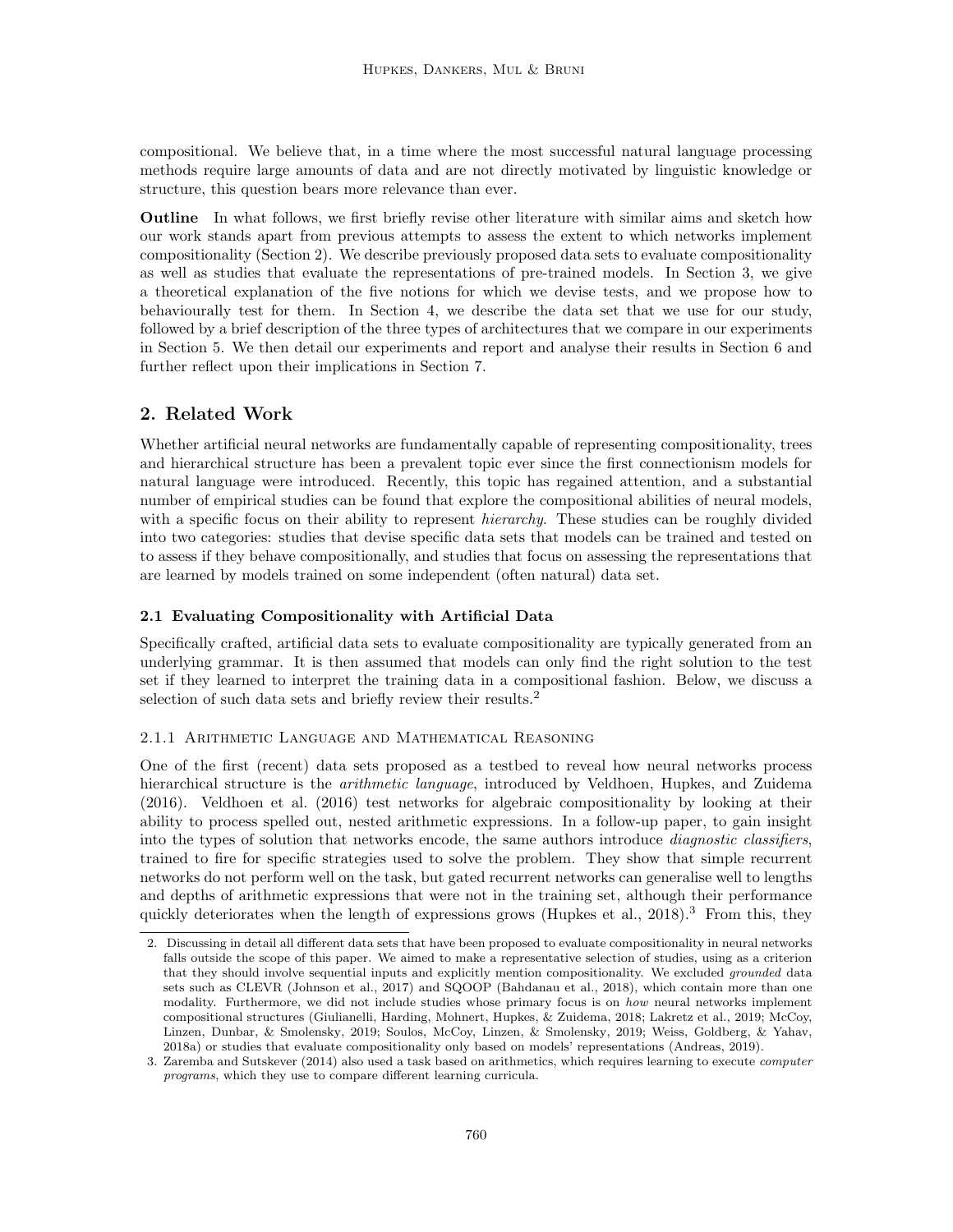conclude that these models are  $-$  to some extent  $-$  able to capture the underlying compositional structure of the data.

More recently, [Saxton, Grefenstette, Hill, and Kohli](#page-37-8) [\(2019\)](#page-37-8) released another data set in which maths was used to probe the compositional generalisation skills of neural networks. [Saxton et al.](#page-37-8) [\(2019\)](#page-37-8) compare transformers and LSTM-based architectures trained on a data set with mathematical questions and find that the transformer models generalise better than the LSTM models. Specifically, transformers outperform LSTMs on a set of extrapolation tests that require compositional skills such as generalising to questions involving larger numbers, more numbers or more compositions. However, performance deteriorates for questions that require the computation of intermediate values, which [Saxton et al.](#page-37-8) [\(2019\)](#page-37-8) reason indicates that the model has not truly learned to treat the task in a compositional manner but instead applies shallow tricks.

## 2.1.2 SCAN

In 2018, [Lake and Baroni](#page-36-4) proposed the SCAN data set, describing a simple navigation task that requires an agent to execute commands expressed in a compositional language. The authors test various sequence-to-sequence models on three different splits of the data: a random split, a split testing for longer action sequences and a split that requires compositional application of words learned in isolation. The models obtain almost perfect accuracy on the first split while performing very poorly on the last two, which the authors argue require a compositional understanding of the task. They conclude that – after all these years – sequence-to-sequence recurrent networks are still not systematic. In a follow-up paper by [Loula, Baroni, and Lake](#page-36-10) [\(2018\)](#page-36-10), the same authors criticise these findings and propose a new set of splits which focuses on rearranging familiar words (i.e. "jump", "right" and "around") to form novel meanings ("jump around right"). Although they collect considerably more evidence for systematic generalisation within their amended setup, the authors confirm their previous findings that the models do not learn compositionally. Very recently, SCAN was also used to diagnose convolutional networks. Comparing to recurrent networks, Dessi [and Baroni](#page-35-9) [\(2019\)](#page-35-9) find that convolutional networks exhibit improved compositional generalisation skills but their errors are unsystematic, indicating that the model did not fully master any of the systematic rules.

## 2.1.3 Lookup Tables

Liška, Kruszewski, and Baroni [\(2018\)](#page-36-11) introduce a minimal compositional test where neural networks need to apply function compositions to correctly compute the meaning of sequences of lookup tables. The meanings of these lookup tables are exhaustively defined and presented to the model, so that applying them does not require more than rote memorisation. The authors show that out of many models trained with different initialisations only a very small fraction exhibits compositional behaviour, while the vast majority does not.<sup>[4](#page-4-0)</sup>

## 2.1.4 Logical Inference

[Bowman, Manning, and Potts](#page-34-5) [\(2015\)](#page-34-5) propose a data set which uses a slightly different setup: they assess models' compositional skills by testing their ability to infer logical entailment relations between pairs of sentences in an artificial language. The grammar they use licenses short, simple sentences; the relations between these sentences are inferred using a natural logic calculus that acts directly on the generated expressions. [Bowman et al.](#page-34-5) [\(2015\)](#page-34-5) show that recursive neural networks, which recursively apply the same composition function and are thus compositional by design, obtain high

<span id="page-4-0"></span><sup>4.</sup> [Hupkes, Singh, Korrel, Kruszewski, and Bruni](#page-35-10) [\(2019\)](#page-35-10) show how adding an extra supervision signal to the network's attention consistently results in a complete solution of the task, but it is not clear how their results extend to other, more complicated scenarios. [Korrel, Hupkes, Dankers, and Bruni](#page-36-12) [\(2019\)](#page-36-12) propose a novel architecture with analogous, complete solutions without the need for extra supervision.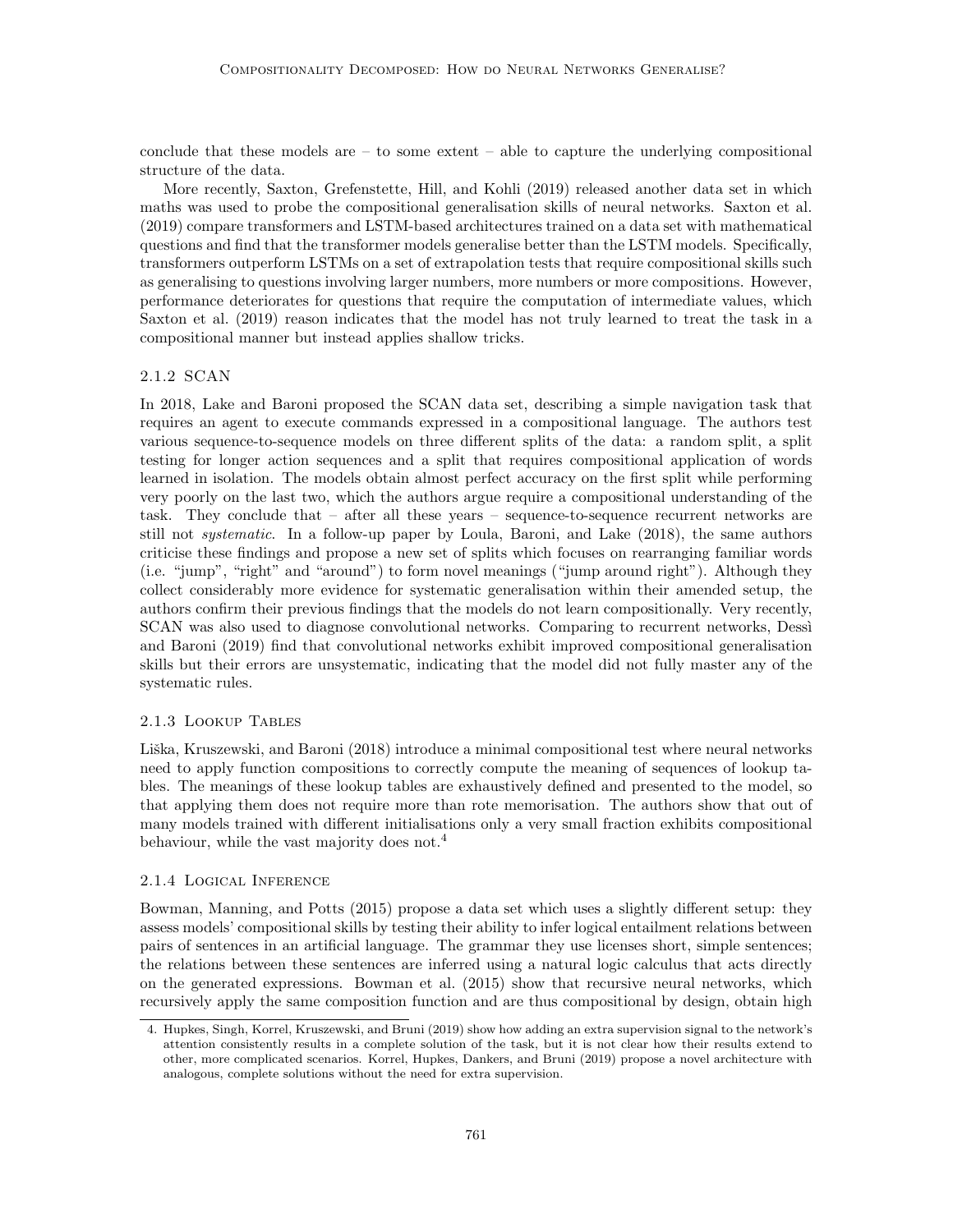accuracies on this task. [Mul and Zuidema](#page-37-9) [\(2019\)](#page-37-9) show that also gated recurrent models can perform well on an adapted version of the same task, which uses a more complex grammar. With a series of additional tests, [Mul and Zuidema](#page-37-9) [\(2019\)](#page-37-9) provide further proof for basic compositional generalisation skills of the best-performing recurrent models. [Tran, Bisazza, and Monz](#page-38-10) [\(2018\)](#page-38-10) report similar findings, and furthermore show that while a transformer performs similar to an LSTM model when the entire data set is used, an LSTM model generalises better when smaller training data is used.

## 2.2 Evaluating Compositionality with Natural Data

While very few studies present methods to explicitly evaluate how compositional the representations of models that are trained on independent data sets are, there are several studies that focus on evaluating aspects of such models that are related to compositionality. In particular, starting from the seminal work of [Linzen et al.](#page-36-6)  $(2016)$ , the evaluation of the syntactic capabilities of neural *language* models has attracted a considerable amount of attention. While the explicit focus of such studies is on the syntactic capabilities of different models and not on providing tests for compositionality, many of the results in fact concern the way that neural networks process the types of hierarchical structures often assumed to underpin compositionality.<sup>[5](#page-5-0)</sup>

## 2.2.1 Number Agreement

[Linzen et al.](#page-36-6) [\(2016\)](#page-36-6) propose to test the syntactic abilities of LSTMs by testing to what extent they are capable of correctly processing long-distance subject-verb agreement, a phenomenon they argue to be commonly regarded as evidence for hierarchical structure in natural language. They devise a number-agreement task and find that a pre-trained state-of-the-art LSTM model [\(Jozefowicz,](#page-36-13) [Vinyals, Schuster, Shazeer, & Wu, 2016\)](#page-36-13) does not capture the structure-sensitive dependencies.

Later, these results were contested by a different research group, who repeated and extended the study with a different language model and tested a number of different long-distance dependencies for English, Italian, Hebrew and Russian [\(Gulordava, Bojanowski, Grave, Linzen, & Baroni, 2018\)](#page-35-11). Their results do not match the findings of the earlier study: [Gulordava et al.](#page-35-11) [\(2018\)](#page-35-11) find that an LSTM language model can solve the subject-verb agreement problem well, even when the words in the sentence are replaced by syntactically nonsensical words, which they take as evidence that the model is indeed relying on syntactic and not semantic clues.<sup>[6](#page-5-1)</sup> Whether the very recent all-attention language models do also capture syntax-sensitive dependencies is still an open question. Some (still unpublished) studies find evidence that such models score high on the previously described numberagreement task [\(Goldberg, 2019;](#page-35-12) [Lin, Tan, & Frank, 2019\)](#page-36-14). More mixed results are reported by others [\(Tran et al., 2018;](#page-38-10) [Wolf, 2019\)](#page-38-11).

## 2.2.2 Syntax in Machine Translation

The subfield of natural language processing that is most related to ours in terms of setup is the field of machine translation (MT). There are little detailed studies concerning the compositional behaviour of neural MT models but many that consider the representations of trained models. Analyses in this line of work typically consider which properties are encoded by MT models, with

<span id="page-5-0"></span><sup>5.</sup> In fact, there are quite a few earlier studies relating to the ability of neural networks to implement grammatical structure that consider a similar paradigm, albeit using artificial languages. Such studies consider how well neural networks can represent formal languages generated by grammars from different classes of the Chomsky Hierarchy (e.g. [Batali, 1994;](#page-34-6) [Christiansen & Chater, 1999;](#page-35-13) [Elman, 1991;](#page-35-14) [Rodriguez, 2001;](#page-37-10) [Rodriguez, Wiles, & Elman, 1999;](#page-37-11) [Weiss, Goldberg, & Yahav, 2018b;](#page-38-12) [Wiles & Elman, 1995\)](#page-38-13). Like the studies with natural language described in this chapter, these studies focus on rules and hierarchical structure but do not specifically target compositionality, which requires not only syntax but also meaning.

<span id="page-5-1"></span><sup>6.</sup> The task proposed by [Linzen et al.](#page-36-6) [\(2016\)](#page-36-6) served as inspiration for many studies investigating the linguistic or syntactic capabilities for neural language models, and also the task itself was used in many follow-up studies. Such studies, which we will not further discuss, are generally positive about the extent to which recurrent language models represent syntax.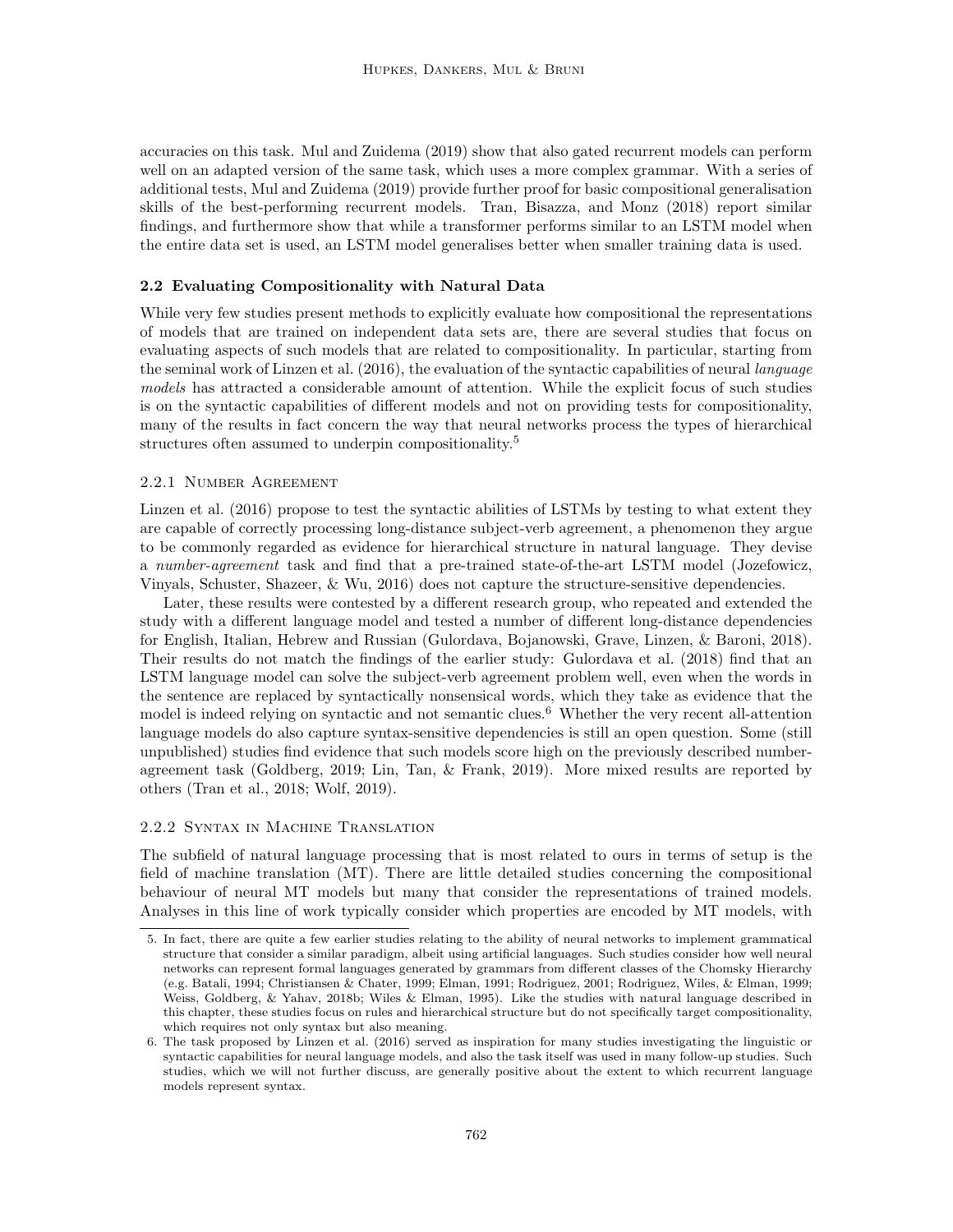a specific focus on the difference between the representations within layers that are situated at different levels of the hierarchy of a model. A robust finding from such analyses is that features such as syntactic constituency, part-of-speech tags and dependency edges can be reliably predicted from the hidden representations of both recurrent neural networks [\(Belinkov et al., 2017;](#page-34-7) [Blevins,](#page-34-8) [Levy, & Zettlemoyer, 2018;](#page-34-8) [Shi, Padhi, & Knight, 2016\)](#page-38-14) and transformer models [\(Raganato &](#page-37-12) [Tiedemann, 2018;](#page-37-12) [Tenney, Xia, et al., 2019\)](#page-38-15). Generally, lower-level features are encoded in lower layers, while higher-level syntactic and semantic features are better represented in deeper layers (e.g. [Blevins et al., 2018;](#page-34-8) [Tenney, Das, & Pavlick, 2019\)](#page-38-16). For transformer models, a recent wave of papers demonstrates that such features can also be extracted from attention patterns [\(Lin et al., 2019;](#page-36-14) Mareček & Rosa, 2018; [Vig & Belinkov, 2019\)](#page-38-17). While these results do not straightforwardly extend to the questions about compositionality that we are considering in this work, they do demonstrate that both recurrent and attention-based models trained in a setup similar to the one considered for this work are able to capture the types of higher-level syntactic features that are often considered to be key for compositional behaviour.

## 2.3 Intermediate Conclusions

We reviewed various attempts to assess the extent to which neural models are able to implement compositionality and hierarchy. This overview illustrated the difficulty and importance of evaluating the behaviour of neural models but also showed that whether neural networks can or do learn compositionally is still an open question. Both strands of approaches we considered – approaches that use special compositional data sets to train and test models, and approaches that instead focus on the evaluation of pre-trained models – report positive as well as negative results.

In the first approach, researchers try to encode a certain notion of compositionality in the task itself. While it is important, when testing for compositionality, to make sure the specific task that networks are trained on has a clear demand for compositional solutions, we believe these studies fall short in explicitly linking the task they propose to clearly-defined notions of compositionality. Further, we believe that the multifaceted notion of compositionality cannot be exhausted in one single task. In the following section, we disconnect testing compositionality from the task at hand and disentangle five different theoretically motivated ways in which a network can exhibit compositional behaviours that are not a priori linked to a specific downstream task.

The second type of studies roots its tests into clear linguistic hypotheses. However, by testing neural networks that are trained on uncontrolled data, they lose the direct connection between compositionality and the downstream task. Although compositionality is widely considered to play an important role for natural language, it is unknown what type of compositional skills – if any – a model needs to have to successfully model tasks involving natural language, such as for instance language modelling. If it cannot be excluded that successful heuristics or syntax-insensitive approximations exist, a negative result can not be taken as evidence that a particular type of model cannot capture compositionality, it merely indicates that this exact model instance did not capture it in this exact case. While, in the long run, we also wish to reconnect the notion of compositionality to natural data, we believe that before being able to do so, it is of primary importance to reach an agreement about what defines compositional behaviour and how it should be tested for in neural networks.

## <span id="page-6-0"></span>3. Testing Compositionality

In the previous section, we discussed various attempts to evaluate the compositional skills of neural network models. We argued that progressing further on this question requires more clarity on what defines compositionality for neural networks, which we address in this work by providing tests that are more strongly grounded in the literature about compositionality. We now arrive at the theoretical part of the core of our research, in which we set the theoretical ground for the five tests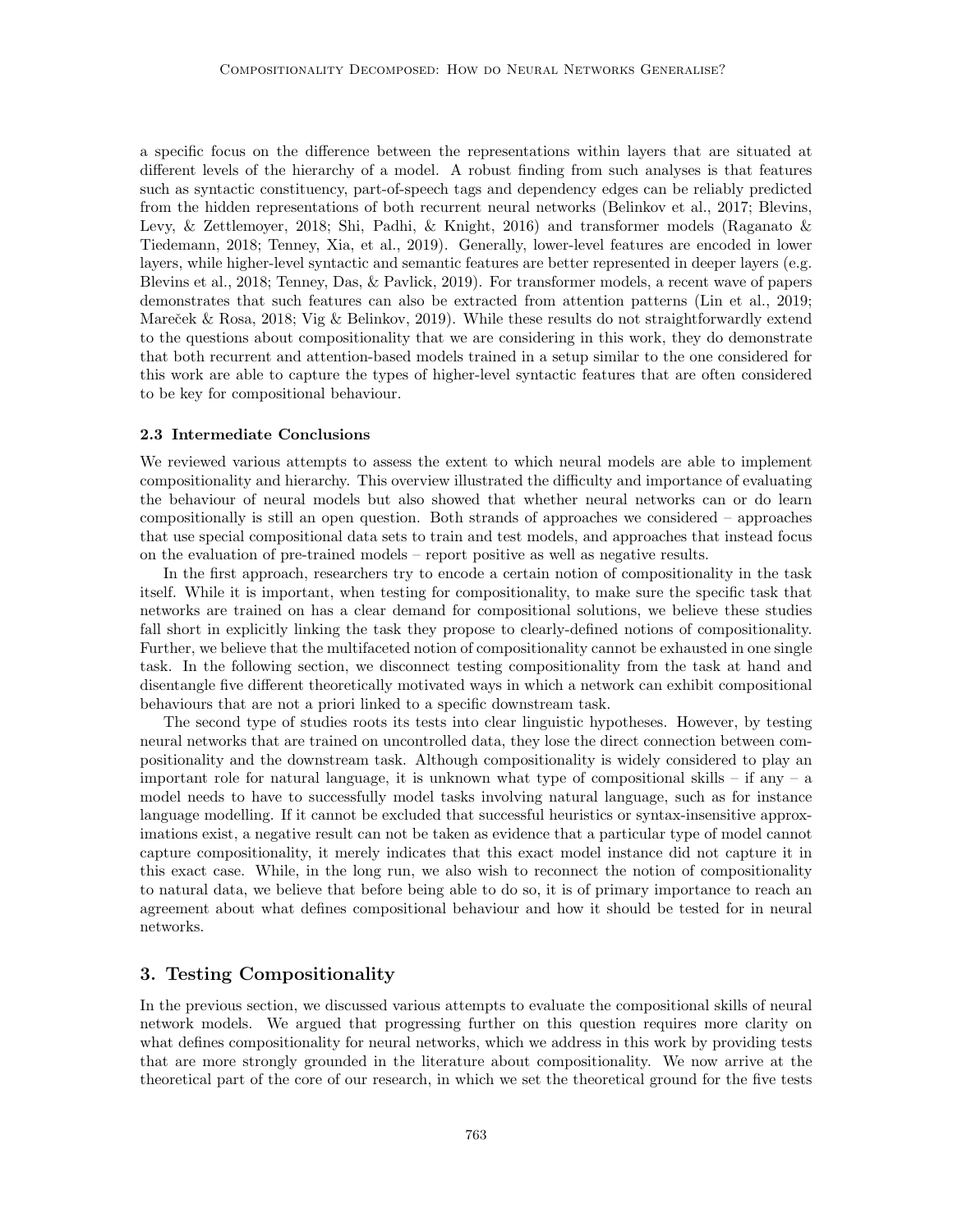<span id="page-7-0"></span>

Figure 1: Schematic depictions of the five tests we propose to test the compositionality of neural network models. (a) To test for systematicity, we evaluate models' ability to recombine known parts to form new sequences. (b) While the productivity test also requires recombining known parts, the focus there lies on unboundedness: we test if models can understand sequences *longer* than the ones they were trained on. (c) In the substitutivity test, we evaluate how robust models are towards the introduction of synonyms, and, more specifically, in which cases words are considered synonymous. (d) The localism test targets how local the composition operations of models are: are smaller constituents evaluated before larger constituents? (e) The overgeneralisation test evaluates how likely models are to infer rules: is a model instantly able to accommodate exceptions, or does it need more evidence to deviate from applying the general rule instantiated by the rest of the data?

we propose and conduct in this paper. We describe five aspects of compositionality that are explicitly motivated by theoretical literature on this topic and propose, on a high level, how to translate them into behavioural tests for (neural) models.

We propose to test (i) if models systematically recombine known parts and rules (systematicity) (ii) if models can extend their predictions beyond the length they have seen in the training data  $(productivity)$  (iii) if models' predictions are robust to synonym substitutions (substitutivity) (iv) if models' composition operations are local or global (localism) and (v) if models favour rules or exceptions during training (*overgeneralisation*). Below, we describe the theory that motivated us to select these aspects, and we describe on an abstract level how we translate them into concrete tests. A systematic depiction is shown in Figure [1.](#page-7-0)

## 3.1 Systematicity

The first property we propose to test for – following many of the works presented in the related work section of this article – is *systematicity*, a notion frequently used in the context of compositionality. The term was introduced by [Fodor and Pylyshyn](#page-35-7) [\(1988\)](#page-35-7) – notably, in a paper that argued against connectionist architectures – who used it to denote that

"[t]he ability to produce/understand some sentences is intrinsically connected to the ability to produce/understand certain others" [\(Fodor & Pylyshyn, 1988,](#page-35-7) p. 25)

This ability concerns the recombination of known parts and rules: anyone who understands a number of complex expressions also understands other complex expressions that can be built up from the constituents and syntactical rules employed in the familiar expressions. To use a classic example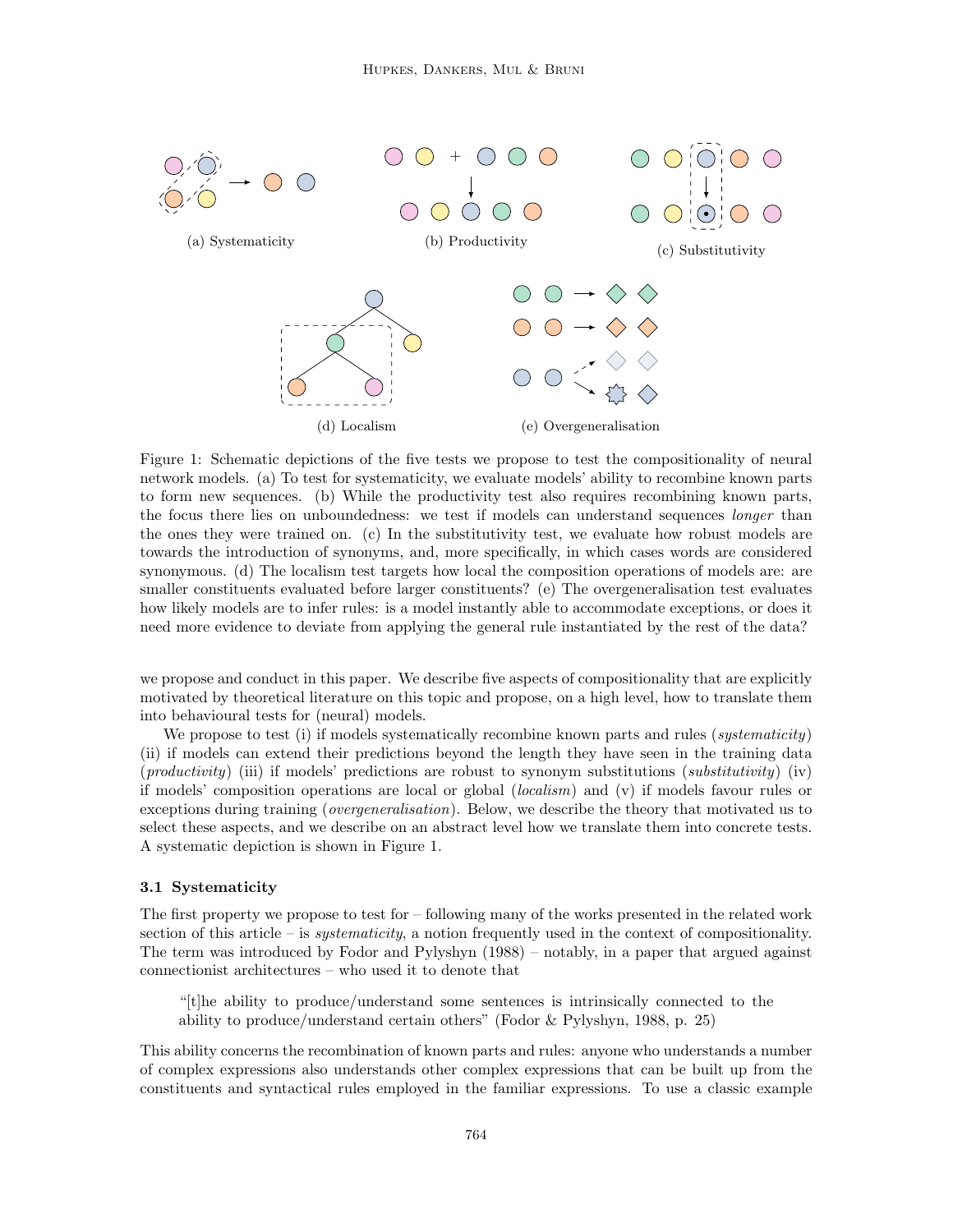from [Szab´o](#page-38-18) [\(2012\)](#page-38-18): someone who understands 'brown dog' and 'black cat' also understands 'brown cat'.

[Fodor and Pylyshyn](#page-35-7) [\(1988\)](#page-35-7) contrast systematicity with storing all sentences in an atomic way, in a dictionary-like mapping from sentences to meanings. Someone who entertains such a dictionary would not be able to understand new sentences, even if these sentences were similar to the ones occurring in their dictionary. Since humans are able to infer meanings for sentences they have never heard before, they must use some systematic process to construct these meanings from the ones they internalised before. By the same argument, however, any model that is able to generalise to a sequence outside its training space (its test set), should have learned to construct outputs from parts it perceived during training and some rule of recombination. Thus, rather than asking if a model is systematic, a more interesting question is whether the rules and constituents the model uses are in line with what we believe to be the actual rules and constituents underlying a particular data set or language.

#### 3.1.1 Testing Systematicity

With our *systematicity* test, we aim to pull out that specific aspect, by testing if a model can recombine constituents that have not been seen together during training. In particular, we focus on combinations of words  $a$  and  $b$  that meet the requirements that (i) the model has only been familiarised with a in contexts excluding b and vice versa but (ii) the combination a b is plausible given the rest of the corpus.

## 3.2 Productivity

A notion closely related to systematicity is productivity, which concerns the open-ended nature of natural language: language appears to be infinite, but has to be stored with finite capacity. Hence, there must be some productive way to generate new sentences from this finite storage.[7](#page-8-0) While this 'generative' view of language became popular with Chomsky in the early sixties [\(Chomsky, 1956\)](#page-34-9), Chomsky himself traces it back to Von Humboldt, who stated that 'language makes infinite use of finite means'.

Both systematicity and productivity rely on the recombination of known constituents into larger compounds. However, whereas systematicity can be  $-$  to some extent  $-$  empirically established, productivity cannot, as it is not possible to prove that natural languages in fact contain an infinite number of complex expressions [\(Pullum & Scholz, 2010\)](#page-37-14). Even if humans' memory allowed them to produce infinitely long sentences, their finite life prevents them from doing so. Productivity of language is therefore more controversial than systematicity.

## 3.2.1 TESTING PRODUCTIVITY

To separate systematicity from productivity, in our productivity test we specifically focus on the aspect of unboundedness. We test whether a model can understand sentences that are *longer* than the ones encountered during training. To test this, we separate sequences in the data based on length and evaluate models on their ability to cope with longer sequences after having been familiarised with the shorter ones.

## 3.3 Substitutivity

A principle closely related to the principle of compositionality is the principle of substitutivity. This principle, which finds its origin in philosophical logic, states that if an expression is altered by replacing one of its constituents with another constituent with the same meaning (a synonym), this does not affect the meaning of the expression [\(Pagin, 2003\)](#page-37-15). In other words, if a substitution

<span id="page-8-0"></span><sup>7.</sup> The term productivity also has a technical meaning in morphology, which we do not imply here.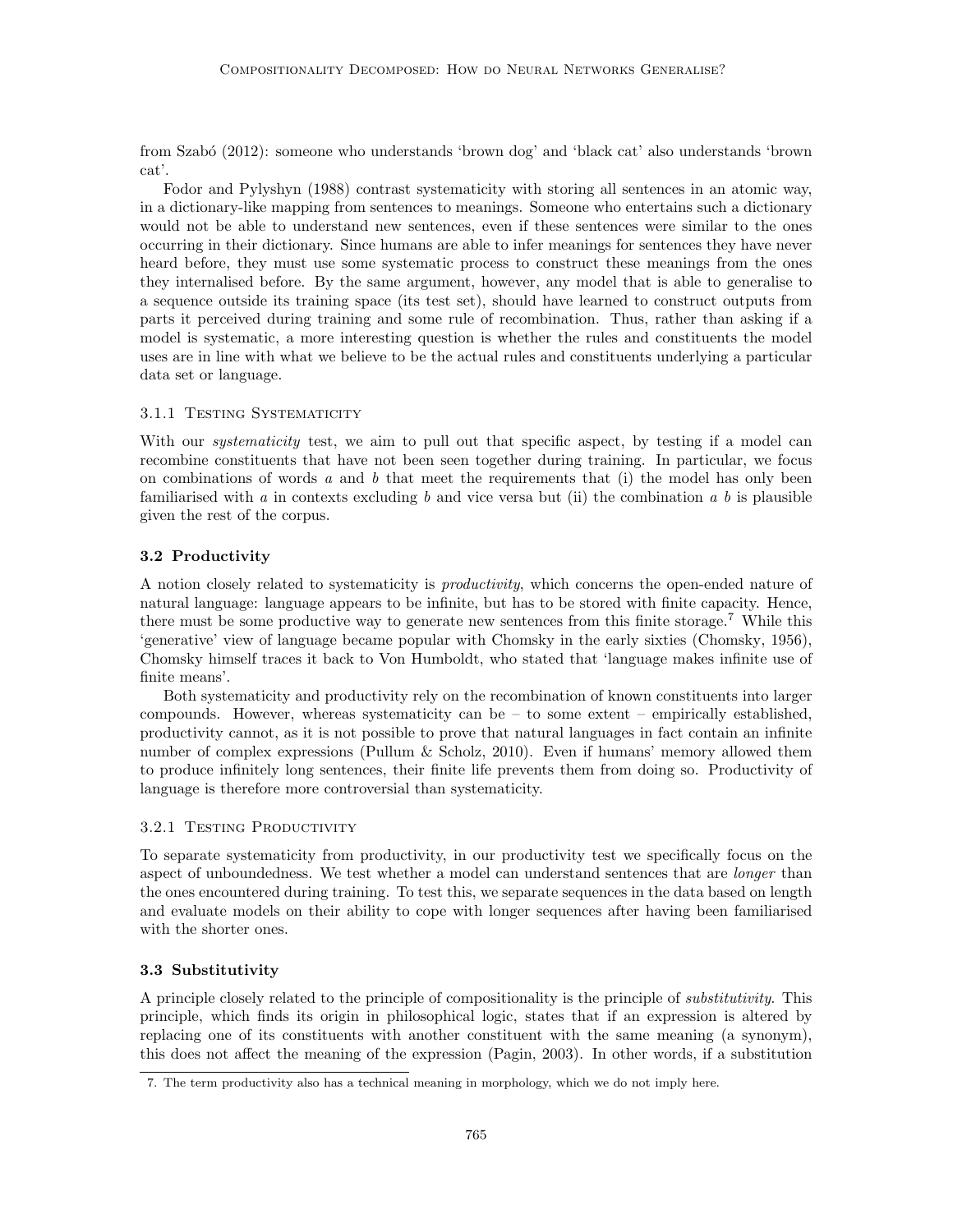preserves the meaning of the parts of a complex expression, it also preserves the meaning of the whole. In the latter formulation, the correspondence with the principle of compositionality itself can be easily seen: as substituting part of an expression with a synonym changes neither the structure of the expression nor the meaning of its parts, it should not change the meaning of the expression itself either.

Like the principle of compositionality, the substitutivity principle in the context of natural language is subject to interpretation and discussion. [Husserl](#page-36-15) [\(1913\)](#page-36-15) pointed out that the substitution of expressions with the same meaning can result in nonsensical sentences if the expressions belong to different semantic categories (the philosopher Geach (1965) illustrated this considering the two expressions Plato was bald and baldness was an attribute of Plato. While these expressions are synonymous, it is not possible to substitute the first with the second in the sentence The philosopher whose most eminent pupil was Plato was bald).

A second context which poses a challenge for the substitutivity principle concerns embedded statements about beliefs. As already sketched out in the previous section, if  $X$  and  $Y$  are synonymous, this does not necessarily imply that the expressions Peter thinks that X and Peter thinks that Y are both true. In this work, we do not consider these cases, but instead focus on the more general question: is substitutivity a salient notion for neural networks and under what conditions can and do they infer synonymity?

## 3.3.1 TESTING SUBSTITUTIVITY

We test substitutivity by probing under which conditions a model considers two atomic units to be synonymous. To this end, we artificially introduce synonyms and consider how the prediction of a model changes when an atomic unit in an expression is replaced by its synonym. We consider two different cases. Firstly, we analyse the case in which synonymous words occur equally often and in comparable contexts. In this case, synonymity can be inferred from the corresponding meanings on the output side but is aided by distributional similarities on the input side. Secondly, we consider pairs of words in which one of the words occurs only in very short sentences, which we call primitive contexts. In this case, synonymity can only be inferred from the (implicit) semantic mapping, which is identical for both words, but not from the context that those words appear in.

## 3.4 Localism

In its basic form, the principle of compositionality states that the meaning of a complex expression derives from the meanings of its constituents and how they are combined. It does not impose any restrictions on what counts as an admissible way of combining different elements, which is why the principle taken in isolation is formally vacuous.<sup>[8](#page-9-0)</sup> As a consequence, the interpretation of the principle of compositionality depends on the type of constraints that are put on the semantic and syntactic theories involved. One important consideration concerns – on an abstract level – how local the composition operations should be. When operations are very local (a case also referred to as *strong* or *first-level* compositionality), the meaning of a complex expression depends only on its local structure and the meanings of its immediate parts [\(Jacobson, 2002;](#page-36-16) Pagin  $&$  Westerståhl, [2010\)](#page-37-16). In other words, the meaning of a compound is only dependent on the meaning of its immediate 'children', regardless of the way that their meaning was built up. In global or weak compositionality, the meaning of an expression follows from its total (global) structure and the meanings of its atomic parts. In this interpretation, compounds can have different meanings, depending on the larger expression that they are a part of.

[Carnap](#page-34-10) [\(1947\)](#page-34-10) presents an example that nicely illustrates the difference between these two interpretations, in which he considers sentences with tautologies. Under the view that the meaning

<span id="page-9-0"></span><sup>8.</sup> We previously cited [Janssen](#page-36-8) [\(1983\)](#page-36-8), who proved this claim by showing that arbitrary sets of expressions can be mapped to arbitrary sets of meanings without violating the principle of compositionality, as long as one is not bound to a fixed syntax.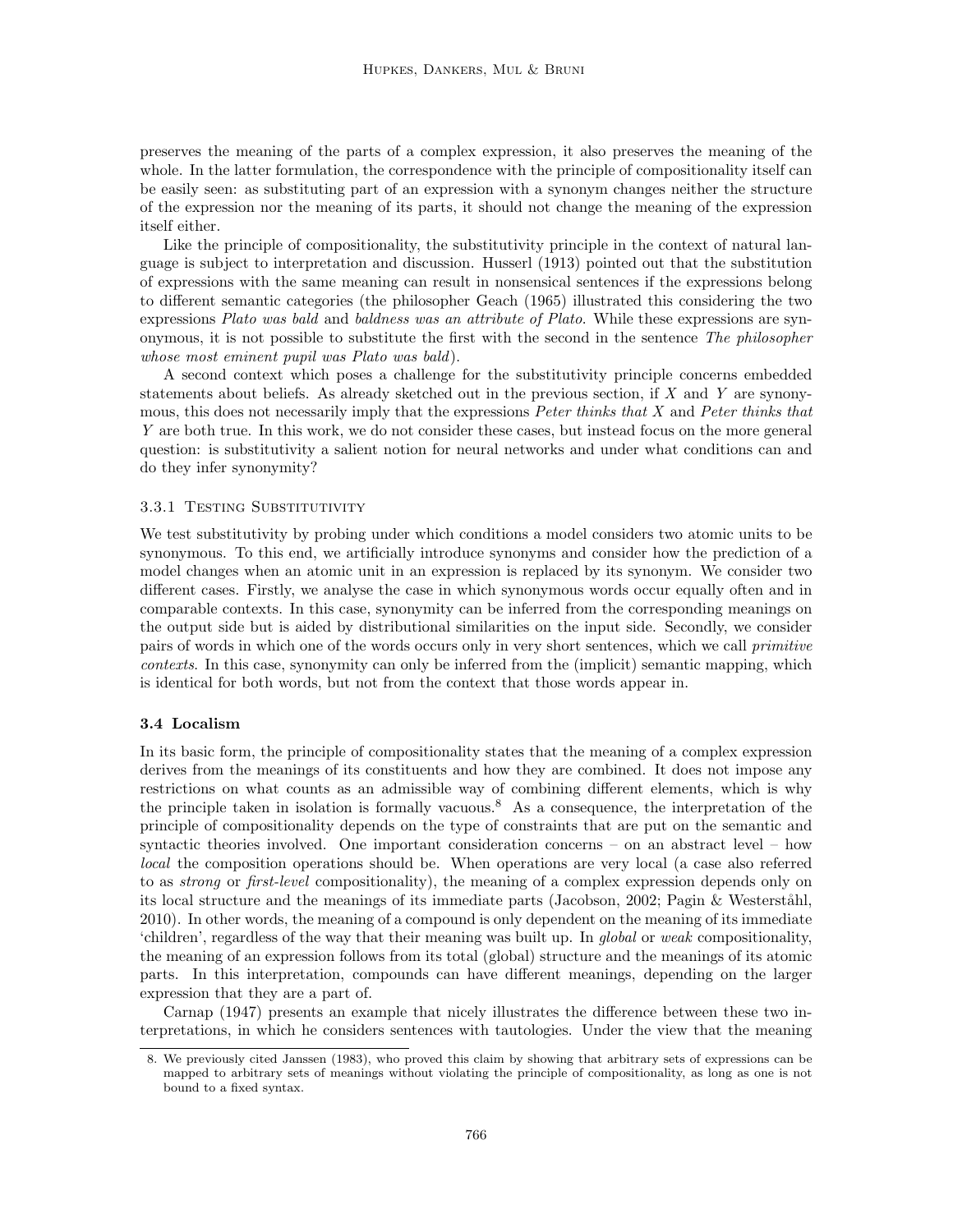of declarative sentences is determined by the set of all worlds in which this sentence is true, any two tautologies  $X$  and  $Y$  are synonymous. Under the local interpretation of compositionality, this entails that also the phrases *Peter thinks that X* and *Peter thinks that Y* should be synonymous, which is not necessarily the case, as Peter may be aware of some tautologies but unaware of others. The global interpretation of compositionality does not give rise to such a conflict, as  $X$  and  $Y$ , despite being identical from a truth-conditional perspective, are not structurally identical. Under this representation, the meanings of  $X$  and  $Y$  are locally identical, but not globally, if also the phrase they are a part of is considered. For natural language, contextual effects, such as the disambiguation of a phrase or word by a full utterance or even larger piece of discourse, make the localist account highly controversial. As a contrast, consider an arithmetic task, where the outcome of  $14 - (2 +$ 3) does not change when the subsequence  $(2 + 3)$  is replaced by 5, a sequence with the same (local) meaning, but a different structure.

## 3.4.1 Testing Localism

We test if a model's composition operations are local or global by comparing the meanings the model assigns to stand-alone sequences to those it assigns to the same sequences when they are part of a larger compound. More specifically, we compare a model's output when it is given a composed sequence X, built up from two parts  $A$  and  $B$  with the output the same model gives when it is forced to first separately process A and B in a local fashion. If the model employs a local composition operation that is true to the underlying compositional system that generated the language, there should be no difference between these two outputs. A difference between these two outputs, instead, indicates that the model does not compute meanings by first computing the meanings of all subparts, but pursues a different, more global, strategy.

#### 3.5 Overgeneralisation

The previously discussed compositionality arguments are of mixed nature. Some – such as productivity and systematicity – are linked to the way that humans acquire and process language. Others – such as substitutivity and localism – are properties of the mapping from signals to meanings in a particular language. While it can be tested if a language user abides by these principles, these principles themselves do not relate directly to language users. To complete our set of tests to assess whether a model learns compositionally, we include also a notion that exclusively concerns the acquisition of the language by a model: we consider if models exhibit *overgeneralisation* when faced with *non*-compositional phenomena.

Overgeneralisation (or overregularisation) is a language acquisition term, which refers to the scenario in which a language learner applies a general rule in a case that forms an exception to this rule. One of the most well-known examples, which served also as the subject of the famous past-tense debate between symbolism and connectionism [\(Marcus et al., 1992;](#page-37-17) [Rumelhart & McClelland, 1986\)](#page-37-18), concerns the rule that English past-tense verbs can be formed by appending -ed to the stem of the verb. During the acquisition of past-tense forms, learners infrequently use this rule also for irregular verbs, resulting in forms like goed (instead of went) or breaked (instead of broke).

The relation of overgeneralisation with compositionality comes from the supposed evidence that overgeneralisation errors provide for the presence of symbolic rules in the human language system (see, e.g. [Penke, 2012\)](#page-37-19). In this work, we follow this line of reasoning and take the application of a rule in a case where this is contradicted by the data as evidence that the model in fact internalised this rule. As such, we regard a model's inclination to apply rules as the expression of a compositional bias. This inclination is most easily observed in the case of exceptions, where the correct strategy is to ignore the rules and learn on a case-by-case basis. If a model overgeneralises by applying the rules also in such cases, we hypothesise that this in particular demonstrates compositional awareness.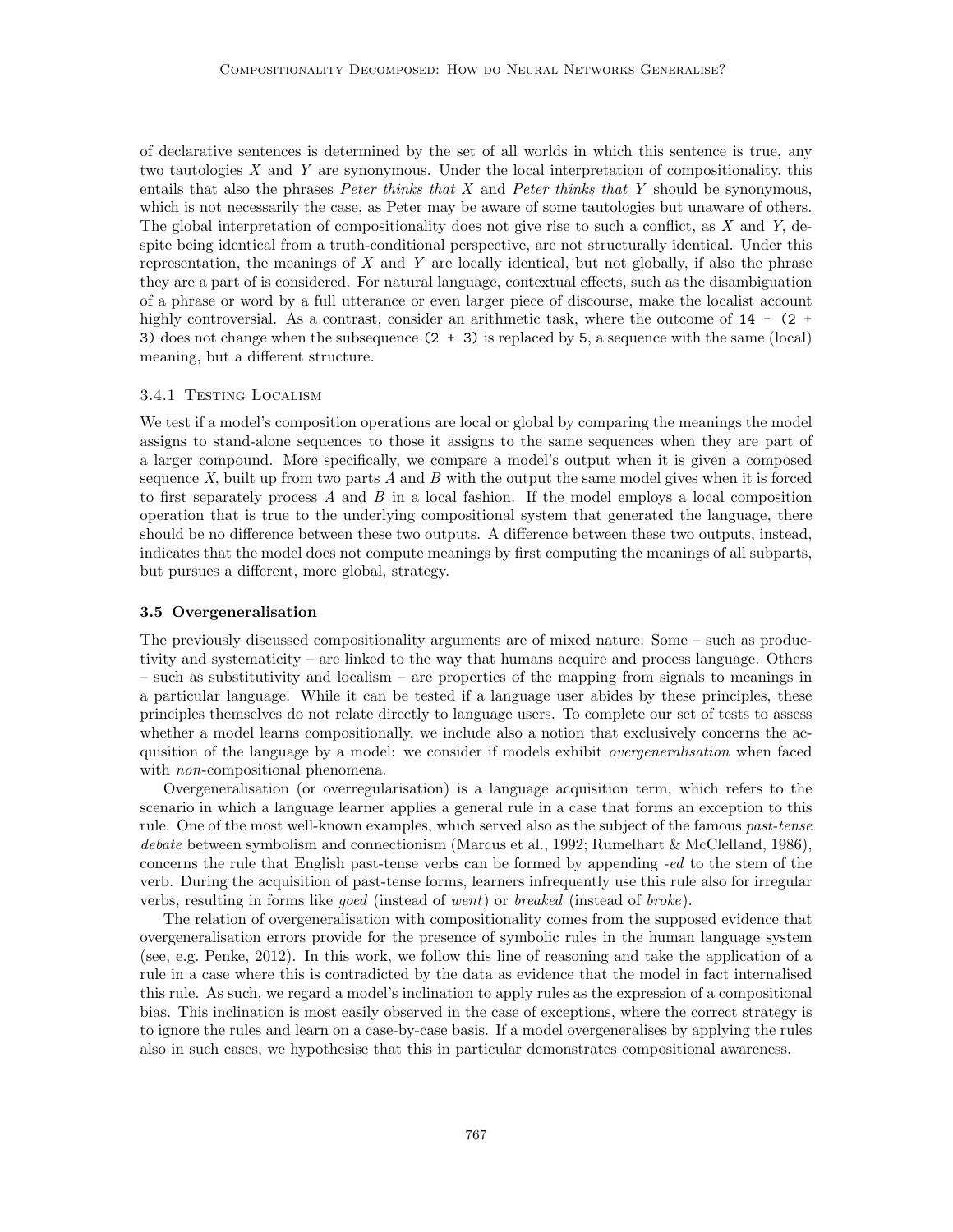## 3.5.1 Testing Overgeneralisation

We propose an experimental setup where a model's tendency to overgeneralise is evaluated by monitoring its behaviour on exceptions. We identify samples that do not adhere to the rules underlying the data distribution – exceptions – in the training data sets and assess a model's tendency to overgeneralise by observing how they respond to these exceptions during training: (when) do they consistently follow a global rule set, and (when) do they (over)fit the training samples individually?

## <span id="page-11-0"></span>4. Data

As observed by many others before us, insight in the compositional skills of neural networks is not easily acquired by studying models trained on natural language directly. While it is generally agreed upon that compositional skills are required to appropriately model natural language, successfully modelling natural data requires far more than understanding compositional structures. As a consequence, a negative result may stem not from a model's incapability to model compositionality, but rather from the lack of signal in the data that should induce compositional behaviour. A positive result, on the other hand, cannot necessarily be explained as successful compositional learning, since it is difficult to establish that a good performance cannot be reached through heuristics and memorisation. In this article, we therefore consider an artificial translation task, in which sequences that are generated by a probabilistic context free grammar (PCFG) should be translated into output sequences that represent their meanings. These output sequences are constructed by recursively applying the *string edit operations* that are specified in the input sequence. The task, which we dub PCFG SET, does not contain any non-compositional phenomena, and we can thus be certain that compositionality is in fact a salient feature. At the same time, we construct the input data such that in other dimensions – such as the lengths of the sentences and depths of the parse trees – it matches the statistical properties of a corpus with sentences from natural language (English).

## 4.1 Input Sequences: Syntax

The input alphabet of PCFG SET contains three types of words: words for unary and binary functions that represent *string edit operations* (e.g. append, copy, reverse), elements to form the string sequences that these functions can be applied to (e.g. A, B, A1, B1), and a separator to separate the arguments of a binary function  $($ , $)$ . The input sequences that are formed with this alphabet are sequences describing how a series of such operations are to be applied to a string argument. For instance:

repeat A B C echo remove first D K , E F append swap F G H , repeat I J

We generate input sequences with a PCFG, shown in Figure [2](#page-12-0) (production probabilities are omitted). As the grammar that we use is recursive, we can generate an infinite number of admissible input sequences. Because the operations can be nested, the parse trees of valid sequences can be arbitrarily deep and long. Additionally, the distributional properties of a particular PCFG SET data set can be controlled by adjusting the probabilities of the grammar and varying the number of input characters. We will use this to *naturalise* the data set such that its distribution of lengths and depths correspond to the distribution observed in a data set containing English sentences.

## 4.2 Output Sequences: Semantics

The meaning of a PCFG SET input sequence is constructed by recursively applying the string edit operations specified in the sequence. This mapping is governed by the interpretation functions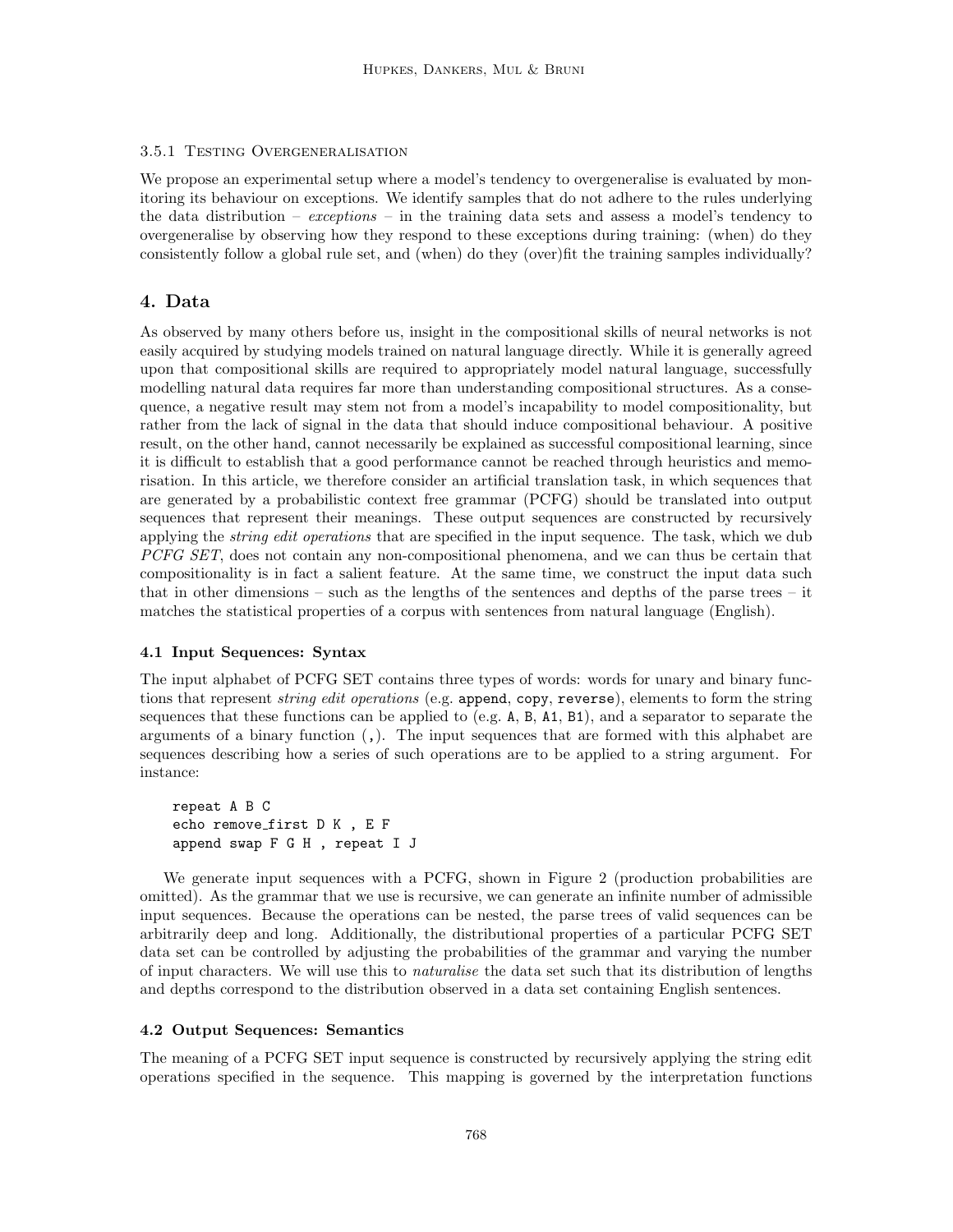<span id="page-12-0"></span>

| $\mathbf{\color{orange}Non-terminal}$ rules |                                                               |
|---------------------------------------------|---------------------------------------------------------------|
| S                                           | $\rightarrow$ $F_U S$   $F_B S$ , S                           |
| S                                           | $\rightarrow X$                                               |
| $\overline{X}$                              | $\rightarrow XX$                                              |
|                                             |                                                               |
| Lexical rules                               |                                                               |
| $ F_U $                                     | $\rightarrow$ copy   reverse   shift   echo   swap   repeat   |
| $F_B$                                       | $\rightarrow$ append   prepend   remove_first   remove_second |
| $\vert X \vert$                             | $\rightarrow$ A   B      Z   A2      B2                       |

Figure 2: The context free grammar that describes the entire space of grammatical input sequences in PCFG SET. The rule probabilities (not depicted) can be used to control the distributional properties of a PCFG SET. We use this property to make sure that our data matches a corpus with natural English sentences in terms of length and depth distributions.

<span id="page-12-1"></span>

| Unary functions $F_U$ :  |                                                         | Binary functions $F_B$ : |                   |
|--------------------------|---------------------------------------------------------|--------------------------|-------------------|
| copy $x_1 \cdots x_n$    | $\rightarrow x_1 \cdots x_n$                            | append x, y              | $\rightarrow$ xy  |
| reverse $x_1 \cdots x_n$ | $\rightarrow x_n \cdots x_1$                            | prepend $x, y$           | $\rightarrow$ y x |
| shift $x_1 \cdots x_n$   | $\rightarrow$ $x_2$ $\cdots$ $x_n$ $x_1$                | remove_first x, y        | $\rightarrow y$   |
| swap $x_1 \cdots x_n$    | $\rightarrow$ $x_n$ $x_2$ $\cdots$ $x_{n-1}$ $x_1$      | $remove\_second$ $x, y$  | $\rightarrow x$   |
| repeat $x_1 \cdots x_n$  | $\rightarrow$ $x_1$ $\cdots$ $x_n$ $x_1$ $\cdots$ $x_n$ |                          |                   |
| echo $x_1 \cdots x_n$    | $\rightarrow$ $x_1$ $\cdots$ $x_n$ $x_n$                |                          |                   |

Figure 3: The interpretation functions describing how the meaning of PCFG SET input sequences is formed.

listed in Figure [3.](#page-12-1) Following these interpretation functions, the three sequences listed above would be mapped to output sequences as follows:

repeat A B C  $\rightarrow$  A B C A B C echo remove\_first D K , E F  $\rightarrow$  E F F append swap F G H , repeat I J  $\rightarrow$  H G F I J I J

The definitions of the interpretation functions specify the systematic procedure by which an output sequence should be formed from an input sequence, without having to enumerate particular input-output pairs. In this sense, PCFG SET is similar to SCAN [\(Lake & Baroni, 2018\)](#page-36-4) but differs from a task such as the lookup table task introduced by Liška et al. [\(2018\)](#page-36-11), where functions must be exhaustively defined because there is no systematic connection between arguments and the values to which functions map them.

## <span id="page-12-2"></span>4.3 Data Construction

PCFG SET describes a general framework for producing many different data sets. We used several criteria to select the PCFG SET input-output pairs for our experiments.

## 4.3.1 Naturalisation of Structural Properties

The probabilistic nature of the PCFG SET input grammar offers a high level of control over the generated input sequences. We use this control to enforce an input distribution that resembles the statistics of a more natural data set in two relevant respects: the length of the expressions,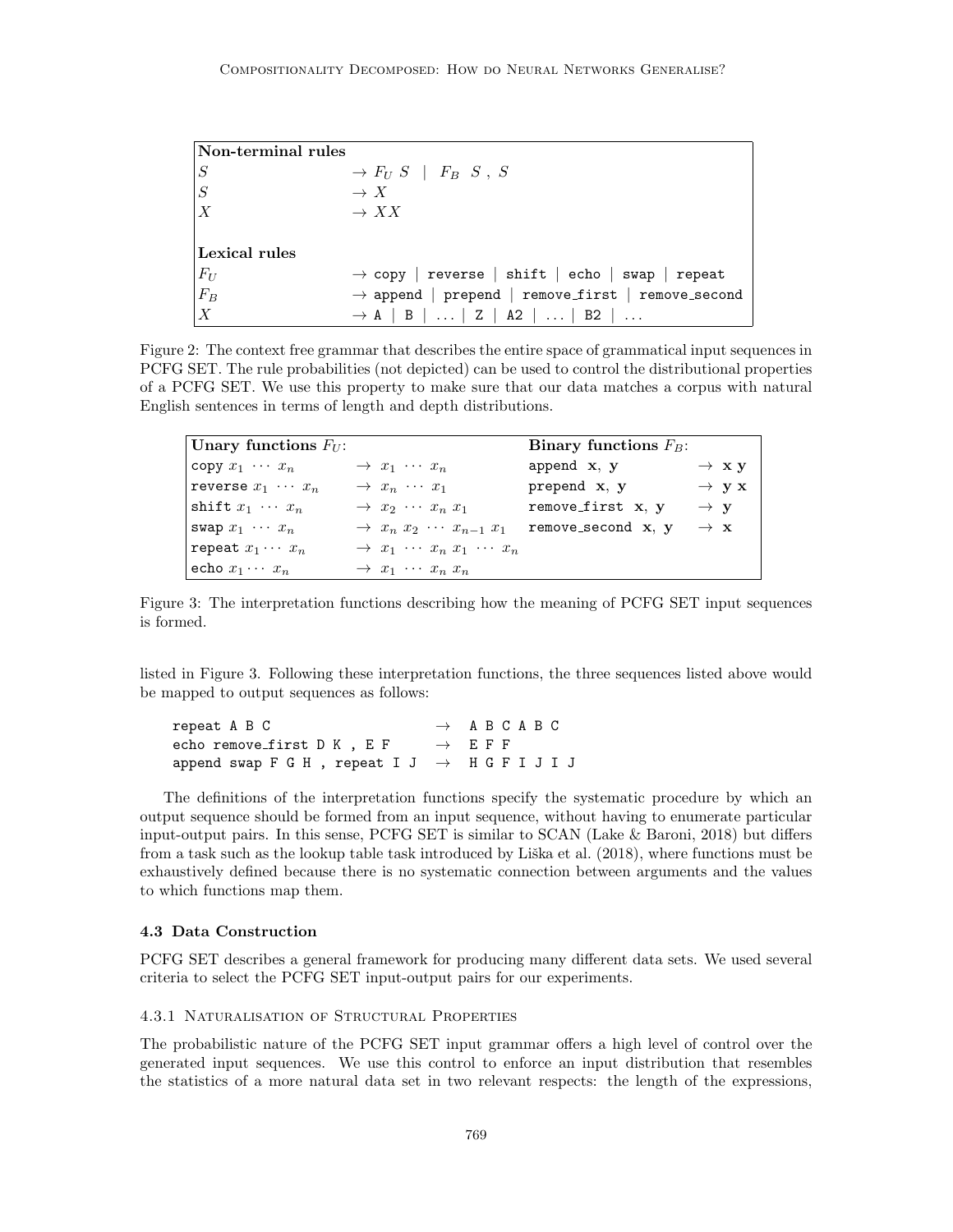<span id="page-13-1"></span>

Figure 4: Distribution of lengths and depths in the PCFG SET (left) and English WMT 2017 test data (right).

and the depth of their parse trees. To obtain these statistics, we use the English side of a large machine translation corpus: WMT 2017 [\(Bojar et al., 2017\)](#page-34-11). We parse this corpus with a statistical parser [\(Manning et al., 2014\)](#page-37-20) and extract the distribution of length and depths from the annotated corpus. We then use expectation maximisation to tune the PCFG parameters in such a way that the resulting bivariate distribution of the generated data mimics the one extracted from the WMT data. For a more detailed description of the naturalisation procedure we refer to Appendix [A.](#page-33-0) In Figure [4a](#page-13-1) and Figure [4b,](#page-13-1) we plot the distributions of the WMT data and a sample of around ten thousand sentences of the resulting PCFG SET data.

## 4.3.2 Sentence Selection

We set the size of the string alphabet to 520 and create a base corpus of around 100 thousand distinct input-output pairs. We limit the length of the string arguments given to the functions to 5. We use 85% of this corpus for training, 5% for validation and 10% for testing. During data generation, further care is taken to make memorisation as unattractive as possible by controlling the string sequences that feature as primitive arguments in the input expressions: we make sure that the same string arguments are never repeated. While we do not control re-occurrence of specific subsequence in general, the relatively large string alphabet makes it improbable that particular subsequences occur often enough to make memorisation a profitable learning strategy.

## <span id="page-13-0"></span>5. Architectures

To showcase our compositionality test suite, we compare three currently popular neural architectures for sequence-to-sequence language processing tasks such as machine translation, speech processing and language understanding: recurrent neural networks [\(Sutskever et al., 2014\)](#page-38-3), convolutional neural networks [\(Gehring, Auli, Grangier, Yarats, & Dauphin, 2017\)](#page-35-15) and transformer networks [\(Vaswani](#page-38-4) [et al., 2017\)](#page-38-4). In this section we explain their most important features, we give a brief overview of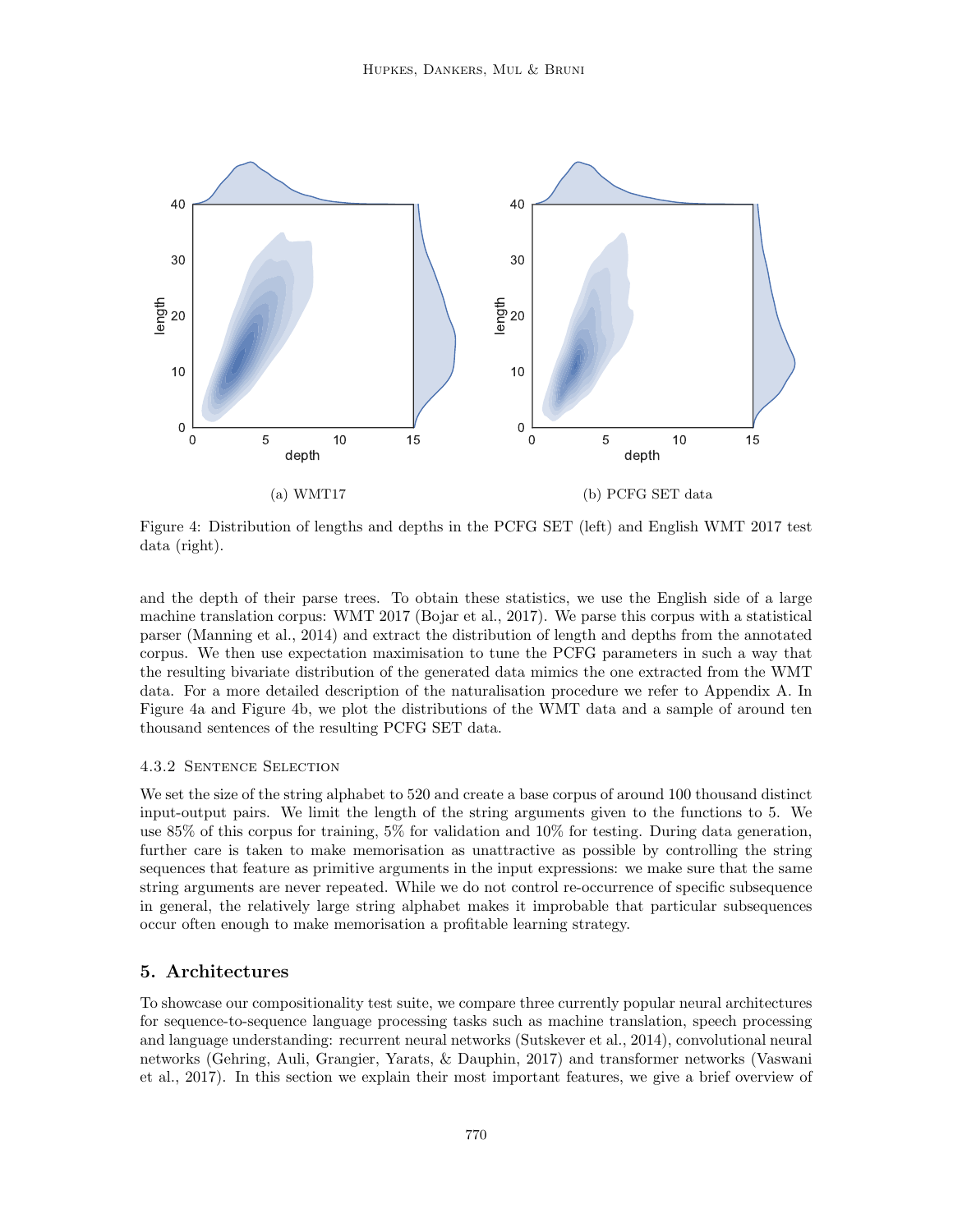their potential strengths and weaknesses in relation to compositionality, and we describe how we implemented them in our experiments.



Figure 5: High-level graphical depictions of the most important features of the encoding mechanisms in LSTMS2S, ConvS2S and Transformer, as well as how these encoded representations can be attended to by the decoder. (a) LSTMS2S processes the input in a fully sequential way, iterating over the embedded elements one by one in both directions before applying an attention layer. (b) ConvS2S divides the input sequence into local fragments of consecutive items that are processed by the same convolutions, before applying attention. (c) Transformer immediately applies several global attention layers to the input, without incrementally constructing a representation of the input.

## 5.1 LSTMS2S

The first architecture we consider is a recurrent encoder-decoder model with attention. This setup is considered to be the most basic of the three setups we consider, but is still the basis of many MT applications (e.g. OpenNMT, [Klein, Kim, Deng, Senellart, & Rush, 2017\)](#page-36-17) and has also been successful in the fields of speech recognition (e.g. [Chorowski, Bahdanau, Serdyuk, Cho, & Bengio,](#page-35-16) [2015\)](#page-35-16) and question answering (e.g. [He & Golub, 2016\)](#page-35-17). We consider the version of this model in which both the decoder and encoder are LSTMs and refer to this setup with the abbreviation LSTMS2S.

## 5.1.1 Model Basics

LSTMS2S is a fully recurrent, bidirectional model. The encoder processes an input by iterating over all of its elements in both directions and incrementally constructing a representation for the entire sequence. Upon receiving the encoder output, the decoder performs a similar, sequential computation to unroll the predicted sequence. Here, LSTMS2S uses an attention mechanism, which allows it to focus on the parts of the encoded input that are estimated to be most important at each moment in the decoding process.

The sequential fashion with which the LSTMS2S architecture processes each input potentially limits the model's abilities to recombine components hierarchically. While depth – and, as shown by [Blevins et al.](#page-34-8) [\(2018\)](#page-34-8), thus hierarchy – can be created by stacking neural layers, the number of layers in popular recurrent sequence-to-sequence setups tends to be limited. The attention mechanism of the encoder-decoder setup positively influences the skills of LSTMS2S to hierarchically process inputs, as it allows the decoder to focus on input tokens out of the sequential order.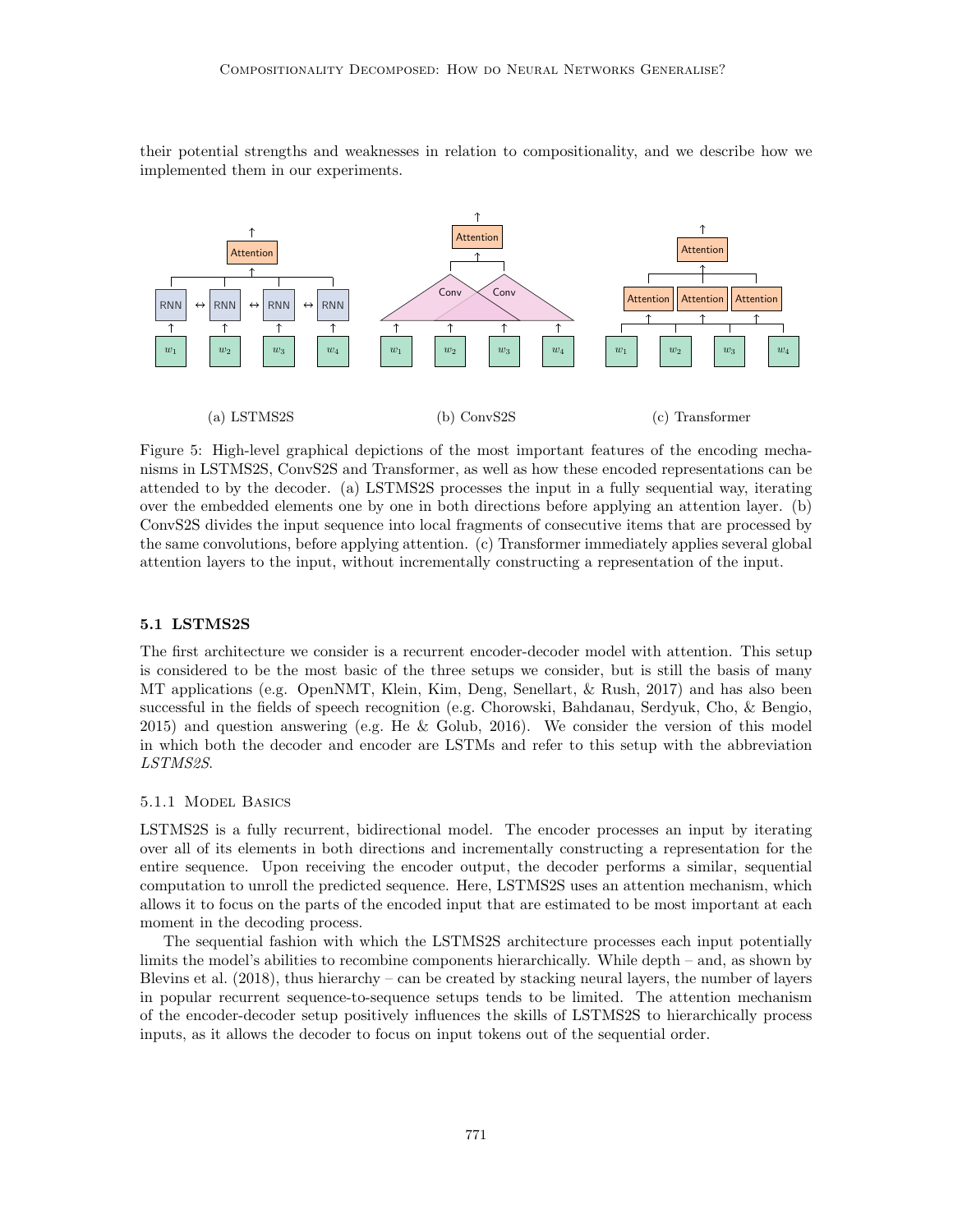## 5.1.2 Implementation

We use the LSTMS2S implementation of the OpenNMT-py framework [\(Klein et al., 2017\)](#page-36-17). We set the hidden layer size to 512, number of layers to 2 and the word embedding dimensionality to 512, matching their best setup for translation from English to German with the WMT 2017 corpus, which we used to shape the distribution of the PCFG SET data. We use mini-batches of 64 sequences and stochastic gradient descent with an initial learning rate of 0.1.

## 5.2 ConvS2S

The second architecture we consider is a convolutional-based architecture. Convolutional sequenceto-sequence models have obtained competitive results in machine translation [\(Gehring, Auli, Grang](#page-35-18)[ier, & Dauphin, 2017\)](#page-35-18) and abstractive summarisation [\(Denil, Demiraj, Kalchbrenner, Blunsom, &](#page-35-19) [de Freitas, 2014\)](#page-35-19). In this paper, we follow the setup described by [Gehring, Auli, Grangier, Yarats,](#page-35-15) [and Dauphin](#page-35-15) [\(2017\)](#page-35-15) and use also their nomenclature: we refer to this model with the abbreviation ConvS2S.

## 5.2.1 Model Basics

ConvS2S uses a convolutional model to encode input sequences, instead of a recurrent one. The decoder uses a multi-step attention mechanism – every layer has a separate attention mechanism – to generate outputs from the encoded input representations. Although the convolutions already contextualise information in a sequential order, the source and target embeddings are also combined with position embeddings that explicitly encode order. As at the core of the ConvS2S model lies the local mechanism of one-dimensional convolutions, which are repeatedly and hierarchically applied, ConvS2S has a built-in bias for creating compositional representations. Its topology is also biased towards the integration of local information, which may hinder modelling long-distance relations. However, convolutional networks have been found to maintain a much longer effective history than their recurrent counterparts [\(Bai, Kolter, & Koltun, 2018\)](#page-34-12). Within ConvS2S, distant portions in the input sequence may be combined primarily through the multi-step attention, which has been shown to improve the generalisation abilities of the model compared to single-step attention (Dessi [& Baroni, 2019\)](#page-35-9).

## 5.2.2 Model Implementation

In the ConvS2S setup that was presented by [Gehring, Auli, Grangier, Yarats, and Dauphin](#page-35-15) [\(2017\)](#page-35-15) that we use in this work, word vectors are 512-dimensional. Both the encoder and decoder have 15 layers, with 512 hidden units in the first 10 layers, followed by 768 units in two layers, all using kernel width 3. The final three layers are 2048-dimensional. We train the network with the Fairseq Python toolkit<sup>[9](#page-15-0)</sup>, using the predefined fconv\_wmt\_en\_de architecture. Unless mentioned otherwise, we use the default hyperparameters of this library. We replicate the training procedure of [Gehring,](#page-35-15) [Auli, Grangier, Yarats, and Dauphin](#page-35-15) [\(2017\)](#page-35-15), using Nesterov's accelerated gradient method and an initial learning rate of 0.25. We use mini-batches of 64 sentences, with a maximum number of tokens of 3000. The gradients are normalised by the number of non-padded tokens in a batch.

## 5.3 Transformer

The last architecture we consider is the recently introduced transformer model [\(Vaswani et al.,](#page-38-4) [2017\)](#page-38-4). Transformers constitute the current state of the art in machine translation and are becoming increasingly popular also in other domains, such as language modelling (e.g. [Radford et al., 2019\)](#page-37-21). We refer to this setup with simply the name Transformer.

<span id="page-15-0"></span><sup>9.</sup> Fairseq toolkit: <https://github.com/pytorch/fairseq>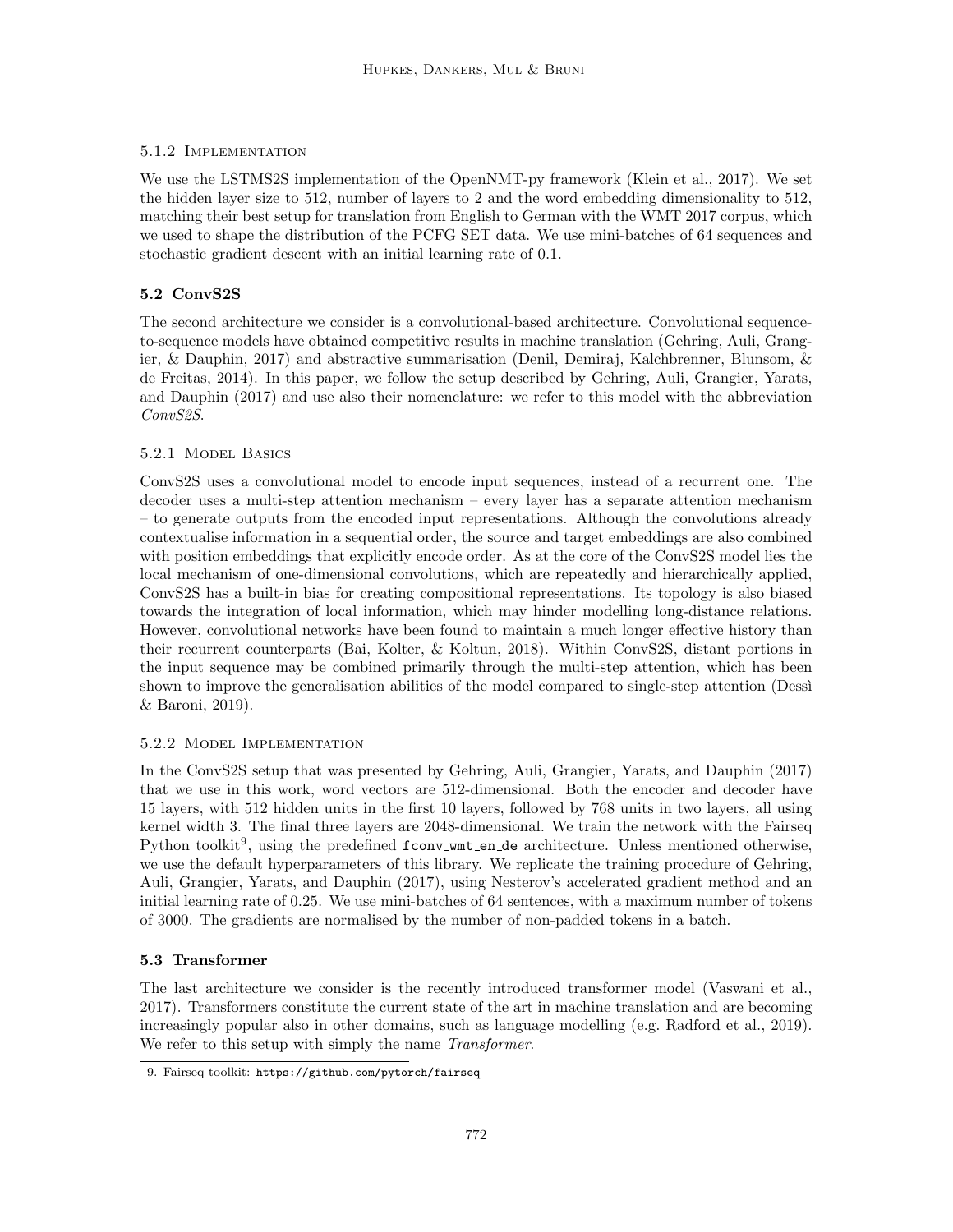## 5.3.1 Model Basics

Transformers use neither recurrent cells nor convolutions to convert an input sequence to an output sequence. Instead, they are fully based on a multitude of attention mechanisms. Both the encoder and decoder of a transformer are composed of a number of feed-forward layers, each containing two sub-layers: a multi-head attention module and a traditional feed-forward layer. In the multi-head attention layers, several attention tensors (the 'heads') are computed in parallel, concatenated and projected. In addition to a self-attention layer, the decoder has a layer that computes multi-head attention over the outputs of the encoder.

Since transformers do not have any inherent notion of sequentiality, the input embeddings are combined with position embeddings, from which the model can infer order. For transformers, the cost of relating symbols that are far apart is thus not higher than relating words that are close together, which – in principle – should make it easier to model long-distance dependencies. Furthermore, the relatively many stacked layers in a transformer model should facilitate modelling hierarchical structure. On the other hand, the non-sequential nature of the transformer could be a handicap as well, particularly for relating consecutive portions in the input sequence. A transformer's receptive field is inherently global, which can be challenging in such cases.

## 5.3.2 Implementation

We use a transformer model with an encoder and decoder that both contain six stacked layers. The multi-head self-attention module of the model has eight heads, and the feed-forward network has a hidden size of 2048. All embedding layers and sub-layers in the network produce outputs of dimensionality 512. In addition to word embeddings, positional embeddings are used to indicate word order. We use OpenNMT-py<sup>[10](#page-16-1)</sup> [\(Klein et al., 2017\)](#page-36-17) to train the model according to the guidelines provided by the framework<sup>[11](#page-16-2)</sup>: with the Adam optimiser ( $\beta_1 = 0.9$  and  $\beta_2 = 0.98$ ) and a learning rate increasing for the first 8000 'warm-up steps' and decreasing afterwards.

## <span id="page-16-0"></span>6. Experiments and Results

We now proceed to test our tests on the three previously described architectures. Below, we describe the precise experiments we conducted and report their results, going test by test. We train all models of all architectures for 25 epochs, or until convergence, and select the best-performing model based on the performance on the validation set. For every experiment, we conduct three runs per architecture and report both the average and standard deviation of their scores.<sup>[12](#page-16-3)</sup> A summary of the results is shown in Table [1.](#page-17-0) The data and scripts to run these experiments as well as the trained models are all available online.[13](#page-16-4)

As described before, we did not run a grid-search to optimise the hyper-parameters of the three architectures we investigate, but instead selected reasonable hyper-parameters from papers that previously used these architectures for comparable data. It is possible that changing the hyperparameters would also change the results of the experiments. It is thus important to keep in mind that the described experiments and result serve as an illustration of the usefulness of our tests. With fixed data and a varying training seed, our tests show consistent and interesting differences and similarities between the three setups we used, but these results should not be taken as general claims about LSTMs, convolutional networks or transformers.

<span id="page-16-1"></span><sup>10.</sup> Pytorch port of OpenNMT: <https://github.com/OpenNMT/OpenNMT-py>.

<span id="page-16-2"></span><sup>11.</sup> Visit <http://opennmt.net/OpenNMT-py/FAQ.html> for the guidelines.

<span id="page-16-3"></span><sup>12.</sup> Some experiments, such as the localism experiment, can be conducted directly on models trained for other tests and thus do not require training new models.

<span id="page-16-4"></span><sup>13.</sup> <https://github.com/i-machine-think/am-i-compositional>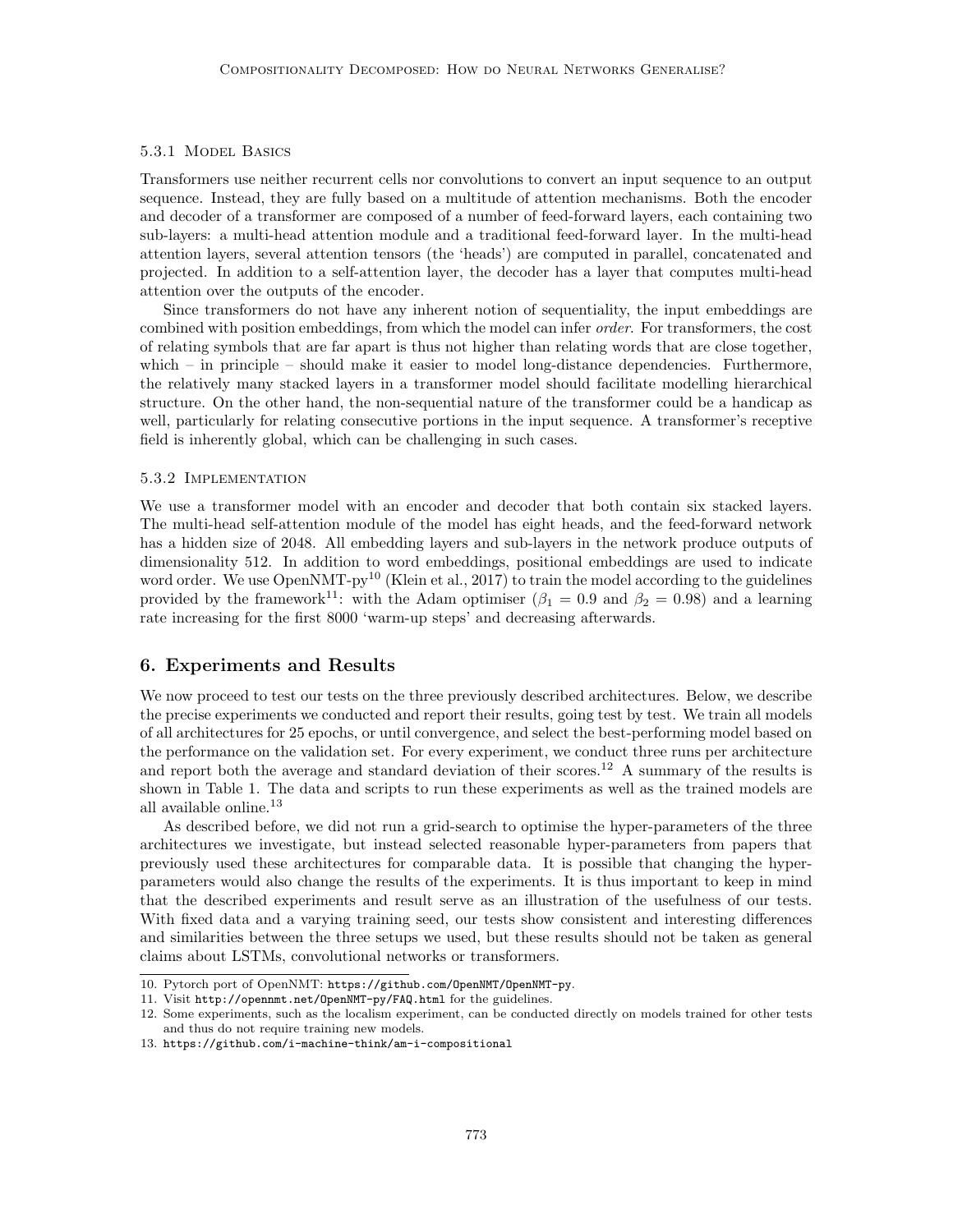<span id="page-17-0"></span>

| Experiment                                                        | LSTMS2S                        | ConvS2S                        | <b>Transformer</b>               |
|-------------------------------------------------------------------|--------------------------------|--------------------------------|----------------------------------|
| Task accuracy*                                                    | $0.79 + 0.01$                  | $0.85 + 0.01$                  | $0.92 \pm 0.01$                  |
| Systematicity*                                                    | $0.53 + 0.03$                  | $0.56 \pm 0.01$                | $0.72 \pm 0.00$                  |
| Productivity*                                                     | $0.30 + 0.01$                  | $0.31 \pm 0.02$                | $0.50 \pm 0.02$                  |
| Substitutivity, equally distributed<br>Substitutivity, primitive† | $0.80 + 0.00$<br>$0.60 + 0.01$ | $0.95 + 0.00$<br>$0.58 + 0.01$ | $0.98 \pm 0.00$<br>$0.90 + 0.00$ |
| Localism <sup>†</sup>                                             | $0.46 + 0.00$                  | $0.59 \pm 0.01$                | $0.54 \pm 0.02$                  |
| Overgeneralisation*                                               | $0.68 \pm 0.04$                | $0.79 + 0.06$                  | $0.88 + 0.07$                    |

Table 1: General task performance and performance per test for PCFG SET. The results are averaged over three runs and the standard deviation is indicated. Two performance measures are used: sequence accuracy, indicated by  $*$ , and consistency score, indicated by  $\dagger$ .

#### 6.1 Task Accuracy

We first consider the correctness of the output sequences of the three different architectures on the data as described in Section [4.3.](#page-12-2) In particular, we consider their *sequence accuracy*, where only instances for which the entire output sequence equals the target are considered correct. We use this accuracy measure to evaluate the overall task performance, and we use it later also for the systematicity, productivity, and overgeneralisation tests. In the rest of this paper, we denote accuracy scores with  $*$ .

The average task performance on the PCFG SET data for the three different architectures is shown in the first row of Table [1.](#page-17-0) The Transformer outperforms both LSTMS2S and ConvS2S  $(p \approx 10^{-4}$  and  $p \approx 10^{-3}$ , respectively), with a surprisingly high accuracy of 0.92. ConvS2S, in turn, is with its 0.85 accuracy significantly better than LSTMS2S ( $p \approx 10^{-3}$ ), which has an accuracy 0.79. The scores of the three architectures are robust with respect to initialisation and order of presentation of the data, as evidenced by the low variation across runs. We now present a breakdown of this task accuracy on different types of subsets of the data.

## 6.1.1 Impact of Length, Depth and Number of Functions

We explore how the accuracy of the three different architectures develops with increasing difficulty of the input sequences, as measured in the input sequence's depth (the maximum level of nestedness observed in a sequence), the input sequence's length (number of tokens) and the number of functions in the input sequence. In Figure [6,](#page-18-0) we plot the average sequence accuracy for all three architectures as a function of those difficulty measures. Unsurprisingly, the accuracy of all architecture types decreases with the length, depth and number of functions in the input. All architectures have learned to successfully model sequences with low depths and lengths and a small number of functions (reflected by accuracies close to 1). Their performance drops for longer sequences with more functions. Overall the Transformer  $\geq$  ConvS2S  $\geq$  LSTMS2S trend is preserved across the different data subsets.

## 6.1.2 FUNCTION DIFFICULTY

Since the input sequences typically contain multiple functions, it is not possible to directly evaluate whether some functions are more difficult for models than others. On sequences that contain only one function, all models achieve a maximum accuracy. To compare the difficulty of the functions, we create one corpus with composed input sequences and derive for each function a separate corpus in which this function is applied to those composed input sequences. We then express the com-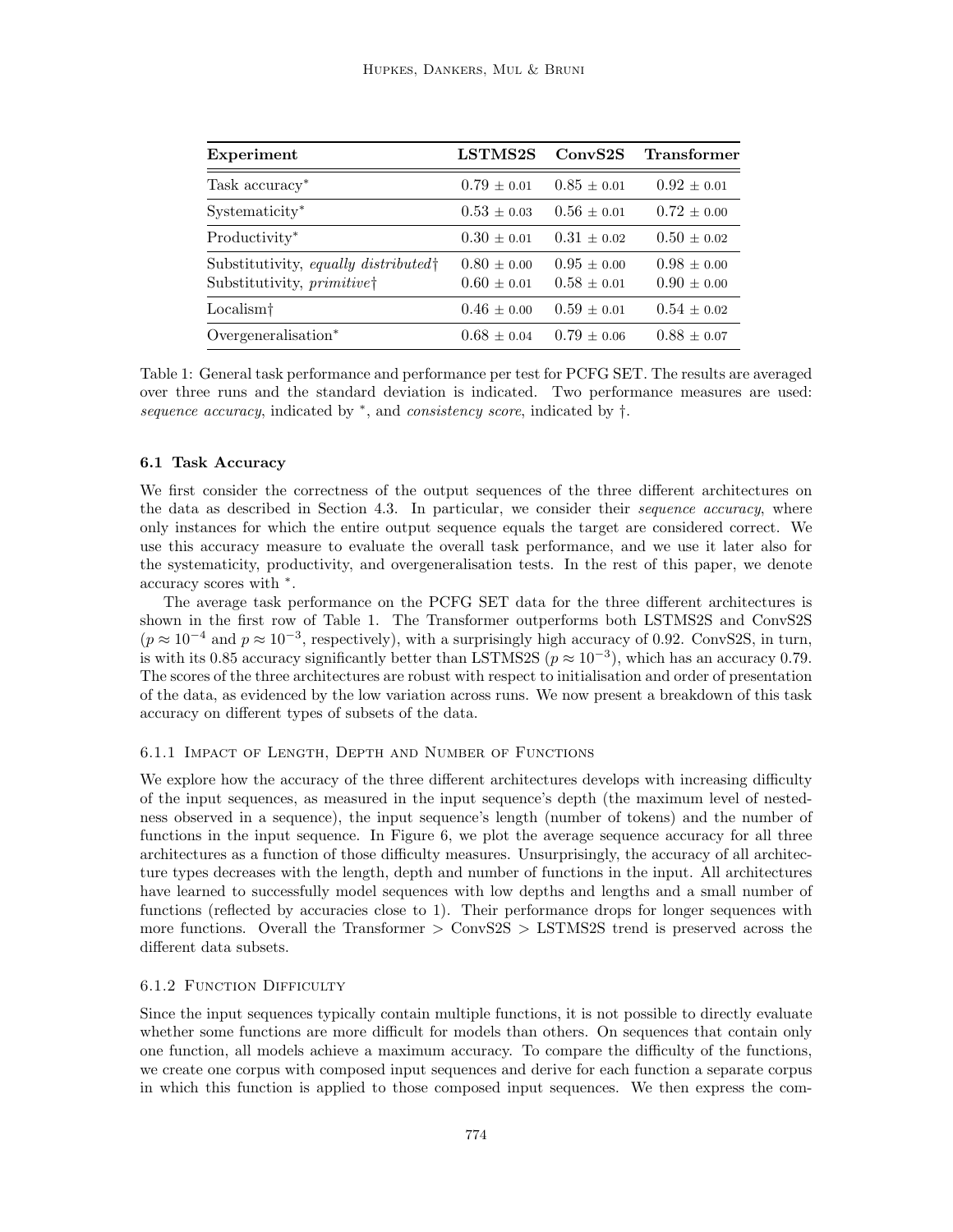<span id="page-18-0"></span>

Figure 6: Average sequence accuracy of the three architectures as a function of several properties of the input sequences for the general PCFG SET test set: the depth of the input's parse tree, the input sequence's *length* and the *number of functions* in the input sequence. The results are averaged over three runs and computed over ten thousand test samples.

<span id="page-18-2"></span>

Figure 7: Accuracy of the three models per PCFG SET function, as computed by applying the different functions to the same complex input sequences.

parative difficulty of a function for a model as this model's accuracy on the corpus corresponding to this function. For example, to compare the functions echo and reverse, we create two minimally different corpora that only differ with respect to the first input function in the sequence (e.g. echo append swap F G H , repeat I J and reverse append swap F G H , repeat I J), and compute the model's accuracy on both corpora.<sup>[14](#page-18-1)</sup> We plot the results in Figure [7.](#page-18-2)

The ranking of functions in terms of difficulty is similar for all models, suggesting that the difficulties are to a large extent stemming from the objective complexity of the functions themselves, rather than from specific biases in the models. In some cases, it is very clear why. The function echo requires copying the input sequence and repeating its last element – regardless of the bias of the model, this should be at least as difficult as copy which requires just to copy the input. Similarly, prepend and append require repeating two string arguments, whereas for remove first and remove second only one argument needs to be repeated. The latter functions should thus be easier, irrespective of the architecture. The relative difficulty of repeat reflects that generating longer output sequences proves challenging for all architectures. As this function requires to output the input sequence twice, its output is on average twice as long as the output of another unary function applied to an input string of the same length.

An interesting difference between architectures occurs for the function reverse. For both LSTMS2S and ConvS2S this is a difficult function (although repeat is even harder than reverse for

<span id="page-18-1"></span><sup>14.</sup> Note that since inputs to unary and binary functions are different, we have to use two different corpora to compare binary and unary function difficulty. The unary and binary function scores in Figure [7](#page-18-2) are thus not directly comparable.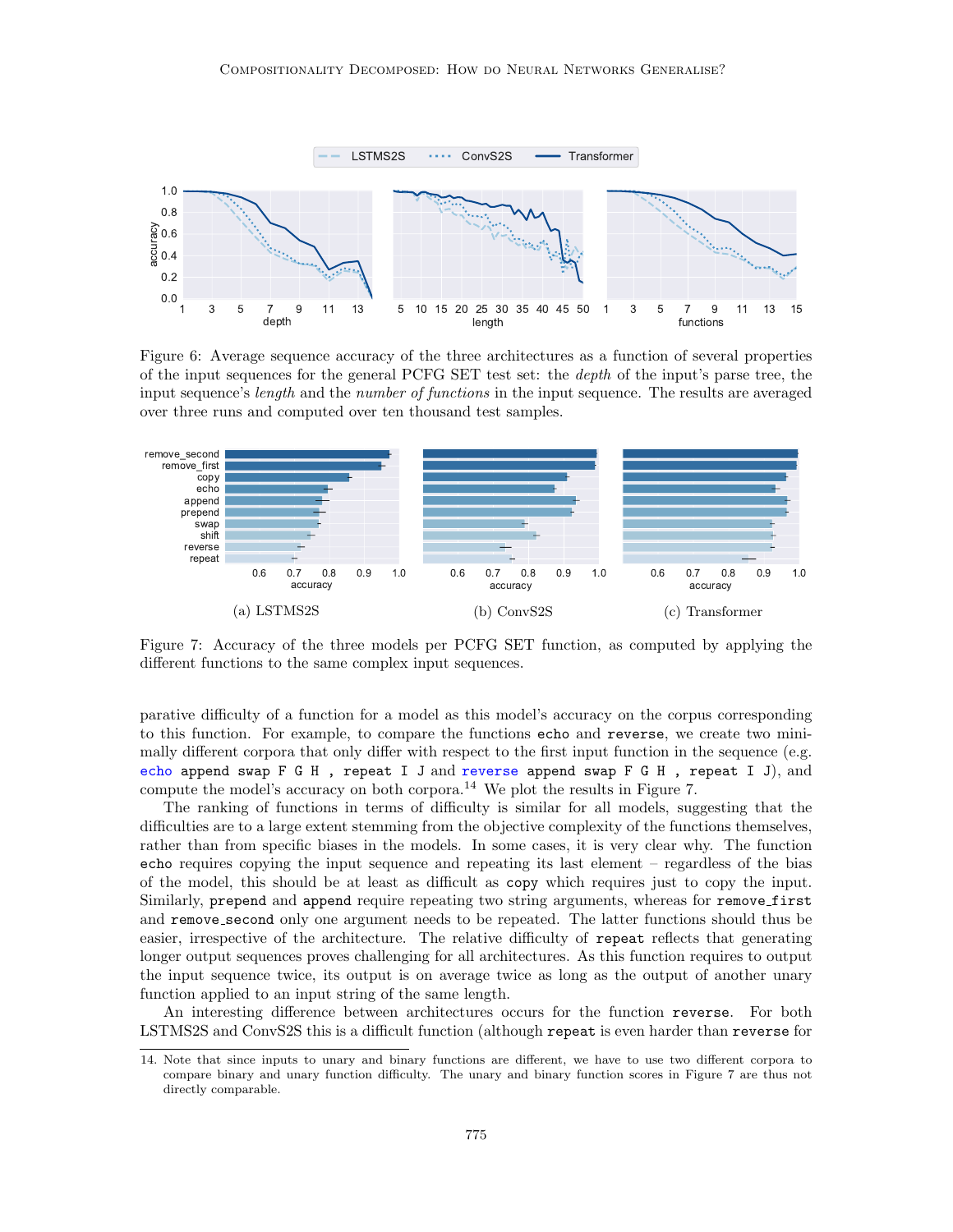LSTMS2S). For Transformer, the accuracy for reverse is on par with the accuracies of echo, swap and shift, functions that are substantially easier than reverse for the other two architectures. This difference follows directly from architectural differences: while LSTMS2S and ConvS2S are forced to encode ordered local context – as they are recurrent or apply local convolutions – Transformer is not bound to such an ordering and can thus more easily deal with inverted sequences.

## 6.2 Systematicity

The task success results for PCFG SET already reflect whether models can recombine functions and input strings that were not seen together during training. In the systematicity test, we focus explicitly on models' ability to interpret pairs of functions that were never seen together while training.

#### 6.2.1 Test Details

We evaluate four pairs of functions: swap repeat, append remove\_second, repeat remove\_second and append swap.<sup>[15](#page-19-0)</sup> We redistribute the training and test data such that the training data does not contain any input sequences including these specific four pairs and all sequences in the test data contain at least one. After this redistribution, the training set contains 82 thousand input-output pairs, while the test set contains 10 thousand examples. Note that while the training data does not contain any of the function pairs listed above, it still may contain sequences that contain both functions. E.g. reverse repeat remove second A B , C D cannot appear in the training set, but repeat reverse remove second A B , C D might.

#### 6.2.2 RESULTS

The results of the systematicity test are reported in row 2 of Table [1.](#page-17-0) In Table [2,](#page-20-0) we show the average accuracies of the three architectures on all four held out function pairs. Following the task accuracy, also for the systematicity test, Transformer obtains higher scores than both LSTMS2S and ConvS2S ( $p \approx 10^{-2}$  and  $p \approx 10^{-3}$ , respectively). The difference between the latter two, however, is for this test statistically insignificant  $(p \approx 10^{-1})$ . The relative differences between Transformer and the other two architectures gets larger. Intriguingly, the systematicity scores of all models are substantially lower than their overall task accuracies. This large difference is surprising, since PCFG SET is constructed such that a high task accuracy requires systematic recombination. As such, these results serve as a reminder that models may find unexpected solutions, even when the data is very carefully constructed.

One potential explanation for this score discrepancy is that, due to the slightly different distribution of examples in the systematicity data set, the models learn a different solution than before. Since the functions occurring in the held out pairs are slightly under-sampled, it could be that the models' representations of these functions are not as good as the ones they develop when trained on the regular data set. A second explanation, to which our localism test will lend more support, is that models do treat the inputs and functions systematically, but analyse the sequences in terms of different units. Obtaining a high accuracy for PCFG SET undoubtedly requires being able to systematically recombine functions and input strings, but it does not necessarily require developing separate representations that capture the semantics of the different functions individually.

For instance, if there is enough evidence for repeat copy, a model may learn to directly apply the combination of these two functions to an input string, rather than consecutively appealing to separate representations for the two functions. Thus, to compute the output of a sequence like repeat copy swap echo X, the model may apply two times a pair of functions, instead of four

<span id="page-19-0"></span><sup>15.</sup> To decrease the number of dimensions of variation, we keep the specific pairs of functions fixed during evaluation: rather than varying the function pairs evaluated across runs, we vary the initialisation and order of presentation of the training examples.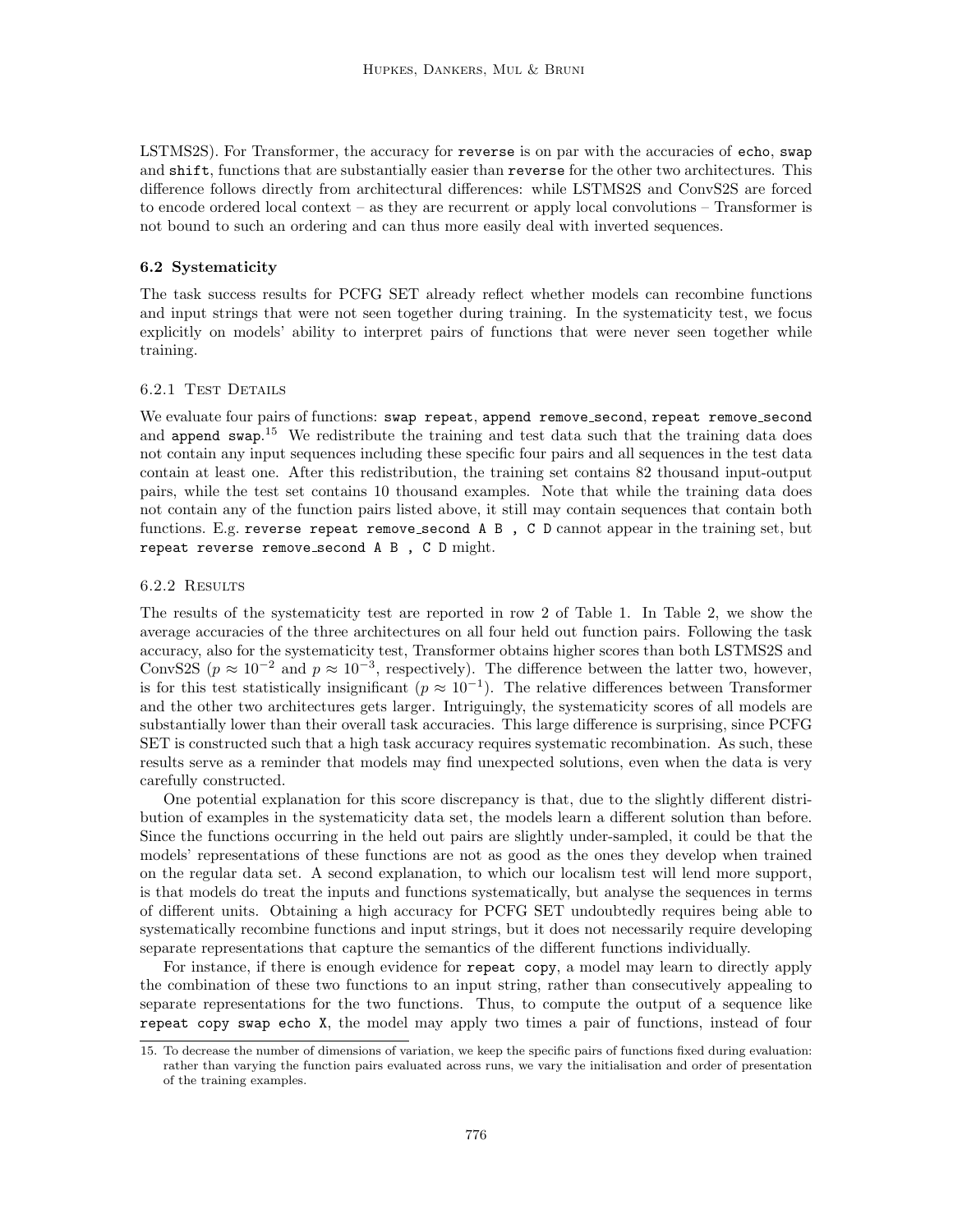<span id="page-20-0"></span>

|                      | LSTMS2S         | ConvS2S         | <b>Transformer</b> |
|----------------------|-----------------|-----------------|--------------------|
| swap repeat          | $0.40 \pm 0.04$ | $0.49 + 0.02$   | $0.53 \pm 0.03$    |
| append remove_second | $0.54 \pm 0.04$ | $0.46 + 0.03$   | $0.80 \pm 0.02$    |
| repeat remove_second | $0.66 \pm 0.02$ | $0.67 + 0.01$   | $0.80 + 0.01$      |
| append swap          | $0.48 \pm 0.03$ | $0.56 \pm 0.01$ | $0.73 \pm 0.01$    |
| A I.I.               | $0.53 + 0.03$   | $0.56 + 0.01$   | $0.72 + 0.00$      |

Table 2: The average sequence accuracy per pair of held out compositions for the systematicity test.

separate functions. Such a strategy would not necessarily harm performance in the overall data set, since plenty of evidence for all function pairs is present, but it would affect performance on the systematicity test, where this is not the case. While larger chunking to ease processing is not necessarily a bad strategy, we argue that it is desirable if models can also maintain a separate representation of the units that make up such chunks, which may be needed in other contexts.

## 6.3 Productivity

In Figure [6,](#page-18-0) we saw that longer sequences are more difficult for all models, even if their length and depth fall within the range of lengths and depths observed in the training examples. There are several potential causes for this drop in accuracy. It could be that longer sequences are simply more difficult than shorter ones: they contain more functions, and there is thus more opportunity to make an error. Additionally, simply because they contain more functions, longer sequences are more likely to contain at least one of the more difficult functions (see Figure [7\)](#page-18-2). Lastly, due to the naturalisation of the distribution of lengths, longer sequences are underrepresented in the training data. There is thus fewer evidence for long sequences than there is for shorter ones. As such, models may have to perform a different kind of generalisation to infer the meaning of longer sequences than they do for shorter ones. Their decrease in performance when sequences grow longer could thus also be explained by a general poor ability to generalise to lengths outside their training space, a type of generalisation sometimes referred to with the term *extrapolation*. With our productivity test, we focus purely on this extrapolation aspect, by studying models' ability to successfully generalise to longer sequences, which we will call the model's productive power.

## 6.3.1 TEST DETAILS

To test for productivity, we redistribute the training and testing data such that there is no evidence at all for longer sequences in the training set. Sequences containing up to eight functions are collected in the training set, consisting of 81 thousand sequences, while input sequences containing at least nine functions are used for evaluation and collected in a test set containing 11 thousand sequences. The average, minimum and maximum length, depth and number of functions for the train and test set of the productivity test are shown in Table [3.](#page-21-0)

#### 6.3.2 Results

The overall accuracy scores on the productivity test in Table [1](#page-17-0) demonstrate that all models have great difficulty with extrapolating to sequences with a higher length than those seen during training. Transformer drops to a mean accuracy of 0.50; LSTMS2S and ConvS2S have a test accuracy of 0.30 and 0.31, respectively. Relatively speaking, removing evidence for longer sequences thus resulted in a 62% drop for LSTMS2S, a 64% drop in ConvS2S, and a 46% drop for Transformer. Both in terms of absolute and relative performance, Transformer thus has a much greater productive potential than the other models, although its absolute performance is still poor.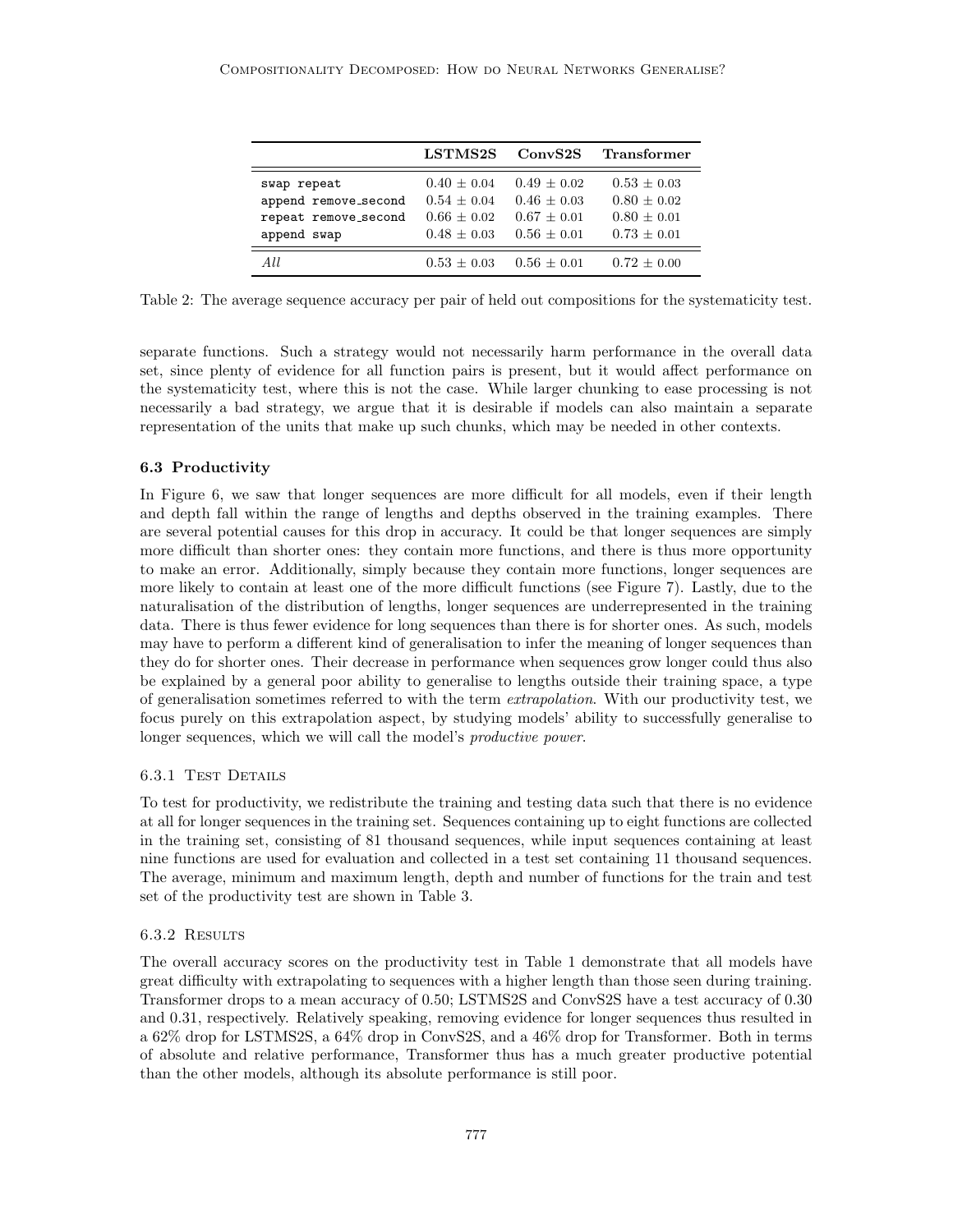<span id="page-21-0"></span>

|              | Depth          |     |     | Length |     |      | #Functions |     |      |
|--------------|----------------|-----|-----|--------|-----|------|------------|-----|------|
|              | mnn            | max | avq | m n    | max | avq  | mnn        | max | avq  |
| Productivity |                |     |     |        |     |      |            |     |      |
| Train        |                | 8   | 3.9 | 3      | 53  | 16.3 |            | 8   | 4.3  |
| Test         | $\overline{4}$ | 17  | 8.2 | 14     | 71  | 32.9 | 9          | 35  | 11.5 |
| PCFG SET     |                |     |     |        |     |      |            |     |      |
| Train        |                | 17  | 4.4 | 3      | 71  | 18.4 |            | 35  | 5.2  |
| Test         |                | 17  | 4.4 | 3      | 71  | 18.2 |            | 28  | 5.1  |

Table 3: The average, minimum and maximum length, depth and number of functions for the train and test set of the productivity test. We provide the same measures for the PCFG SET test data set for comparison.

.

Comparing just the task accuracy and productivity accuracy of models shows that models have difficulty with longer sequences but does still not give a definitive answer about the source of the performance decrease. Since the productivity test set contains on average longer sequences, we cannot see if the drop in performance is caused by poor productive power or by the inherent difficulty of longer sequences. In Figure [8,](#page-22-0) we show the performance of the three models in relation to depth, length and number of functions of the input sequences (blue lines) compared with the task accuracy of the standard PCFG SET test data for the same lengths as plotted in Figure [6.](#page-18-0) For all models, the productivity scores are lower for almost every depth, length and number of functions. This decrease in performance is solely caused by the decrease in evidence for such sequences: the total number of examples that models were trained on is roughly the same across the two conditions, and the absolute difficulty of the longer sequences is as well. With these two components factored out, we conclude that models in fact struggle to productively generalise to longer sequences.<sup>[16](#page-21-1)</sup>

The depth plot in Figure [6](#page-18-0) also provides some evidence for the inherent difficulty of deeper functions: it shows that all models suffer from decreasing test accuracies for higher depths, even if these depths are well-represented in the training data. When looking at the number of functions, the productivity score of Transformer is worse than its overall task success for any considered number of functions. The scores for LSTMS2S and ConvS2S are instead very similar to the ones they reached after training on the regular data. This shows that functions with high depths are difficult for LSTMS2S and ConvS2S, even when some of them are included in the training data.

Interestingly, considering only the development of the productivity scores (in blue), it appears that both the LSTMS2S and ConvS2S are relatively insensitive to the increasing length as measured by the number of tokens. Their performance is just as bad for input sequences with 20 or 50 characters, which is on a par with the scores they obtain on the longest sequences after training on the regular data. Apparently, shorter sequences of unseen lengths are as challenging for these models as sequences of extremely long lengths. Later, in the localism experiment, we will find more evidence that this sharp difference between seen and unseen lengths is not accidental for LSTMS2S but characteristic for the representations learned by this architecture.

<span id="page-21-1"></span><sup>16.</sup> To stop their generation of the answer, models have to explicitly generate an end of sequence symbol ( $\langle \cos \rangle$ ). A reasonable hypothesis concerning the low scores on longer sequences is that they are due to models' inability to postpone the emission of this <eos> symbol. Following [Dubois, Dagan, Hupkes, and Bruni](#page-35-20) [\(2019\)](#page-35-20), we call this problem the <eos>-problem. To test whether the low scores are due to early <eos> emissions, we compute how many of the wrongly emitted answers were contained in the right answer. For LSTMS2S, ConvS2S and Transformer this was the case in 22%, 6% and 8% of the wrong predictions. These numbers illustrate that the <eos>-problem indeed exists, but is not the main source of the poor productive capacity of the different models.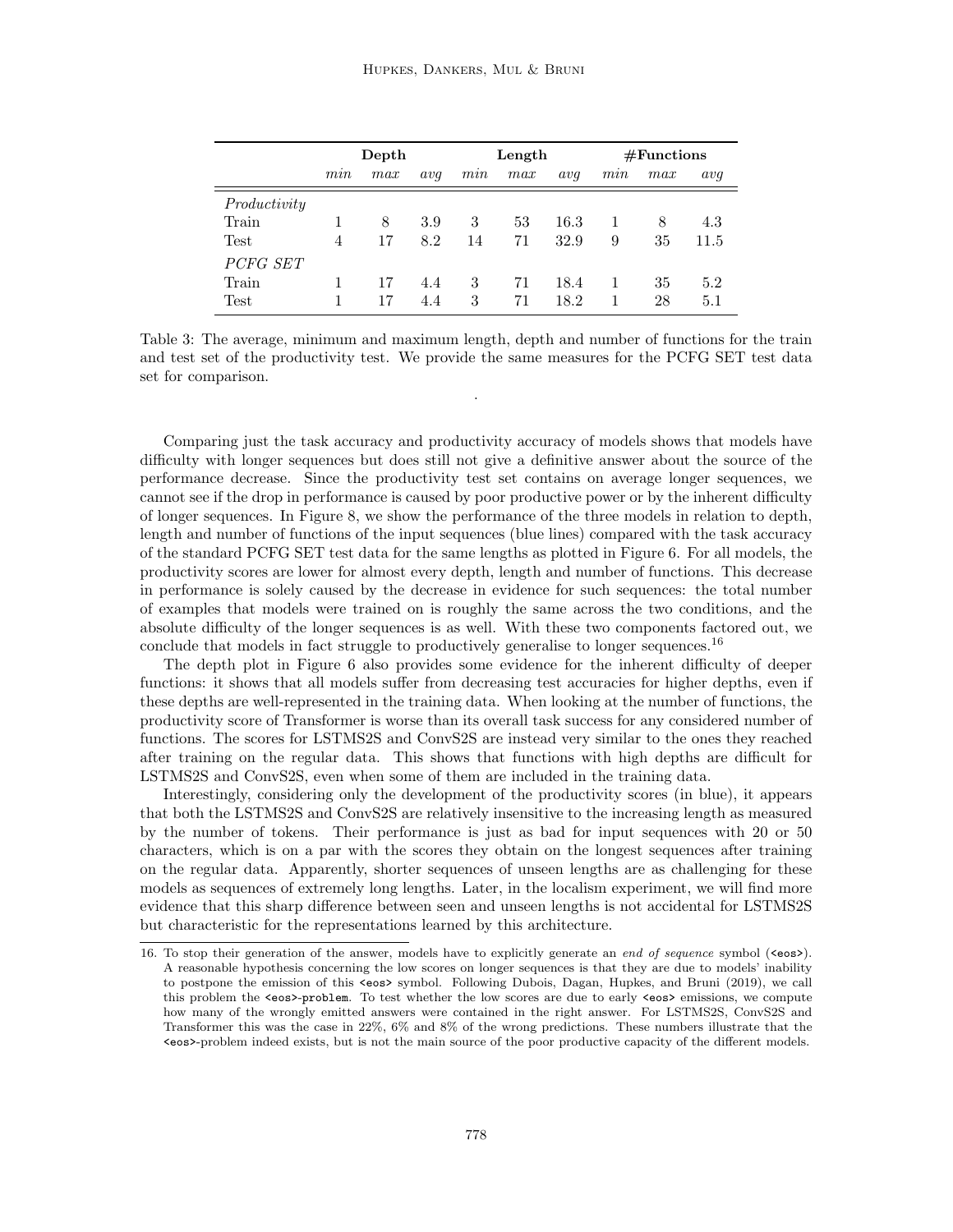<span id="page-22-0"></span>

Figure 8: General task accuracy (in red) and accuracy of the three architectures on the productivity test set (in blue) as a function of several properties of the input sequences: the depth of the input's parse tree, the input sequence's *length* and the *number of functions* in the input sequence. All results are averaged over three runs and computed over 11 thousand test samples.

#### 6.4 Substitutivity

While the previous two experiments were centred around models' ability to recombine known phrases and rules to create new phrases, we now focus on the extent to which models are able to draw analogies between words. In particular, we study under what conditions models treat words as synonyms: we consider what happens when synonyms are *equally distributed* in the input sequences and when one of the synonyms only occurs in primitive contexts.

## 6.4.1 Test Details

We select two binary and two unary functions (swap, repeat, append and remove second), for which we artificially introduce synonyms during training: swap\_syn, repeat\_syn, append\_syn and remove second syn. Like in the systematicity test, we keep those four functions fixed across all experiments, varying only the model initialisation and order of presentation of the training data. The introduced synonyms have the same interpretation functions as the terms they substitute, so they are semantically equivalent to their counterparts. We consider two different conditions that differ in the syntactic distribution of the synonyms in the training data.

Equally distributed synonyms For the first substitutivity test we randomly replace half of the occurrences of the chosen functions F with  $F_{syn}$ , keeping the target constant. On average, the individual functions appeared in 39% of the training samples. After synonym substitution, they appear in approximately 19% of the training samples, on average. In this test, F and  $F_{sun}$  are distributionally similar, which should facilitate inferring that they are synonyms.

**Primitive synonyms** In the second and more difficult substitutivity test, we introduce  $F_{syn}$  only in *primitive* contexts, where F is the only function call in the input sequence.  $F_{syn}$  is introduced in 0.1% of the training set samples. In this *primitive* condition, the function  $F$  and its synonymous counterpart  $F_{syn}$  are distributionally not equivalent

Evaluation For the substitutivity test, we do not evaluate models' accuracy but assess their robustness to meaning-invariant synonym substitutions in the input sequence. The most important point is not whether a model correctly predicts the target for an adapted input sequence, but whether its prediction matches the prediction it made before the transformation. We evaluate models based on this interchangeability of F with  $F_{syn}$ . We quantify this with a *consistency score*, which expresses a pairwise equality, where a model's outputs on two different inputs are compared to each other,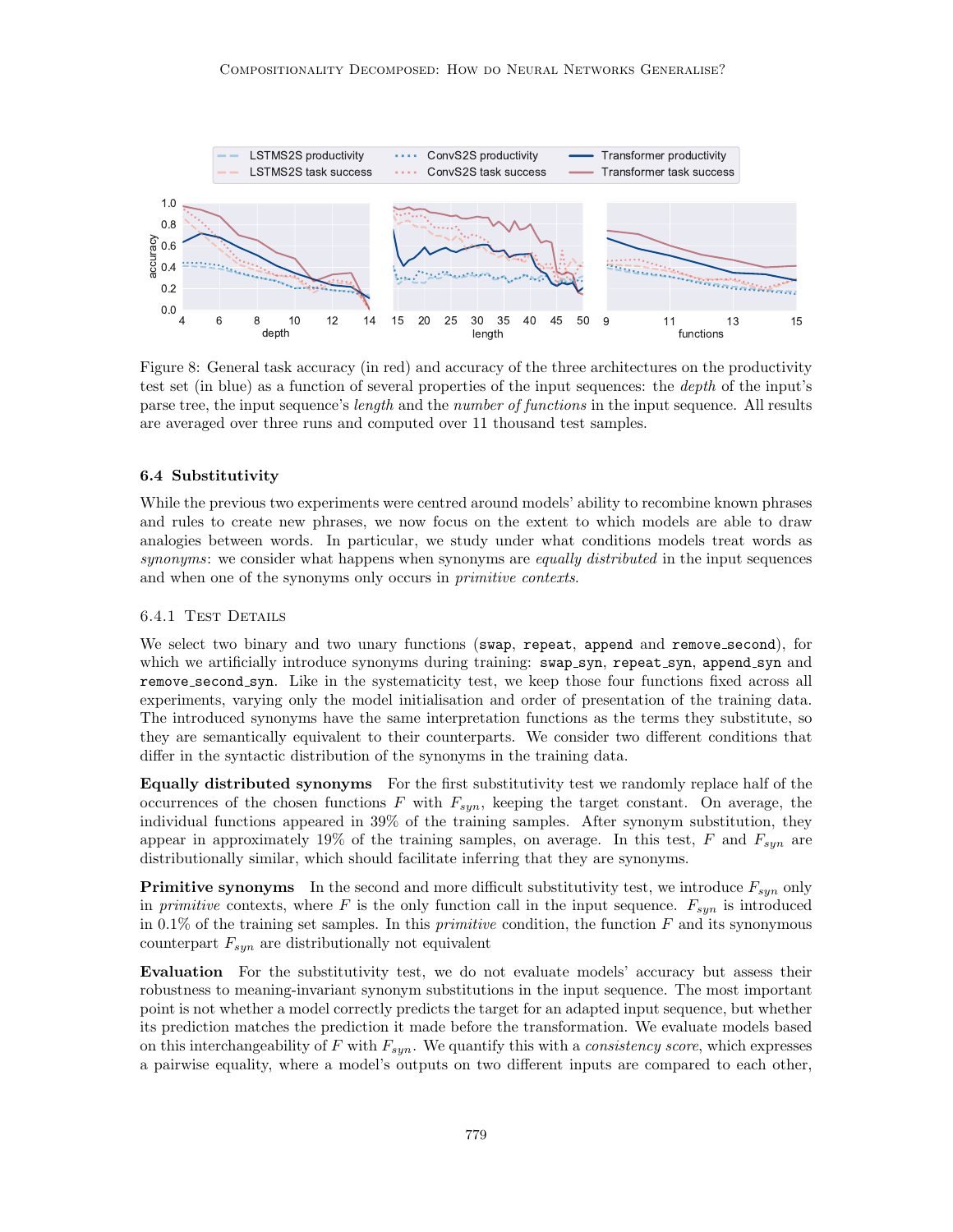<span id="page-23-0"></span>

|               |      | LSTMS2S |       | ConvS2S |      |       | <b>Transformer</b> |      |       |
|---------------|------|---------|-------|---------|------|-------|--------------------|------|-------|
| Token         | ED   | P       | Other | ED      | Ρ    | Other | ED                 | Ρ    | Other |
| repeat        | 0.46 | 0.41    | 0.96  | 0.10    | 0.41 | 0.84  | 0.08               | 0.39 | 0.79  |
| remove_second | 0.27 | 0.28    | 0.94  | 0.16    | 0.60 | 0.86  | 0.08               | 0.34 | 0.79  |
| swap          | 0.35 | 0.33    | 0.93  | 0.17    | 0.38 | 0.88  | 0.08               | 0.39 | 0.79  |
| append        | 0.34 | 0.29    | 1.00  | 0.12    | 0.54 | 0.82  | 0.07               | 0.37 | 0.75  |
| Average       | 0.36 | 0.33    | 0.96  | 0.14    | 0.48 | 0.85  | 0.08               | 0.37 | 0.78  |
| Consistency   | 0.80 | 0.60    |       | 0.95    | 0.58 |       | 0.98               | 0.90 |       |

Table 4: The average cosine distance between the embeddings of the indicated functions and their synonymous counterparts in the equally distributed (ED) and primitive (P) setups of the substitutivity experiments. For comparison, the average distance from the indicated functions to all other regular function embeddings is given under 'Other'. As those distances were very similar across conditions, we averaged them in one column instead of showing them separately.

instead of to the target output. As with accuracy, also here only instances for which there is a complete match between the compared outputs are considered correct.

The consistency metric allows us to evaluate compositionality aspects isolated from task performance. Even for models that may not have a near-perfect task performance and therefore have not mastered the rules underlying the data, we want to evaluate whether they consistently apply and generalise the knowledge they did acquire. We use the consistency score for the current substitutivity test and later for the localism tests. In the next sections, consistency scores are marked with †.

## 6.4.2 Equally Distributed Substitutions

For the substitutivity experiment where words and synonyms are equally distributed, Transformer and ConvS2S perform nearly on par. They both obtain a very high consistency score (0.98 and 0.95, respectively). In Table [4,](#page-23-0) we see that both architectures put words and their synonyms closely together in the embedding space, truly respecting the distributional hypothesis. Surprisingly, LSTMS2S does not identify that two words are synonyms, even in this relatively simple condition where the words are distributionally identical. Words and synonyms are at very distinct positions in the embedding space, although the distance between them is smaller than the average between all words in the embedding space. We hypothesise that this low score of the LSTMS2S reflects the architecture's inability to draw the type of analogies required to model PCFG SET data, which is also mirrored in its relatively low overall task accuracy.

## 6.4.3 Primitive Substitutions

The primitive substitutivity test is substantially more challenging than the equally distributed one, since models are only shown examples of synonymous expressions in a small number of primitive contexts. This implies that words and their synonyms are no longer distributionally similar and that models are provided much fewer evidence for the meaning of synonyms, as there are simply fewer primitive than composed contexts.

While the consistency scores for all models decrease substantially compared to the equally distributed setup, all models do pick up that there is a similarity between a word and its synonym. This is reflected not only in the consistency scores (0.60, 0.58 and 0.90 on average for LSTMS2S, ConvS2S and Transformer, respectively), but is also evident from the distances between words and their synonyms, which are substantially lower than the average distances to other function embed-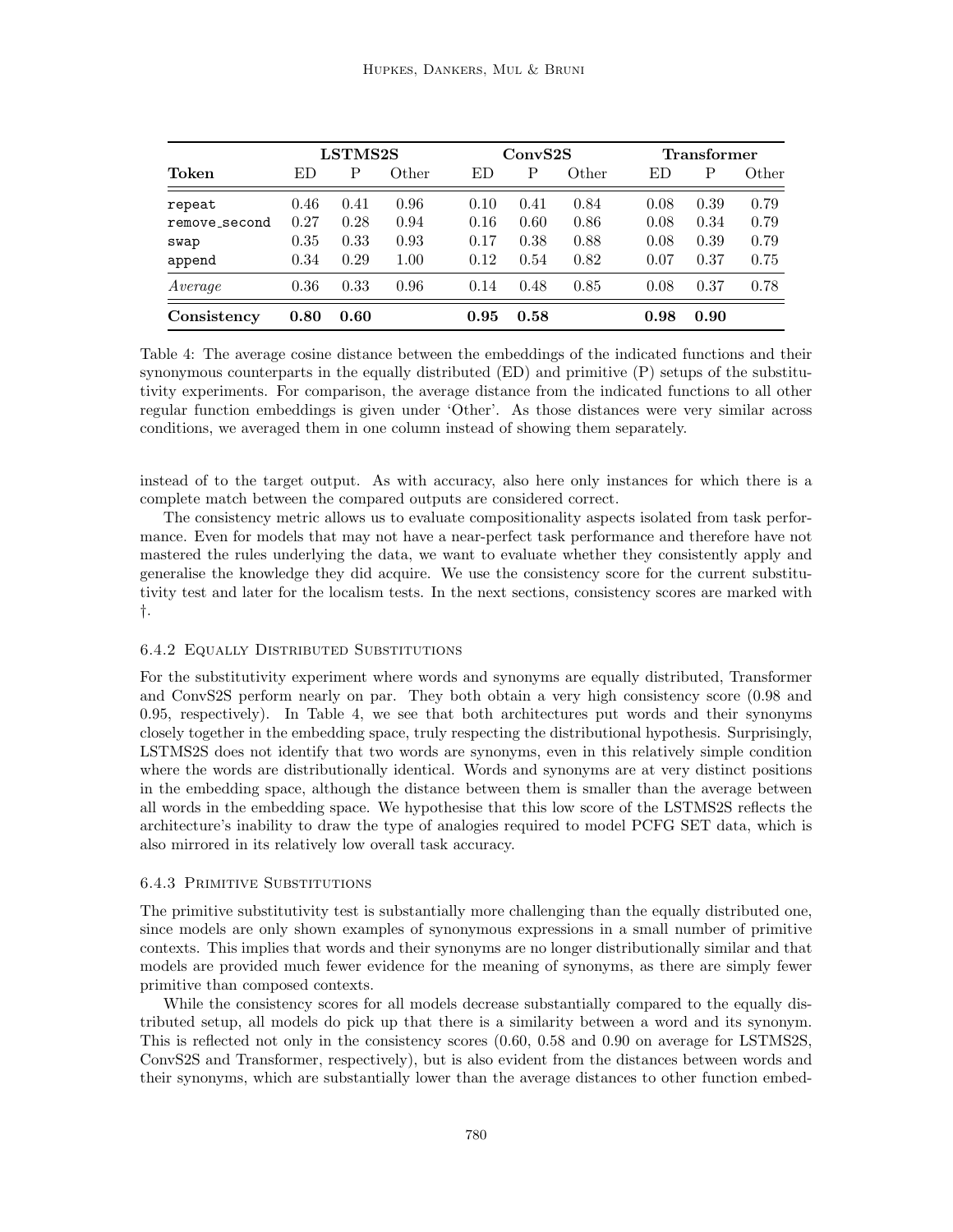<span id="page-24-0"></span>

|                                      |                 |                 | LSTMS2S ConvS2S Transformer |
|--------------------------------------|-----------------|-----------------|-----------------------------|
| Consistency across all               | $0.60 \pm 0.01$ | $0.58 \pm 0.01$ | $0.90 \pm 0.00$             |
| Consistent correct                   | $0.53 \pm 0.01$ | $0.53 + 0.01$   | $0.84 + 0.00$               |
| Consistent incorrect                 | $0.07 + 0.01$   | $0.04 + 0.00$   | $0.05 \pm 0.00$             |
| Consistency across incorrect samples | $0.14 + 0.01$   | $0.09 \pm 0.01$ | $0.34 \pm 0.02$             |

Table 5: Consistency scores for the primitive substitutivity experiment, expressing pairwise equality for the outputs of synonymous sequences. We show the overall consistency (consistency across all), the consistency of sequences for which the model's output was correct (consistent correct), sequences for which the model's output was incorrect (*consistent incorrect*), and the percentage of all incorrect predictions that were consistent. A pair is considered incorrect if at least one of its parts is incorrect. NB: consistent correct and consistent incorrect together sum up to consistent across all; due to rounding, this is not the case in all columns of the table.

dings (Table [4\)](#page-23-0). For LSTMS2S, the average distance is very comparable to the average distance observed in the equally distributed setup. Its consistency score, however, goes down substantially, indicating that word distances (computed between embeddings) give an incomplete picture of how well models can account for synonymity when there is a distributional imbalance.

Synonymity vs few-shot learning The consistency score of the primitive substitutivity test reflects two skills that are partly intertwined: the ability to few-shot learn the meanings of words from very few samples and the ability to bootstrap information about a word from its synonym. As already observed in the equally distributed experiment for LSTMS2S, it is difficult to draw hard conclusions about a model's ability to infer synonymity when it is not able to infer consistent meanings of words in general. When a model has a high score, on the other hand, it is difficult to disentangle if it achieved this high score because it has learned the correct meaning of both words separately, or because it has in fact understood that the meaning of those words is similar. That is: the consistency score does not tell us whether output sequences are identical because the model knows they should be the *same*, or simply because they are both *correct*. In the equally distributed setup, the low word embedding distances for the ConvS2S and the Transformer strongly pointed to the first explanation. For the primitive setup, the two aspects are more difficult to take apart.

Error consistency To separate a model's ability to few-shot learn the meaning of a word from very few primitive examples and its ability to bootstrap information about synonyms, we compute the consistency score for model outputs that do not match the target output (*incorrect outputs*). When a model makes identical but incorrect predictions for two input sequences with a synonym substitution, this cannot be because the model merely correctly learned the meanings of the two words. It can thus be taken as evidence that it treats the word and its synonyms indeed as synonyms.

In Table [5,](#page-24-0) we show the consistency scores for all output pairs (identical to the scores in Table [1\)](#page-17-0), the breakdown of this score into correct (*consistent correct*) and incorrect (*consistent incorrect*) output pairs, and the ratio of incorrect output pairs that is consistent. The scores in row two and three show that the larger part of the consistency scores for all models is due to correct outputs. In row 4, we see that models are seldom consistent on *incorrect* outputs. The Transformer maintains its first place, but none of the architectures can be said to treat a word and its synonymous counterpart as true synonyms. An interesting difference occurs between LSTMS2S and ConvS2S, whose consistency scores on all outputs are similar, but differ in consistency of erroneous outputs. These scores suggest that ConvS2S is better at few-shot learning than LSTMS2S, but LSTMS2S is better at inferring synonymity. These results are in line with the embedding distances shown for the primitive substitutivity experiment in Table [4,](#page-23-0) which are on average also lower for LSTMS2S than for ConvS2S.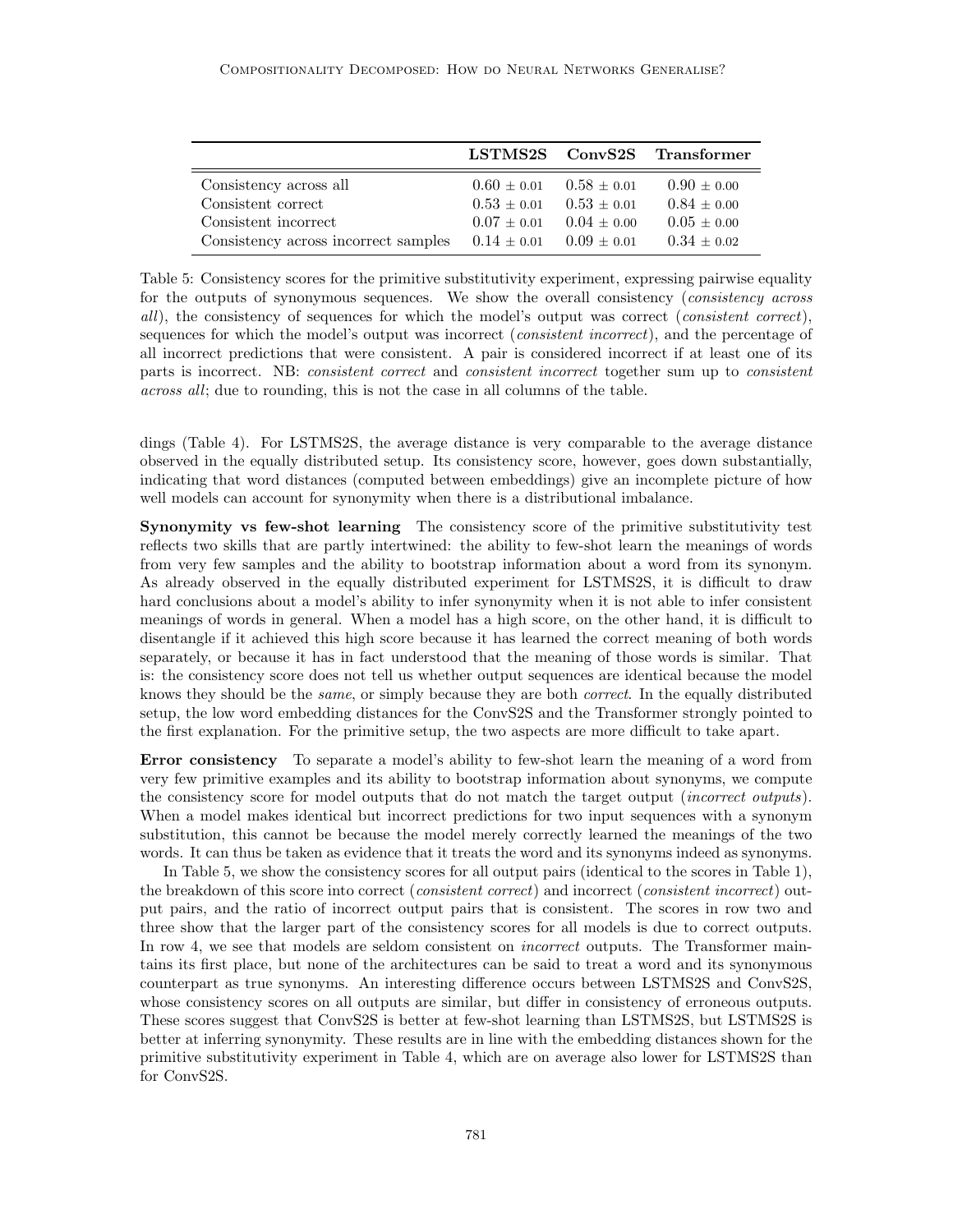<span id="page-25-0"></span>

Figure 9: An example of the unrolled computation of the meaning of the sequence echo append C , prepend B , A for the localism test. We unroll the computation of the meaning of the sequence by first asking the model to compute the meaning  $o_1$  of the smallest constituent prepend B, A and then replace the constituent by this predicted meaning  $o_1$ . In the next step, we use the model to compute the meaning of the then smallest constituent echo  $o<sub>1</sub>$ , and replace the constituent in the sequence with the model's prediction for this constituent. This process is repeated until the meaning of the entire sequence is computed, in steps, by the model. This final prediction (C A B B in the picture) is then compared with the model's prediction on the entire sequence (not shown in the picture). If a model follows a local compositional protocol to predict the meaning of an output sequence, these two outputs should be the same.

## 6.5 Localism

In the localism test, we investigate whether models compute the meanings of input sequences using local composition operations, following the hierarchical trees that specify their compositional structure.

## 6.5.1 Test Details

We test for localism by considering models' behaviour when a subsequence in an input sequence is replaced with its meaning (see Figure [9](#page-25-0) for an example). Thanks to the recursive nature of the PCFG SET expressions and interpretation functions, this is a relatively straightforward substitution in our data. If a model uses local composition operations to build up the meanings of input sequences, following the hierarchy that it is dictated by the underlying system, its output meaning should not change as a consequence of such a substitution.

Unrolling computations We compare the output sequence that is generated by a model for a particular input sequence with the output sequence that the same model generates when we explicitly unroll the processing of the input sequence. That is, instead of presenting the entire input sequence to the model at once, we force the model to evaluate the outcome of smaller constituents before computing the outcome of bigger ones, in the following way: we iterate through the syntactic tree of the input sequence and use the model to compute the meanings of the smallest constituents. We then replace these constituents by the model's output and use the model to again compute the meanings of the smallest constituents in this new tree. This process is continued until the meaning for the entire sequence is found. A concrete example is visualised in Figure [9.](#page-25-0)

We conduct the localism test on sentences from the PCFG SET test set. On average, unrolling the computation of these sequences involves five steps.

Evaluation We evaluate a model by comparing the final output of the enforced recursive method to the output emitted when the sequence is presented in its original form. Again, during evaluation we focus on checking whether the two outputs are identical, rather than if they are correct. If a model wrongfully emits B A for input sequence prepend B , A, this is not penalised in this experiment,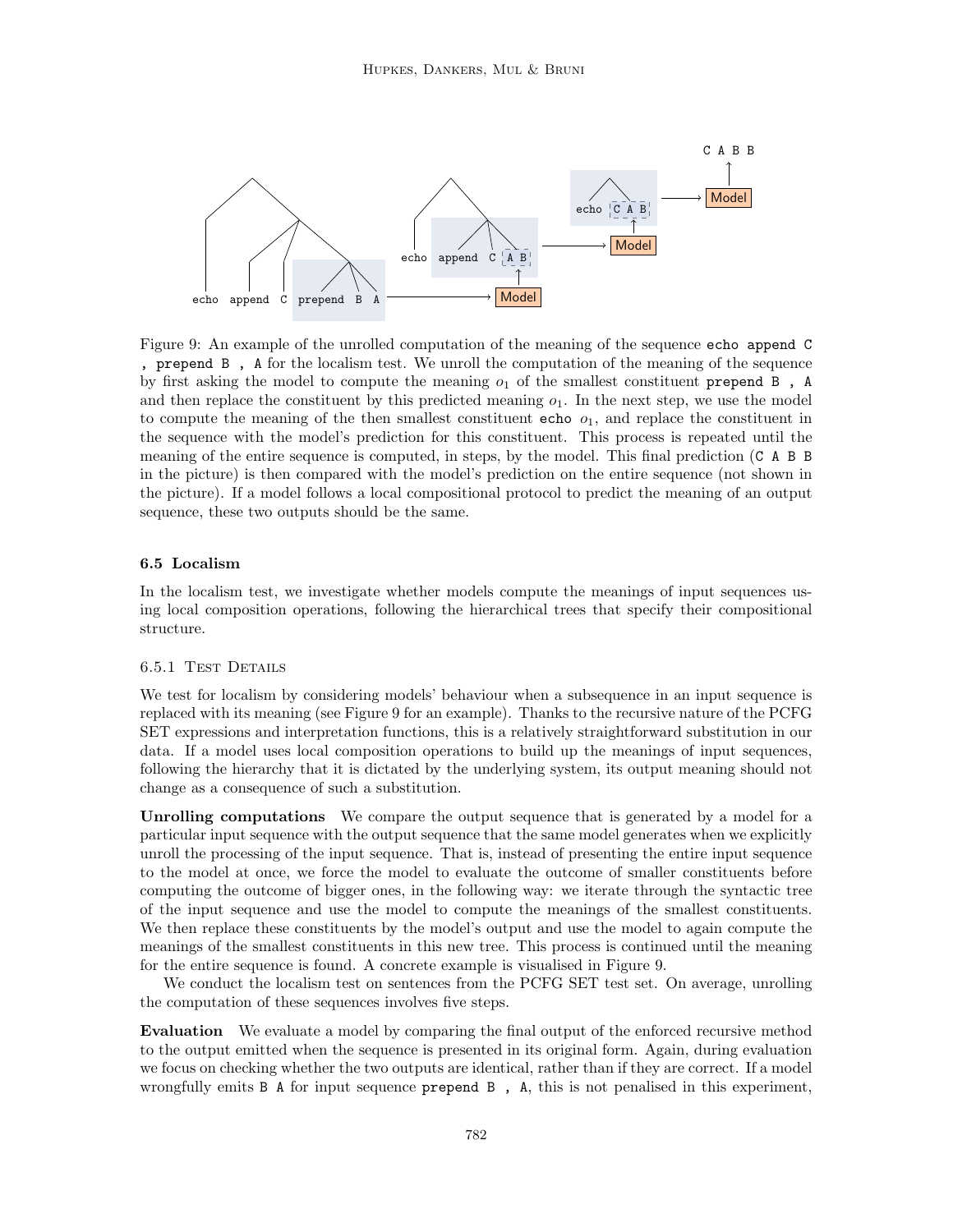provided that the regular input sequence yields the same prediction as its hierarchical variant. This method of evaluation matches the previously mentioned consistency score that was also used in the previous section for the substitutivity test.

## 6.5.2 Results

None of the evaluated architectures obtains a high consistency score for this experiment (0.46, 0.59 and 0.54 for LSTMS2S, ConvS2S and Transformer, respectively). Also in this test, Transformer ranks high, but the best-performing architecture is ConvS2S (significant in comparison with both LSTMS2S and Transformer with  $p \approx 10^{-4}$  and  $p \approx 10^{-2}$ , respectively). Since the ConvS2S models are explicitly using local operations, this is in line with our expectations.

Input string length To understand the main cause of the relatively low scores on this experiment, we manually analyse 300 samples (100 per model type), in which at least one mistake was made during the unrolled processing of the sample. We observe that the most common mistakes involve unrolled samples that contain function applications to string inputs with more than five characters. An example of such a mistake would be a model that is able to compute the meaning of reverse echo A B C D E but not the meaning of reverse A B C D E E. As the outputs for these two phrases are identical, it is clear that this inadequacy does not stem from models' inability to generate the correct output string. Instead, it indicates that the model does not compute the meaning of reverse echo A B C D E by consecutively applying the functions echo and reverse. We hypothesise that, rather, models generate representations for combinations of functions that are then applied to the input string at once.

Function representations While developing 'shortcuts' to apply combinations of functions all at once instead of explicitly unfolding the computation does not necessarily contradict compositional understanding – imagine, for instance, computing the outcome of the sum  $5 + 3 - 3$  – the results of the localism experiment do point to an interesting aspect of the learned representations. Since unrolling computations mostly leads to mistakes when the character length of unrolled inputs is longer than the maximum character string length of five seen during training, it casts some doubt on whether the models have developed consistent function representations.

If a model truly understands the meaning of a particular function in PCFG SET, it should in principle be able to apply this function to an input string of arbitrary length. Note that, in our case, this ability does not require productivity in generating output strings, since the correct output sequences are not distributionally different from those in the training data (in some cases, they may even be exactly the same). Contrary to in other setups, a failure to apply functions to longer sequence lengths can thus not be explained by distributional or memory arguments. Therefore, the consistent failure of all models to apply functions to character strings that are longer than the ones seen in training suggests that, while models may have learned to adequately copy strings of length two to five, they do not necessarily consider those operations the same.

To check this hypothesis, we test all functions in a primitive setup where we vary the length of the string arguments they are applied to.<sup>[17](#page-26-0)</sup> For a model that develops several length-specific representations for the same function, we expect the performance to go down abruptly when the input string length exceeds the maximum length seen during training. If a model instead develops a more general representation, it should be able to apply learned functions also to longer input strings. Its performance on longer strings may drop for other, practical, reasons, but this drop should be more smooth than for a model that has not learned a general-purpose representation at all.

The results of this experiment, plotted in Figure [10,](#page-27-0) demonstrate that all models have learned to apply all functions to input strings up until length five, as evidenced by their near-perfect accuracy on the samples of these lengths. On longer lengths, however, none of the models performs well. For all runs, the performance of LSTMS2S immediately drops to zero when string arguments exceed

<span id="page-26-0"></span><sup>17.</sup> For binary functions, only one of the two string arguments exceeds the regular argument lengths.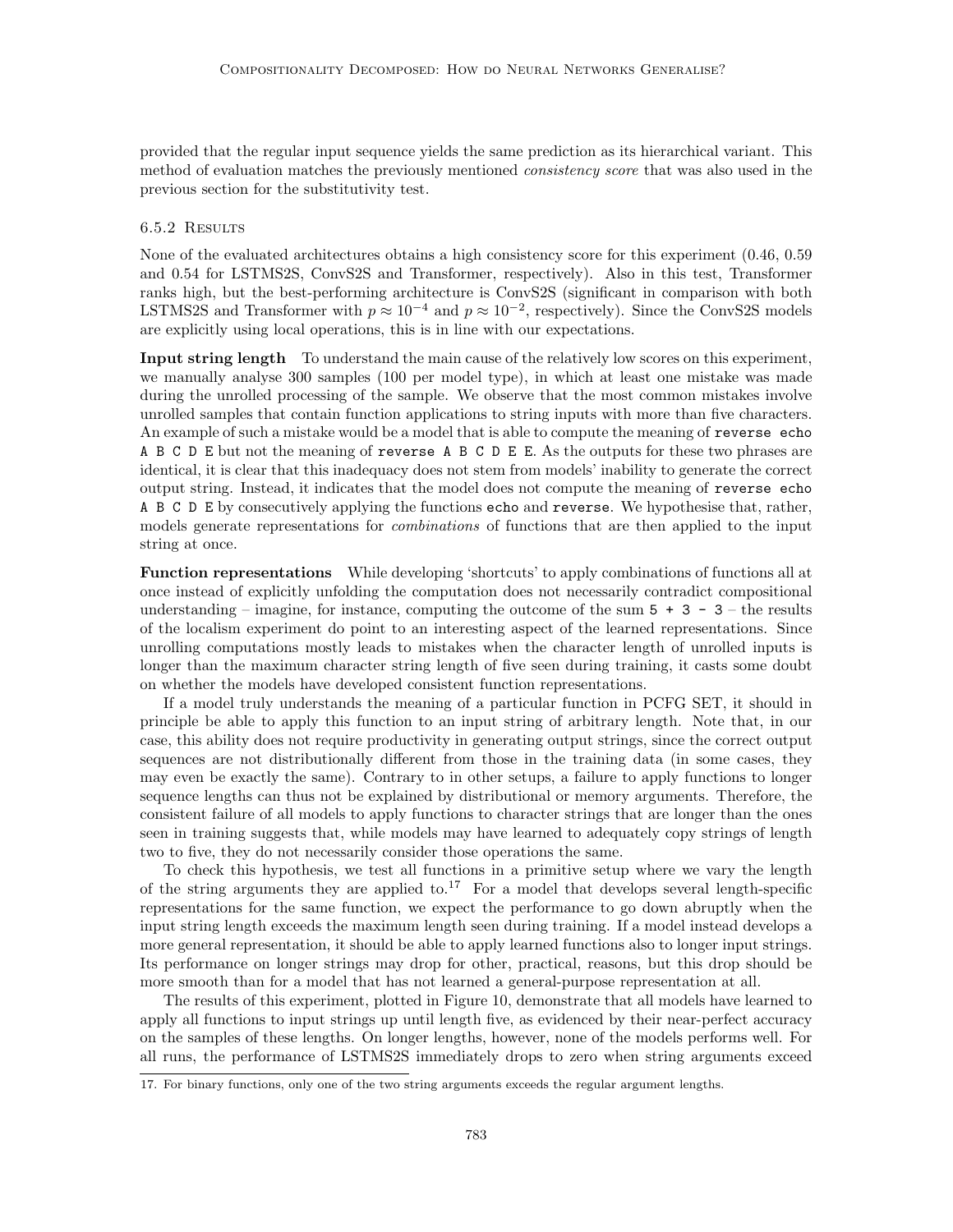<span id="page-27-0"></span>

Figure 10: Accuracy of the three architectures on different functions with increasingly long character string inputs. The maximum character string length observed during training is 5. While Transformer and ConvS2S can, for most functions, generalise a little beyond this string length, LSTMS2S models cannot.

length five, the maximum string length seen during training. The model does not seem to be able to leverage a general concept of any of the functions. ConvS2S and Transformer do exhibit some generalisation beyond the maximum string input length seen during training, indicating that their representations are more general. The accuracy of Transformer reaches zero only for input arguments of more than nine characters, ConvS2S outputs some correct responses even for input arguments of 12 or 13 characters. This suggests that the descending scores may be due to factors of 'performance' rather than 'competence'. The accuracies for Transformer and ConvS2S are comparable for almost all functions, except reverse, for which the ConvS2S accuracy drops to almost zero for length six in all three runs. Interestingly, none of the three architectures suffers from increasing the character length of the first and second argument to remove first and remove second, respectively (not plotted).

## 6.6 Overgeneralisation

In our last test, we focus on the learning process, rather than on the final solution that is implemented by converged models. In particular, we study if  $-$  during training  $-$  a model *overgeneralises* when it is presented with an exception to a rule and – in case it does – how much evidence it needs to see to memorise the exception. Whether a model overgeneralises indicates its willingness to prefer rules over memorisation, but while strong overgeneralisation characterises compositionality, more overgeneralisation is not necessarily better. An optimal model, after all, should be able to deal with exceptions as well as with the compositional part of the data.

## 6.6.1 Test Details

As the language defined through the PCFG is designed to be strictly compositional, it does not contain exceptions. We therefore manually add them to the data set, which allows us to have a large control over their occurrence and frequency.

Exceptions We select four pairs of functions that are assigned a new meaning when they appear together in an input sequence: reverse echo, prepend remove first, echo remove first and prepend reverse. Whenever these functions occur together in the training data, we remap the meaning of those functions, as if an alternative set of interpretation functions is used in these few cases. As a consequence, the model has no evidence for the compositional interpretation of these function pairs, unless it overgeneralises by applying the rule observed in the rest of the training data. For example, the meaning of echo remove first A, B C would normally be B C C, but has now become A B C. The remapped definitions, which we call exceptions, can be found in Table [6.](#page-28-0)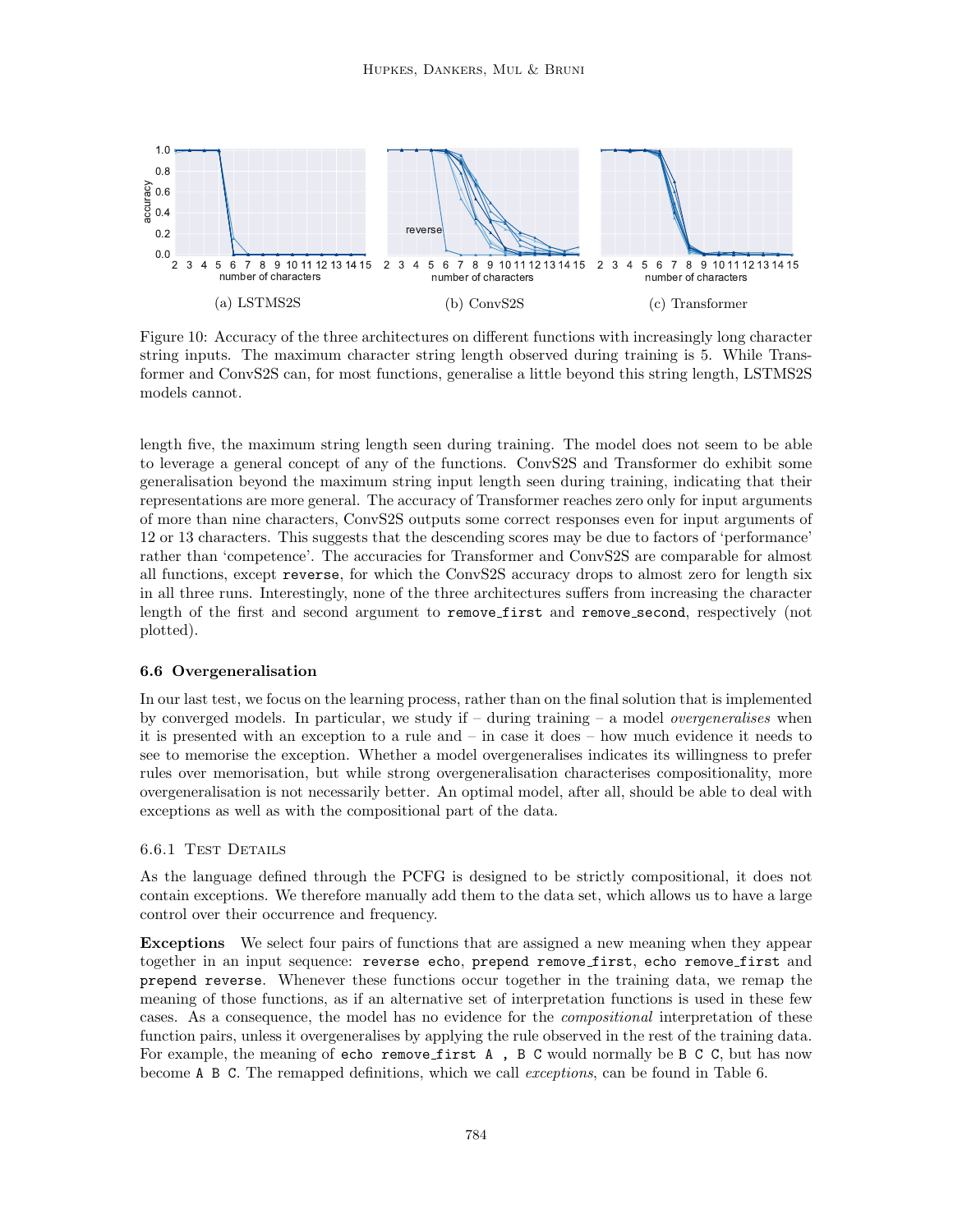<span id="page-28-0"></span>

| Input                        | Remapped to                  | Target    |                    |  |
|------------------------------|------------------------------|-----------|--------------------|--|
|                              |                              |           | Original Exception |  |
| reverse echo A B C           | echo copy A B C              | CCBA ABCC |                    |  |
| prepend remove_first A, B, C | remove_second append A, B, C | C B       | A B                |  |
| echo remove_first A, B C     | copy append A, B C           | B C C     | A B C              |  |
| prepend reverse A B, C       | remove_second echo A B , C   | C B A     | A B B              |  |

Table 6: Examples for the overgeneralisation test. The input sequences in the data set (first column, *Input*) are usually presented with their ordinary targets ( $Original$ ). In the overgeneralisation test, these input sequences are interpreted according to an alternative rule set (Remapped to), effectively changing the corresponding targets (Exception).

**Exception frequency** In our main experiment, the number of exceptions in the data set is  $0.1\%$ of the number of occurrences of the least occurring function of the function pair  $F_1F_2$ . We present also the results of a grid-search in which we consider exception percentages of 0.01%, 0.05%, 0.1% and 0.5%.

#### 6.6.2 Results

We monitor the accuracy of both the original and the exception targets during training and compare how often a model correctly memorises the exception target and how often it overgeneralises to the compositional meaning, despite the evidence in the data. To summarise a model's tendency to overgeneralise, we take the highest overgeneralisation accuracy that is encountered during training. For more qualitative analysis, we visualise the development of both memorisation and overgeneralisation during training, resulting in *overgeneralisation profiles*. During training, we monitor the number of exception samples for which a model does not generate the correct meaning, but instead outputs the meaning that is in line with the rule instantiated in the rest of the data. At every point in training, we define the strength of the overgeneralisation as the percentage of exceptions for which a model exhibits this behaviour.

Overgeneralisation peak We call the point in training where the overgeneralisation is highest the *overgeneralisation peak*. In Table [1,](#page-17-0) we show the average height of this overgeneralisation peak for all three architectures, using an exception percentage of 0.1%. This quantity equals the accuracy of the model predictions on the input sequences whose outputs have been replaced by exceptions, but measured on the original targets that follow from the interpretation functions of PCFG SET. The numbers in Table [1](#page-17-0) illustrate that all models show a rather high degree of overgeneralisation. At some point during the learning process, Transformer applies the rule to 88% of the exceptions and LSTMS2S and ConvS2S to 68% and 79% respectively.

**Overgeneralisation profile** More interesting than the height of the peak is the *profile* that different architectures show during learning. In Figure [11,](#page-29-0) we plot this profile for four different exception percentages. The lower areas (in red), indicate the overgeneralisation strength, whereas the memorisation strength – the accuracy of a model on the adapted outputs, which can only be learned by memorisation – is indicated in the upper part of the plots, in blue. The grey area in between indicates the percentage of exception examples for which a model outputs neither the correct answer nor the rule-based answer.

Exception percentage The profiles show that, for all architectures, the degree of overgeneralisation strongly depends on the number of exceptions present in the data. All architectures show overgeneralisation behaviour for exception percentages lower than 0.5% (first three rows), but hardly any overgeneralisation is observed when 0.5% of a function's occurrence is an exception (bottom row).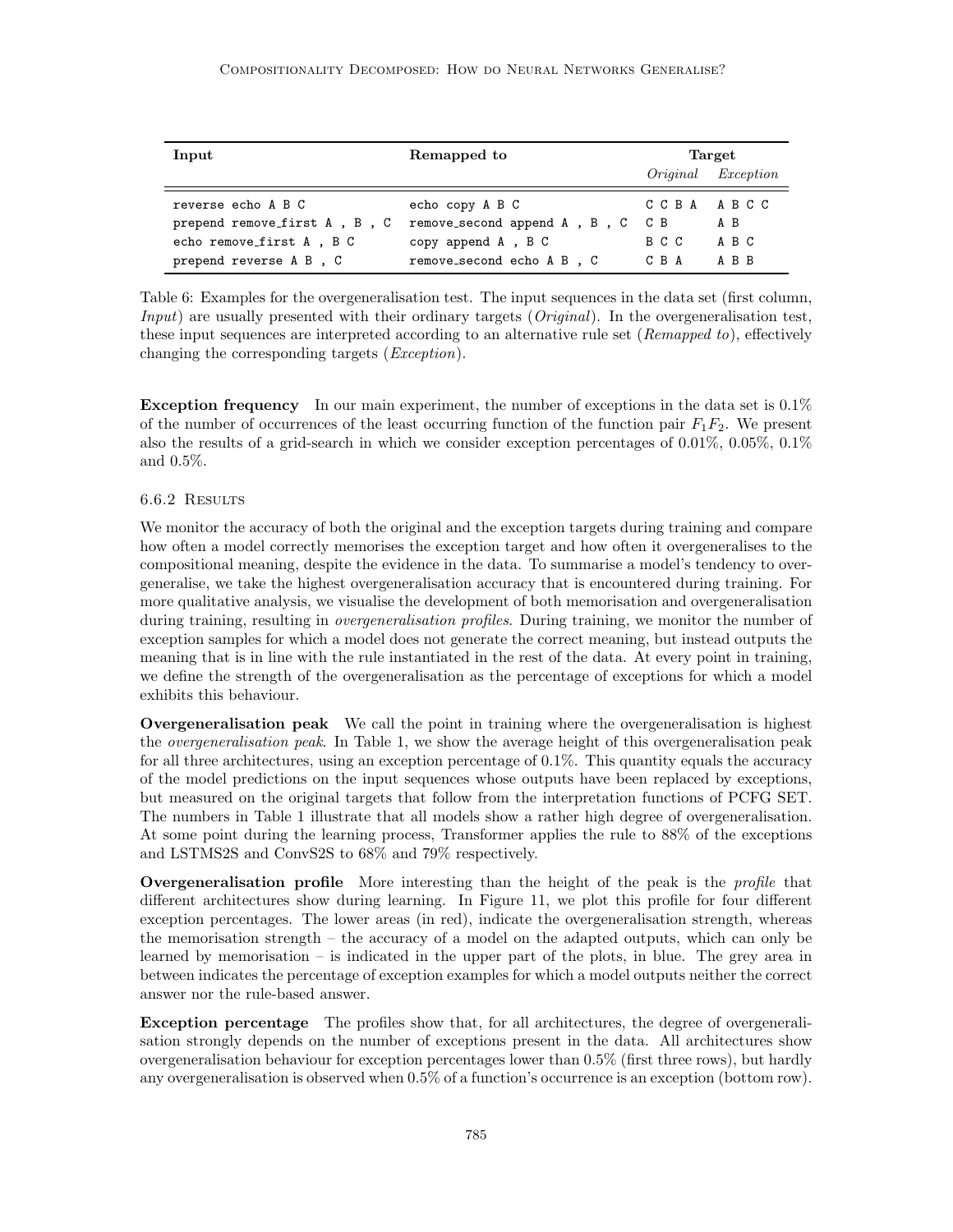<span id="page-29-0"></span>

Figure 11: Overgeneralisation profiles over time for LSTMS2S, ConvS2S and Transformer for exception percentages of  $0.01\%$ ,  $0.05\%$ ,  $0.1\%$  and  $0.5\%$  (in increasing order, from top to bottom). The lower area of the plots, in red, indicates the mean fraction of exceptions (with standard deviation) for which an overgeneralised output sequence is predicted (i.e. not the 'correct' exception output for the sequence, but the output that one would construct following the meaning of the functions as observed in the rest of the data). We denote this area with 'overgeneralisation'. The upper areas, in blue, indicate the mean fraction of the exception sequences (with standard deviation) for which the model generates the true output sequence, which – as it falls outside of the underlying compositional system – has to be memorised. We call this the 'memorisation' area. The grey area in between corresponds to the cases in which a model does not predict the correct output, nor the output that would be expected if the rule were applied.

When the percentage of exceptions becomes too low, on the other hand, all models have difficulties memorising them at all: when the exception percentage is 0.01% of the overall function occurrence, only ConvS2S can memorise the correct answers to some extent (middle column, top row). LSTMS2S and Transformer keep predicting the rule-based output for the sequences containing exceptions, even after the training converged.

Learning an exception LSTMS2S, in general, appears to find it difficult to accommodate both rules and exceptions at the same time. Transformer and ConvS2S overgeneralise at the beginning of training, but then, once enough evidence for the exception is accumulated, gradually change to predicting the correct output for the exception sequences. This behaviour is most strongly present for ConvS2S, as evidenced by the thinness of the grey stripe separating the red and the blue area during training. For LSTMS2S, on the other hand, the decreasing overgeneralisation strength is not matched by an increasing memorisation strength. After identifying that a certain sequence is not following the same rule as the rest of the corpus, LSTMS2S does not predict the correct meaning but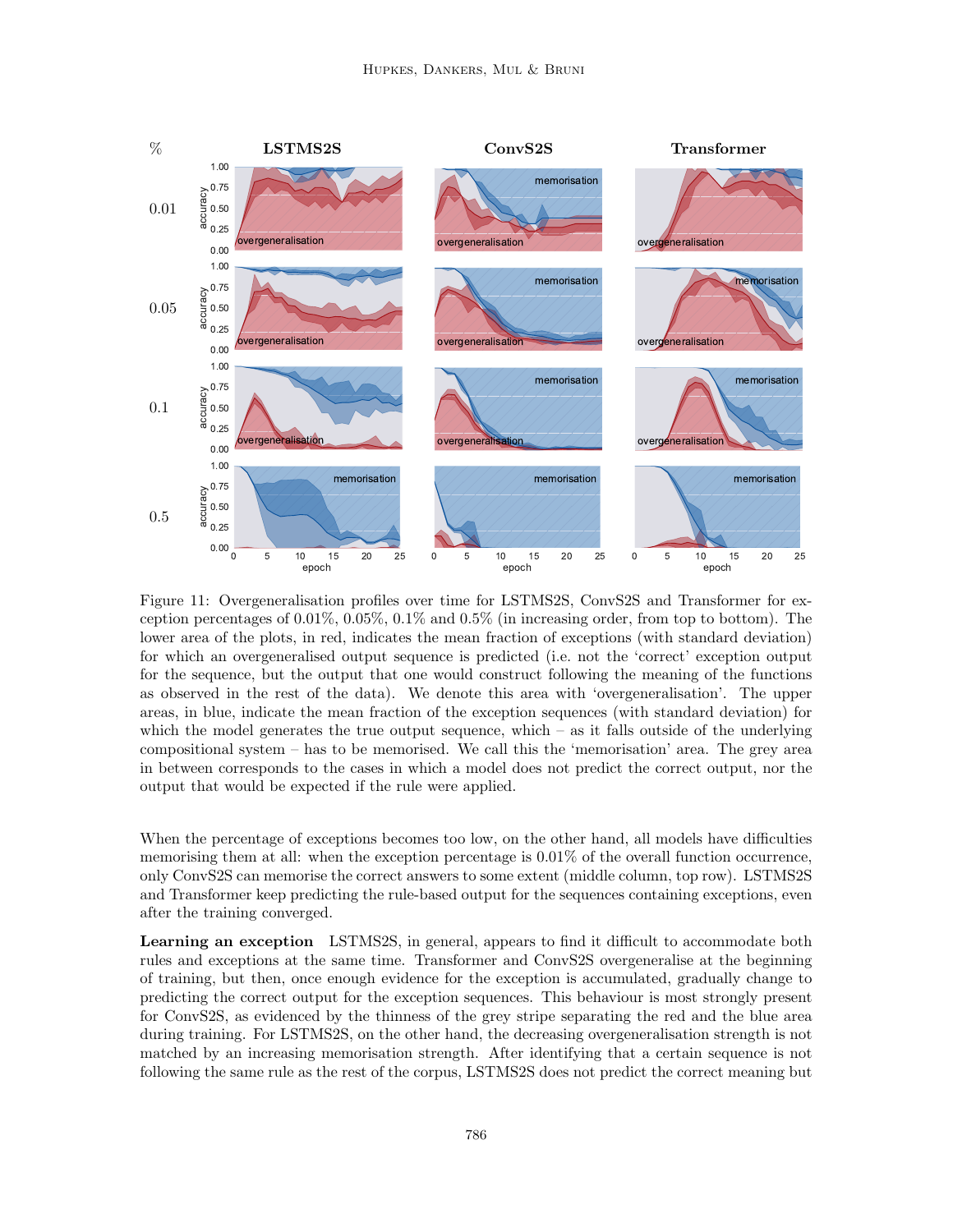instead starts generating outputs that match neither the correct exception output nor the original target for the sequence. After convergence, its accuracy on the exception sequences is substantially lower than the overall corpus accuracy. As the bottom plot (with an exception percentage of 0.5%) indicates that LSTMS2S models do not have problems with learning exceptions per se, they appear to struggle with hosting exceptions for words if little evidence for such anomalous behaviour is present in the training data.

## <span id="page-30-0"></span>7. Discussion

With the rising successes of models based on deep learning, evaluating the compositional skills of neural network models has attracted the attention of many researchers. Many empirical studies have been presented that evaluate the compositionality of neural models in different ways, but they have not led to a consensus about whether neural models can in fact adequately model compositional data. We argue that this lack of consensus stems from a deeper issue than the results of the proposed tests: while many researchers have a strong intuition about what it means for a model to be compositional, there is no explicit agreement on what defines compositionality of a model or how it should be tested for in a neural model.

## 7.1 An Evaluation Framework to Evaluate Compositionality

In this paper, we proposed an evaluation framework that addresses this problem, with a series of tests that translate theoretical concepts related to compositionality of language into behavioural tests for models of language. Our evaluation framework contains five independent tests that consider complementary aspects of compositionality that are frequently mentioned in the literature about compositionality. These five tests allow us to investigate (i) if models systematically recombine known parts and rules (*systematicity*) (ii) if models can extend their predictions beyond the length they have seen in the training data (*productivity*) (iii) if models' predictions are robust to synonym substitutions (*substitutivity*) (iv) if models' composition operations are local or global (*localism*) and (v) if models favour rules or exceptions during training (*overgeneralisation*). We formulated these tests on a task-independent level, disentangled from a specific downstream task. With this, we offer a versatile evaluation paradigm which can be used to evaluate the compositional abilities of a model on five different levels, that can be instantiated for any chosen sequence-to-sequence task. Importantly, our collection of tests should not be taken as a normative specification of what models should and should not do. Rather, they are meant to discover which aspects of compositionality a model does or does not implement and learn more about a model's strengths and weaknesses.

To showcase our evaluation paradigm, we instantiated the five tests on a highly compositional artificial data set we dub PCFG SET: a sequence-to-sequence translation task which requires to compute meanings of sequences that are generated by a probabilistic context-free grammar by recursively applying string edit operations. This data set is designed such that modelling it adequately should require a compositional solution, and it is generated such that its length and depth distributions match those of a natural corpus of English. We then used these instantiated tests to compare three popular sequence-to-sequence architectures: an LSTM-based (LSTMS2S), a convolution-based  $(ConvS2S)$  and an all-attention model (*Transformer*). For each test, we conducted a number of auxiliary tests that can be used to further increase the understanding of how this aspect is treated by a particular architecture. Below, we provide a summary of the results of these experiments.[18](#page-30-1)

<span id="page-30-1"></span><sup>18.</sup> At the risk of being redundant, we repeat that these results should not be taken as general claims about LSTMs, convolutional networks or transformers. Neural models can be sensitive to small changes in hyper-parameters and learning regimes and we did not investigate the effect of changing the hyper-parameters. Perhaps using a deeper LSTM, a transformer with more attention heads, or convolutions with a wider kernel width would show different patterns. We leave these questions open for future work. With the results below, we merely want to show that – keeping the tests fixed – interesting differences but also similarities between different models can be found.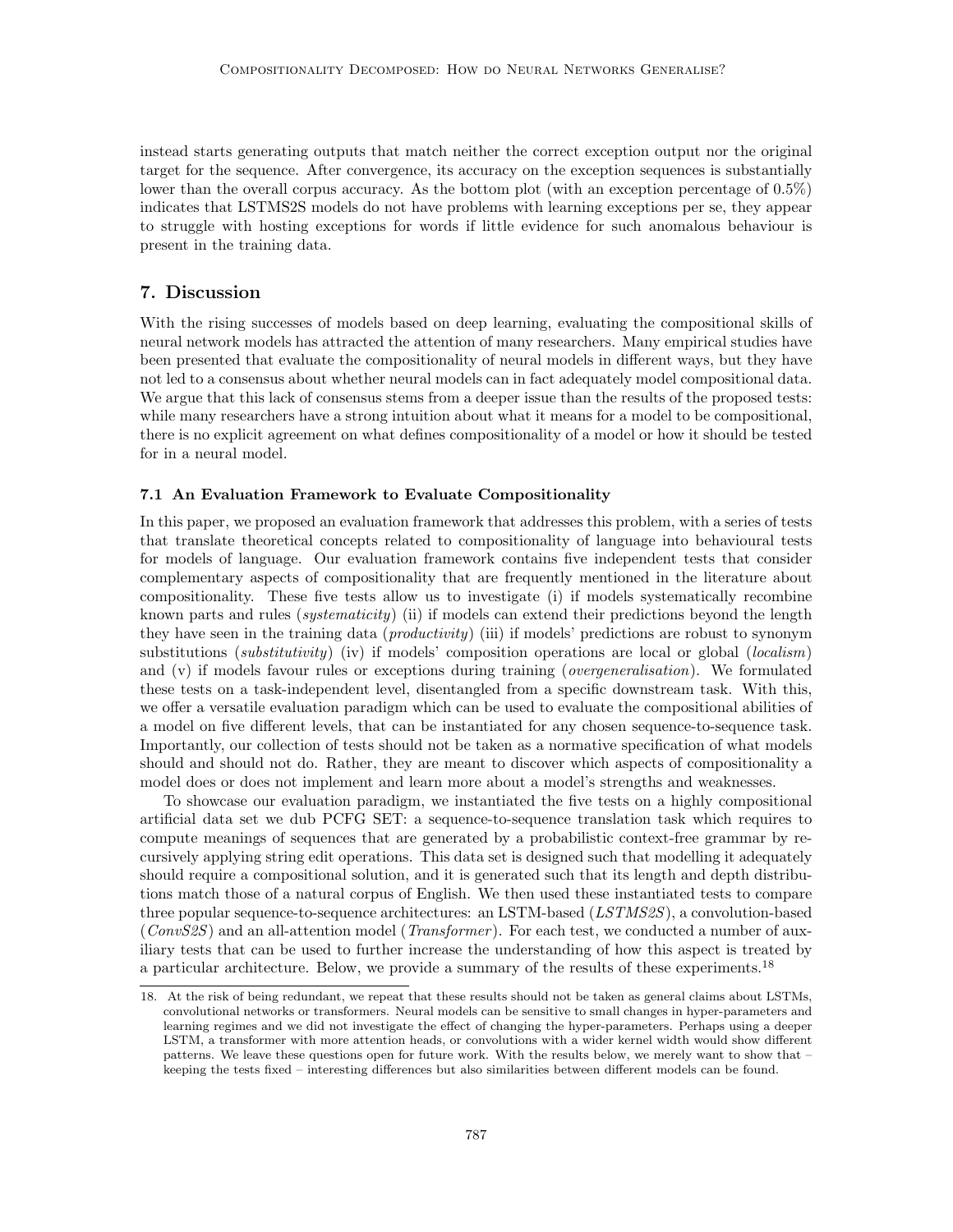## 7.2 Summary of Results

While the overall accuracy on PCFG SET was relatively high for all models, a more detailed picture is given by the five compositionality tests. These tests indicated that, despite our careful data design, high scores do still not necessarily imply that the trained models fully represent the true underlying generative system and illustrated how different models handle different aspects that could be considered important for compositional learning.

Firstly, our systematicity test showed that none of the architectures successfully generalises to pairs of words that were not observed together during training, a result that confirms earlier studies such as the ones from [Loula et al.](#page-36-10) [\(2018\)](#page-36-10) and [Lake and Baroni](#page-36-4) [\(2018\)](#page-36-4). The difference between the systematicity scores and the overall task accuracy is quite stark for all models: a drop of 33%, 34% and 22% for LSTMS2S, ConvS2S and Transformer, respectively. This suggests that the low accuracy on the systematicity test does not stem from poor systematic capacity in general, but that rather from the fact that the models use different segmentations of the input, applying – for instance – multiple functions at once, instead of all of the functions in a sequential manner. While larger chunking to ease processing is not necessarily a bad strategy, it is desirable if models can also maintain a separate representation of the units that make up such chunks, as these units could be useful or needed in other sequences.

With our **productivity** test, we assessed if models can productively generalise to sequences that are longer than the ones they observed in training. To evaluate this, we redistributed the training examples such that there is a strict separation of the input sequence lengths in the train and test data. To tease apart the overall difficulty of modelling longer sequences from the ability to generalise to unseen lengths, we compared the results with the accuracies of models that are trained on data sets that contain at least some evidence for longer sequences. None of the architectures exhibited strong productive power to sequences of unseen lengths. By computing how often models' predictions were strictly contained within the true output sequence, we assess if the poor productive power of all models is caused by early emission of the end-of-sequence symbol. We find that such cases indeed exist, but that early stopping of the generation is not the main cause of the low productivity scores.

With our **substitutivity** test, we compared how models react to artificially introduced synonyms occurring in different types of scenarios. Rather than considering their behaviour in terms of sequence accuracy, in this test, we computed how *consistent* models' predictions are  $-$  correct or incorrect  $$ when a word is substituted with a synonym. When synonyms are equally distributed in the input data, both Transformer and ConvS2S obtain high consistency scores, while LSTMS2S is substantially less consistent. This difference is also reflected in the distance between the embeddings of words and synonyms, which is much lower for Transformer and ConvS2S. When one of the synonyms is only presented in a few very short sequences, the consistency score of ConvS2S drops to the same level as LSTMS2S, while Transformer still maintains a relatively high synonym consistency. Also the embeddings of synonyms remain relatively close in Transformer models' embedding space, despite the fact that they are distributionally dissimilar.

To tease apart the ability to learn from very few examples and to infer synonymity, we also considered how consistent models are on incorrect outputs. Here, we observed that none of the models can be said to truly treat words and their counterparts as synonyms. Transformer is the most consistent, but with a low score of only 0.34. This test shows an interesting difference between LSTMS2S and ConvS2S: where the former appears to be better at inferring that words are synonyms, the latter is better at few-shot learning a word's meaning from very few examples.

With our **localism** test, we considered if models apply local composition operations that are true to the syntactic tree of an input sequence, or rather compute the meaning of a sequence in a more global fashion. In line with the results of the systematicity test, models do not appear to truly follow the syntactic tree of the input to compute its meaning. In 54%, 41% and 46% of the test samples for LSTMS2S, ConvS2S and Transformer, respectively, enforcing a local computation results in a different answer than the original answer provided by the model. An error analysis suggests that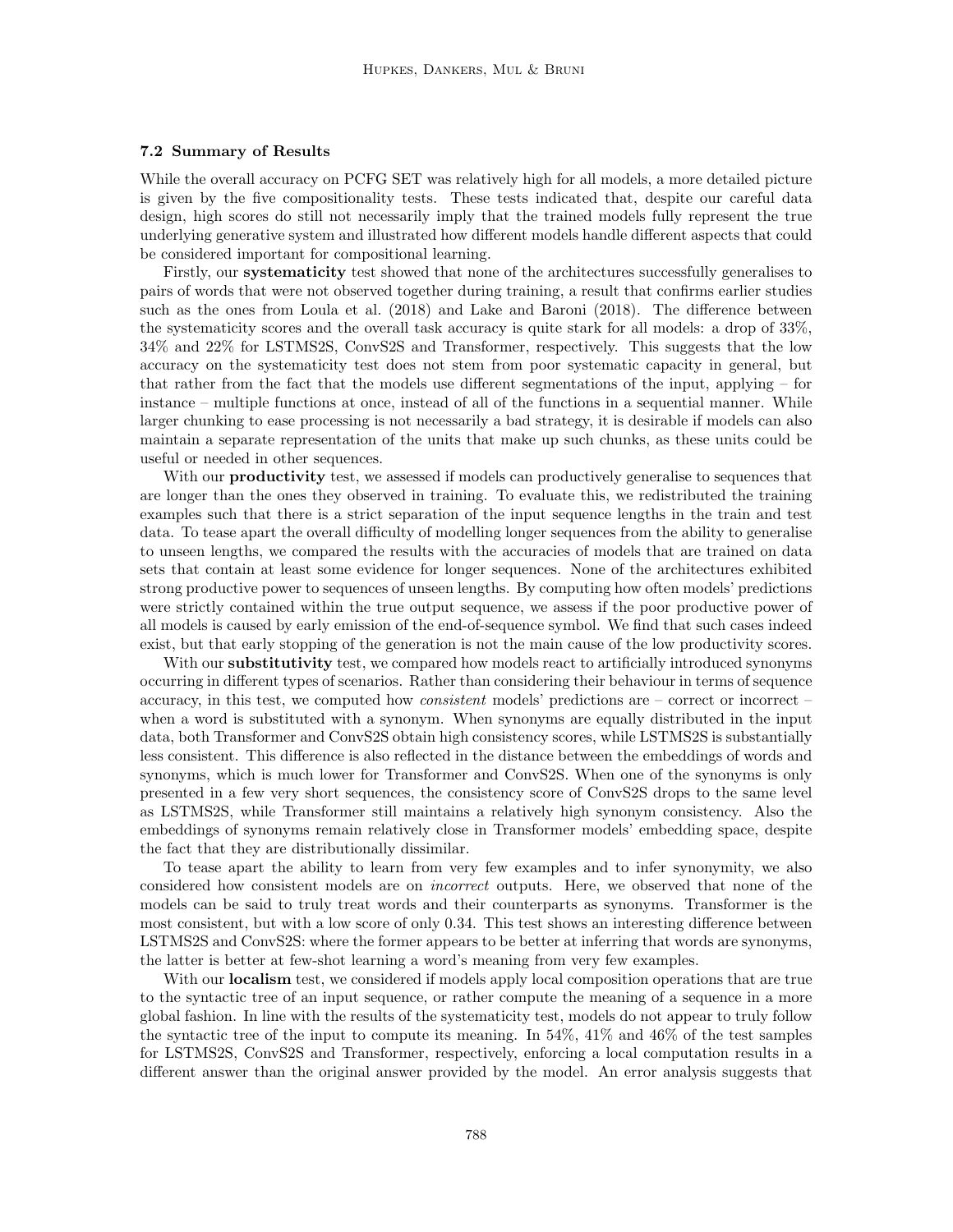these results are largely due to function applications to longer string sequences. With an additional test in which we monitored the accuracy of models on functions applied to increasingly long string inputs, we find evidence that models may not learn general-purpose representations of functions, but instead use different protocols for copy once or copy twice. We saw that the accuracy of LSTMS2S immediately drops to 0 when string inputs are longer than the ones observed in training. The performance of ConvS2S and Transformer, instead, drops rapidly, but remains above 0 for slightly longer string inputs. These results indicate that LSTMS2S may indeed not have learned a generalpurpose representation for functions, while the decreasing accuracy of ConvS2S and Transformer could be related more to performance rather than competence issues.

In our last test, we studied overgeneralisation during training, by monitoring the behaviour of models on artificially introduced exceptions to rules for four function pairs. We found that for small amounts of exceptions (up to 0.1% of the number of occurrences of the least occurring function of a function pair) all architectures overgeneralise at the beginning of their training. As overgeneralisation implies that models overextend rules in cases where this is explicitly contradicted by the data, we take this as a clear indication that models in fact capture the underlying rule at that point. For very small amounts of exceptions (0.01%), both Transformer and LSTMS2S failed to learn the exception at all: even after their training has converged they overgeneralise on the sequences containing exceptions. To a lesser extent, also ConvS2S struggles with capturing exceptions that have a low frequency. LSTMS2S generally appears to have difficulty with accommodating both rules and exceptions. Often, after learning that a certain rule should not be applied, LSTMS2S models do not memorise the true target but proceed to predict something which matches neither this target nor the general rule. ConvS2S and Transformer do not show such patterns: when their overgeneralisation score goes down, their memorisation score goes up. Aside from at the beginning of their training, they rarely predict something outside of these options. For larger percentages of exceptions (from 0.5%), none of the architectures really exhibits overgeneralisation behaviour.

## 7.3 Conclusion and Future Work

With a proposed collection of tests, we aimed to cover several facets of compositionality. We believe that as such, this collection of tests can serve as an evaluation paradigm to probe the ability of different neural network architectures in the light of compositionality. We hope that the tests and their results can help facilitate a general discussion of what it means for neural models to be compositional and what we would like them to represent. There are, of course, also aspects of compositionality that we did not cover. We therefore do not consider our evaluation an endpoint, but rather a stepping stone on the way, which we hope can provide the grounds for a clearer discussion concerning the role and importance of compositionality in neural networks, including both aspects that we did and did not include.

We instantiated our tests on an artificial data set that is entirely explainable in terms of compositional phenomena. This permitted us to focus on the compositional ability of different models in the face of compositional data and allowed us to isolate compositional processing from other signals that are found in more realistic data sets. However, it leaves open the question of how much the compositional traits we identified are expressed and can be exploited by networks when facing natural data. Despite the fact that they are not informed by knowledge of language or semantic composition, neural networks have achieved tremendous successes in almost all natural language processing tasks. While their performance is still far from perfect, it is not evident that their remaining failures stem from their inability to deal with compositionality. In the future, we plan to instantiate our tests also in natural language domains such as translation and summarisation. The results of such a study would provide valuable information about how well models pick up compositional patterns in more noisy environments, but – perhaps even more importantly – could also provide insights about the importance of these different aspects of compositionality to model natural data.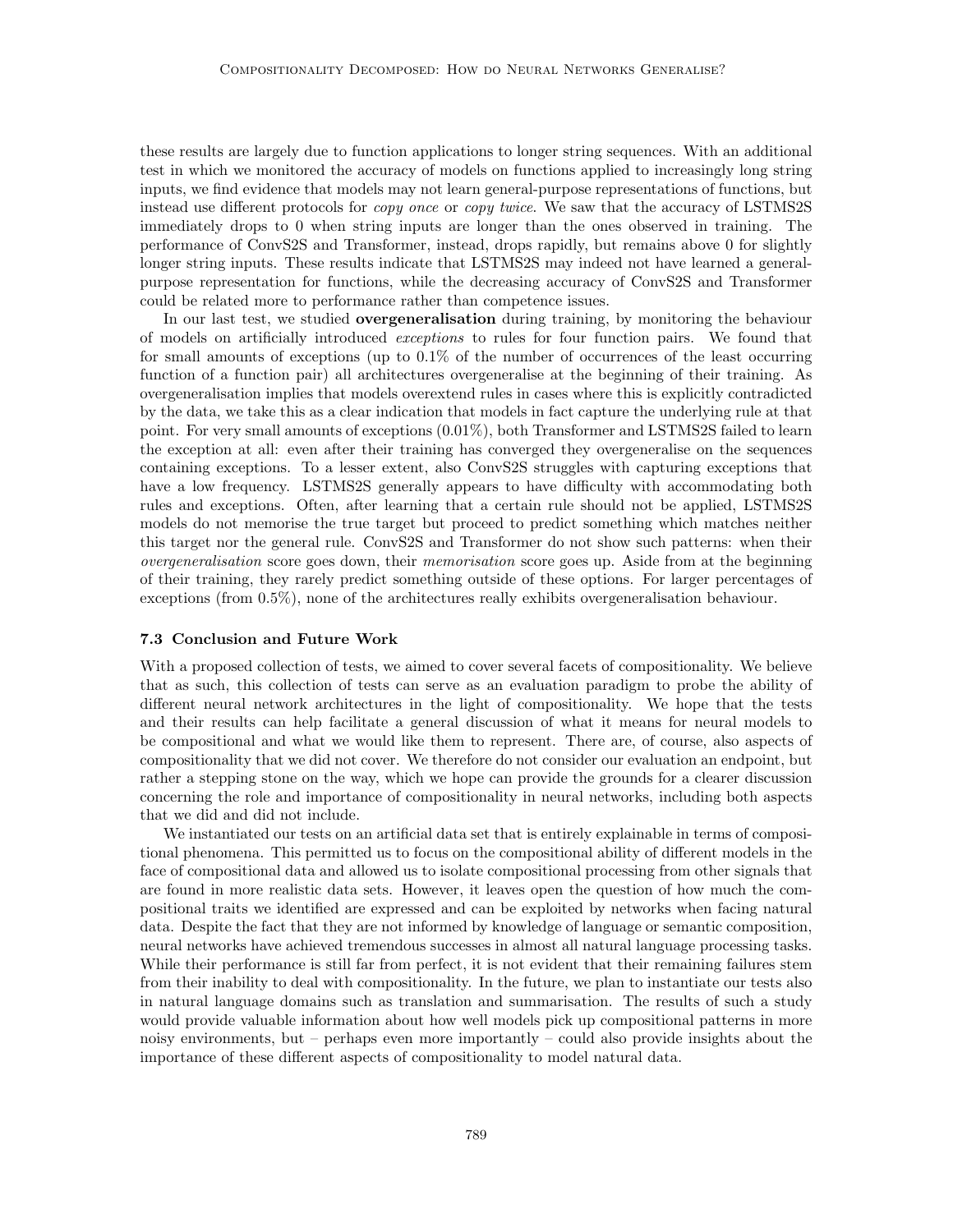In summary, we provided an evaluation paradigm that allows a researcher to test the extent to which five distinct, theoretically motivated aspects of compositionality are represented by artificial neural networks. By instantiating these tests for an artificial data set and applying the resulting tests on three different successful sequence-to-sequence architectures, we shed some light on which aspects of compositionality may prove problematic for different architectures. These results illustrate well that to test for compositionality in neural networks it does not suffice to consider an accuracy score on a single downstream task, even if this task is designed to be highly compositional. Models may capture some compositional aspects of this data set very well, but fail to model other aspects that could be considered part of a compositional behaviour. As such, the results themselves demonstrate the need for the more extensive set of evaluation criteria that we aim to provide with this work. We hope that future researchers will use our collection of tests to evaluate new models, to investigate the impact of hyper-parameters or to study how compositional behaviour is acquired during training. To facilitate the usage of our test suite we have made the PCFG SET data generator, all test sets and the models trained by us available online.<sup>[19](#page-33-1)</sup> We further hope that our theoretical motivation, the tests themselves and the analysis that we presented of its application on three different sequenceto-sequence architectures will prove to be a step in the direction of having a clearer discussion about compositionality in the context of deep learning, both from a practical and a theoretical perspective.

## Acknowledgments

We thank Marco Baroni, Yoav Goldberg, Aureli Herbelot, Louise McNally, Ryan Nefdt, Sandro Pezzelle, Shane Steinert-Threlkeld and Willem Zuidema for taking the time to proofread earlier versions of this paper and giving us feedback. Furthermore, we thank our anonymous reviewers and editor Stephen Clark for their interesting comments and helpful suggestions.

Dieuwke Hupkes is funded by the Netherlands Organization for Scientific Research (NWO), through a Gravitation Grant 024.001.006 to the Language in Interaction Consortium. Elia Bruni is funded by the European Union's Horizon 2020 research and innovation program under the Marie Sklodowska-Curie grant agreement No 790369 (MAGIC).

## <span id="page-33-0"></span>Appendix A. Naturalisation of Artificial Data

The artificially generated PCFG SET data are transformed so as to mimic the distribution of a natural language data set according to the following procedure:

- 1. Use a natural language data set  $\mathcal{D}_N$ , define a set of features F, and for each  $f \in F$ , compute the value  $f(s)$  for each sentence  $s \in \mathcal{D}_N$ .
- 2. Generate a large sample  $\mathcal{D}_R$  of PCFG SET data using random probabilities on production rules for each instance.
- 3. Transform  $\mathcal{D}_R$  as follows:
	- (i) For each feature  $f \in F$ , specify a *feature increment i<sub>f</sub>*.
	- (ii) For each  $s \in \mathcal{D}_N$ , compute the *partitioning vector*  $v(s)$ , which is the concatenation of the values  $\lfloor f(s)/i_f \rfloor$  for each feature  $f \in F$ .
	- (iii) Partition  $\mathcal{D}_N$  into subsets by clustering instances with the same partitioning vector. For any such subset  $\mathcal{D}_N^i$ , let  $v(\mathcal{D}_N^i)$  denote the partitioning vector of its members. And for any partitioning vector **v**, let  $v_N^{-1}(\mathbf{v})$  denote the subset  $\mathcal{D}_N^i \subseteq \mathcal{D}_N$  whose members have partitioning vector **v** (so that  $v(\mathcal{D}_N^i) = \mathbf{v}$ ).

<span id="page-33-1"></span><sup>19.</sup> <https://github.com/i-machine-think/am-i-compositional>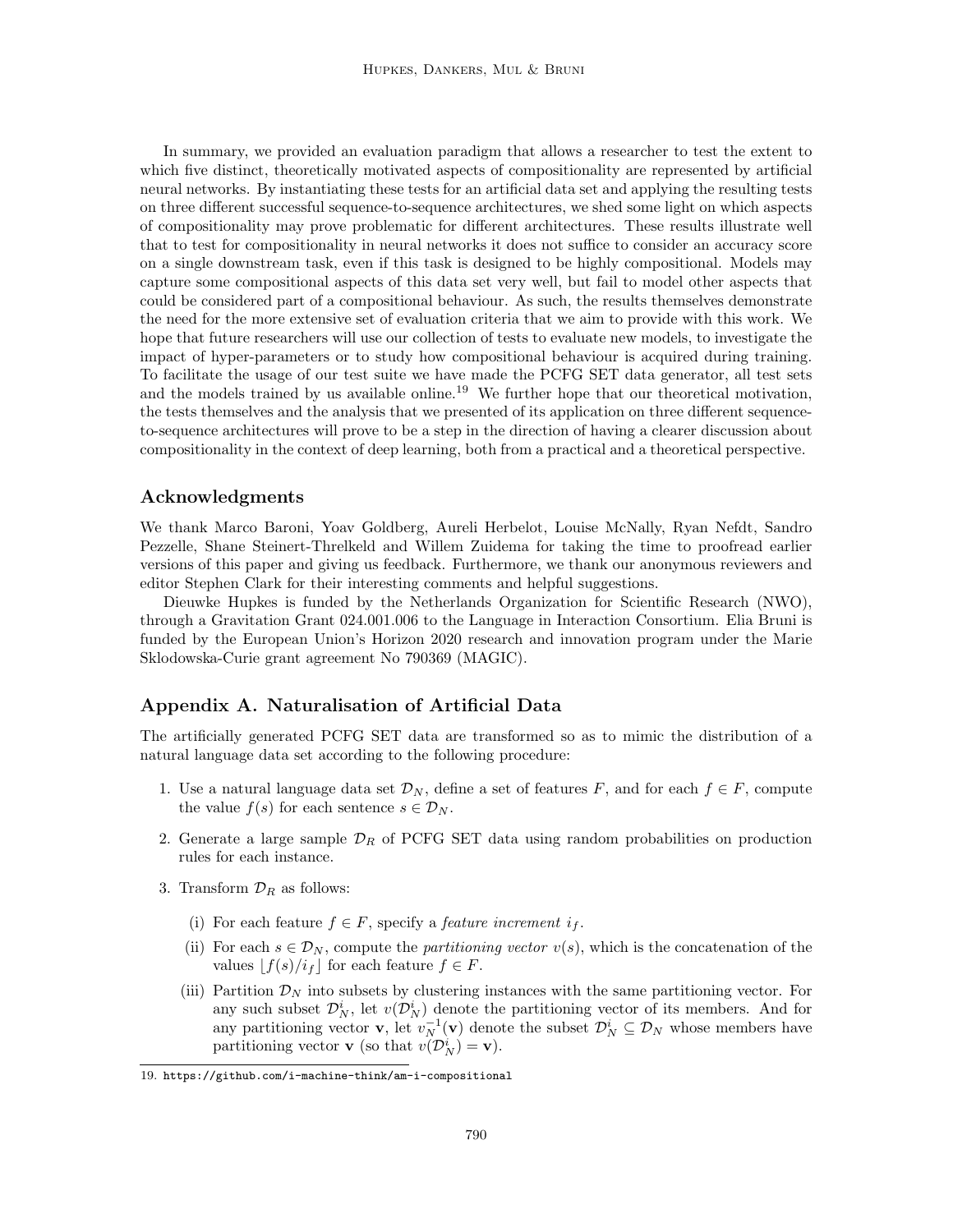- (iv) Of the identified subsets, determine the largest set  $\mathcal{D}_N^i \subseteq \mathcal{D}_N$ . Call this set  $\mathcal{D}_N^{\max}$ .
- (v) Partition  $\mathcal{D}_R$  in the same way as  $\mathcal{D}_N$ , yielding subsets  $\mathcal{D}_R^i$ . Let the subset  $\mathcal{D}_R^i$  such that  $v(\mathcal{D}_R^i) = v(\mathcal{D}_N^{\max})$  be  $\mathcal{D}_R^{\max}$ .
- (vi) Initialise an empty set  $\mathcal{D}'_R$ .
- (vii) Of each  $\mathcal{D}_R^i$ , randomly pick  $\frac{|v_N^{-1}(v(\mathcal{D}_R^i))| \times |\mathcal{D}_R^{\max}|}{|\mathcal{D}_R^{\max}|}$  members, and assign them to  $\mathcal{D}_R'$ .
- (viii) If necessary, repeat (i) (vii) for different feature increments  $f_i$ . For n features, fit an n-variate Gaussian to each of the transformed sets  $\mathcal{D}'_R$ . Choose the set with the lowest Kullback-Leibler divergence from the *n*-variate Gaussian approximation of  $\mathcal{D}_N$ .
- 4. Use maximum likelihood estimation to estimate the PCFG parameters of  $\mathcal{D}'_R$  and generate more PCFG SET data using these parameters.
- 5. If necessary, apply step 3 to the data thus generated.

## References

- <span id="page-34-4"></span>Andreas, J. (2019). Measuring compositionality in representation learning. In Proceedings of the 7th International Conference on Learning Representations (ICLR).
- <span id="page-34-1"></span>Bahdanau, D., Cho, K., & Bengio, Y. (2015). Neural machine translation by jointly learning to align and translate. In Proceedings of the 3rd International Conference on Learning Representations  $(ICLR).$
- <span id="page-34-3"></span>Bahdanau, D., Murty, S., Noukhovitch, M., Nguyen, T. H., de Vries, H., & Courville, A. (2018). Systematic generalization: What is required and can it be learned? In *Proceedings of the 6th* International Conference on Learning Representations (ICLR).
- <span id="page-34-12"></span>Bai, S., Kolter, J. Z., & Koltun, V. (2018). An empirical evaluation of generic convolutional and recurrent networks for sequence modeling. CoRR, abs/1803.0127.
- <span id="page-34-0"></span>Baroni, M., & Zamparelli, R. (2010). Nouns are vectors, adjectives are matrices: representing adjective-noun constructions in semantic space. In Proceedings of the 2010 Conference on Empirical Methods in Natural Language Processing (EMNLP) (pp. 1183–1193).
- <span id="page-34-6"></span>Batali, J. (1994). Artificial evolution of syntactic aptitude. In Proceedings of the 16th Annual Conference of the Cognitive Science Society (CogSci) (pp. 27–32).
- <span id="page-34-7"></span>Belinkov, Y., Màrquez, L., Sajjad, H., Durrani, N., Dalvi, F., & Glass, J. (2017). Evaluating layers of representation in neural machine translation on part-of-speech and semantic tagging tasks. In Proceedings of the 8th International Joint Conference on Natural Language Processing  $(IJCNLP)$  (Vol. 1, pp. 1–10).
- <span id="page-34-8"></span>Blevins, T., Levy, O., & Zettlemoyer, L. (2018). Deep RNNs encode soft hierarchical syntax. In Proceedings of the 56th Annual Meeting of the Association for Computational Linguistics  $(ACL)$  (Vol. 2, pp. 14–19).
- <span id="page-34-11"></span>Bojar, O., et al. (Eds.). (2017). Proceedings of the second conference on machine translation (WMT).
- <span id="page-34-2"></span>Boleda, G., & Herbelot, A. (2016). Formal distributional semantics: introduction to the special issue. Computational Linguistics, 42 (4), 619–635.
- <span id="page-34-5"></span>Bowman, S. R., Manning, C. D., & Potts, C. (2015). Tree-structured composition in neural networks without tree-structured architectures. In Proceedings of the 2015th International Conference on Cognitive Computation: Integrating Neural and Symbolic Approaches (pp. 37–42).
- <span id="page-34-10"></span>Carnap, R. (1947). Meaning and necessity: A study in semantics and modal logic. University of Chicago Press.
- <span id="page-34-9"></span>Chomsky, N. (1956). Three models for the description of language. IRE Transactions on information theory,  $2(3)$ , 113–124.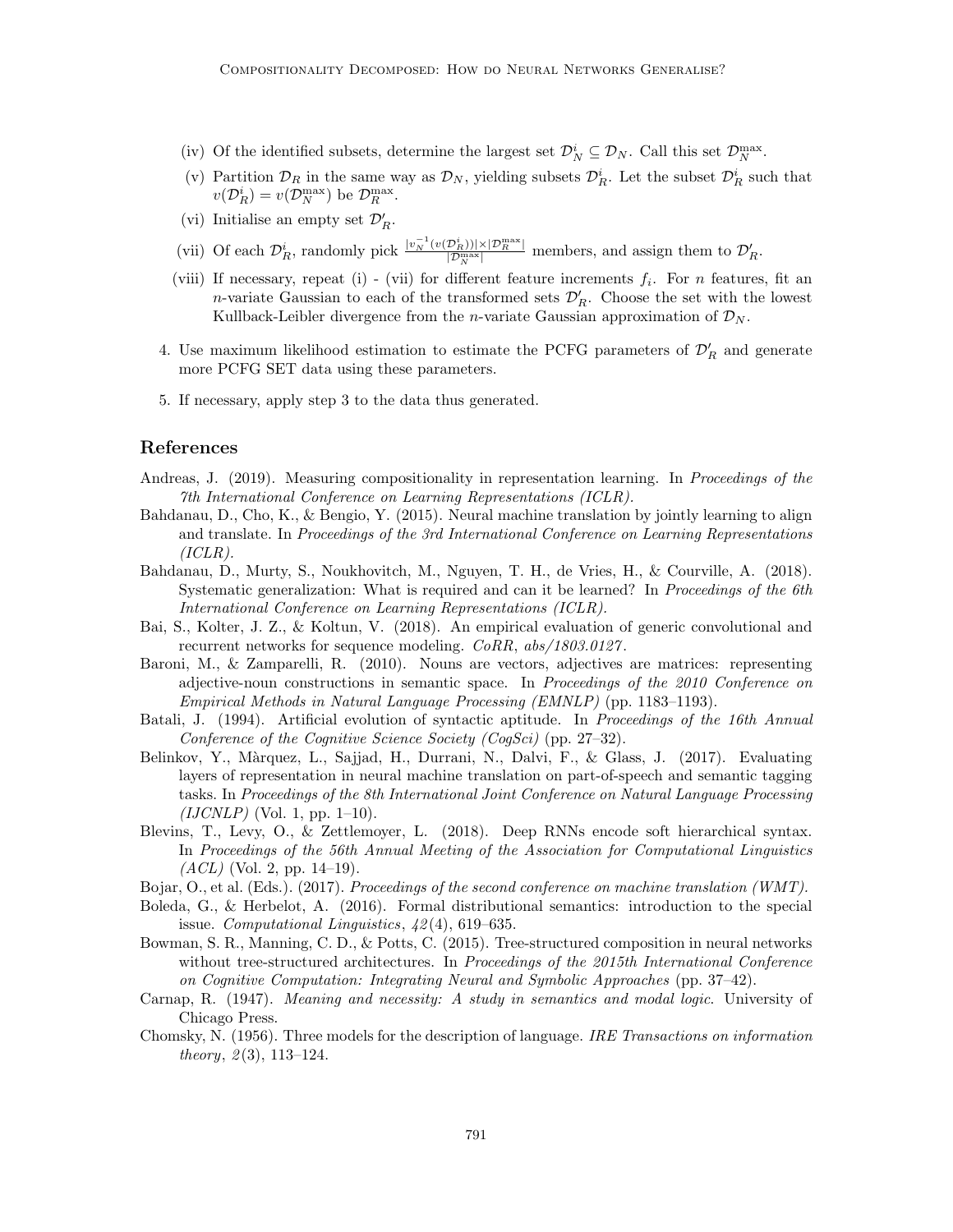- <span id="page-35-16"></span>Chorowski, J. K., Bahdanau, D., Serdyuk, D., Cho, K., & Bengio, Y. (2015). Attention-based models for speech recognition. In Advances in Neural Information Processing Systems (NIPS) (pp. 577–585).
- <span id="page-35-13"></span>Christiansen, M. H., & Chater, N. (1999). Toward a connectionist model of recursion in human linguistic performance. Cognitive Science, 23 (2), 157–205.
- <span id="page-35-6"></span>Chung, J., Gulcehre, C., Cho, K., & Bengio, Y. (2014). Empirical evaluation of gated recurrent neural networks on sequence modeling. CoRR,  $abs/1412.3555$ .
- <span id="page-35-0"></span>Clark, S. (2015). Vector space models of lexical meaning. The Handbook of Contemporary semantic theory, 493–522.
- <span id="page-35-3"></span>Coecke, B., Sadrzadeh, M., & Clark, S. (2010). Mathematical foundations for a compositional distributional model of meaning. Linguistic analysis, 36 (1-4), 345-384.
- <span id="page-35-19"></span>Denil, M., Demiraj, A., Kalchbrenner, N., Blunsom, P., & de Freitas, N. (2014). Modelling, visualising and summarising documents with a single convolutional neural network. CoRR, abs/1406.3830 .
- <span id="page-35-9"></span>Dessì, R., & Baroni, M. (2019). CNNs found to jump around more skillfully than RNNs: Compositional generalization in seq2seq convolutional networks. In Proceedings of the 57th Annual Meeting of the Association for Computational Linguistics (ACL) (p. 3919-3923).
- <span id="page-35-20"></span>Dubois, Y., Dagan, G., Hupkes, D., & Bruni, E. (2019). Location attention for extrapolation to longer sequences. *CoRR*,  $abs/1911.03872$ .
- <span id="page-35-14"></span>Elman, J. L. (1991). Distributed representations, simple recurrent networks, and grammatical structure. Machine learning,  $7(2-3)$ , 195–225.
- <span id="page-35-1"></span>Erk, K. (2012). Vector space models of word meaning and phrase meaning: A survey. Language and Linguistics Compass,  $6(10)$ , 635–653.
- <span id="page-35-7"></span>Fodor, J. A., & Pylyshyn, Z. W. (1988). Connectionism and cognitive architecture: a critical analysis. Cognition,  $28(1-2)$ , 3-71.
- <span id="page-35-18"></span>Gehring, J., Auli, M., Grangier, D., & Dauphin, Y. N. (2017). A convolutional encoder model for neural machine translation. In Proceedings of the 55th Annual Meeting of the Association for Computational Linguistics (ACL) (Vol. 1, pp. 123–135).
- <span id="page-35-15"></span>Gehring, J., Auli, M., Grangier, D., Yarats, D., & Dauphin, Y. N. (2017). Convolutional sequence to sequence learning. In Proceedings of the 34th International Conference on Machine Learning  $(ICML)$  (pp. 1243–1252).
- <span id="page-35-8"></span>Giulianelli, M., Harding, J., Mohnert, F., Hupkes, D., & Zuidema, W. (2018). Under the hood: Using diagnostic classifiers to investigate and improve how language models track agreement information. In "Proceedings of the 2018 EMNLP Workshop BlackboxNLP: Analyzing and Interpreting Neural Networks for NLP" (pp. 240–248).
- <span id="page-35-12"></span>Goldberg, Y. (2019). Assessing BERT's syntactic abilities. CoRR, abs/1901.05287.
- <span id="page-35-4"></span>Goller, C., & Kuchler, A. (1996). Learning task-dependent distributed representations by backpropagation through structure. In Proceedings of International Conference on Neural Networks  $(ICNN)$  (Vol. 1, pp. 347–352).
- <span id="page-35-11"></span>Gulordava, K., Bojanowski, P., Grave, E., Linzen, T., & Baroni, M. (2018). Colorless green recurrent networks dream hierarchically. In Proceedings of the 2018 Conference of the North American Chapter of the Association for Computational Linguistics: Human Language Technologies (NAACL-HLT) (Vol. 1, pp. 1195–1205).
- <span id="page-35-17"></span>He, X., & Golub, D. (2016). Character-level question answering with attention. In Proceedings of the 2016 Conference on Empirical Methods in Natural Language Processing (EMNLP) (pp. 1598–1607).
- <span id="page-35-2"></span>Hirschberg, J., & Manning, C. D. (2015). Advances in natural language processing. Science,  $349(6245), 261-266.$
- <span id="page-35-5"></span>Hochreiter, S., & Schmidhuber, J. (1997). Long short-term memory. Neural computation,  $9(8)$ , 1735–1780.
- <span id="page-35-10"></span>Hupkes, D., Singh, A., Korrel, K., Kruszewski, G., & Bruni, E. (2019). Learning compositionally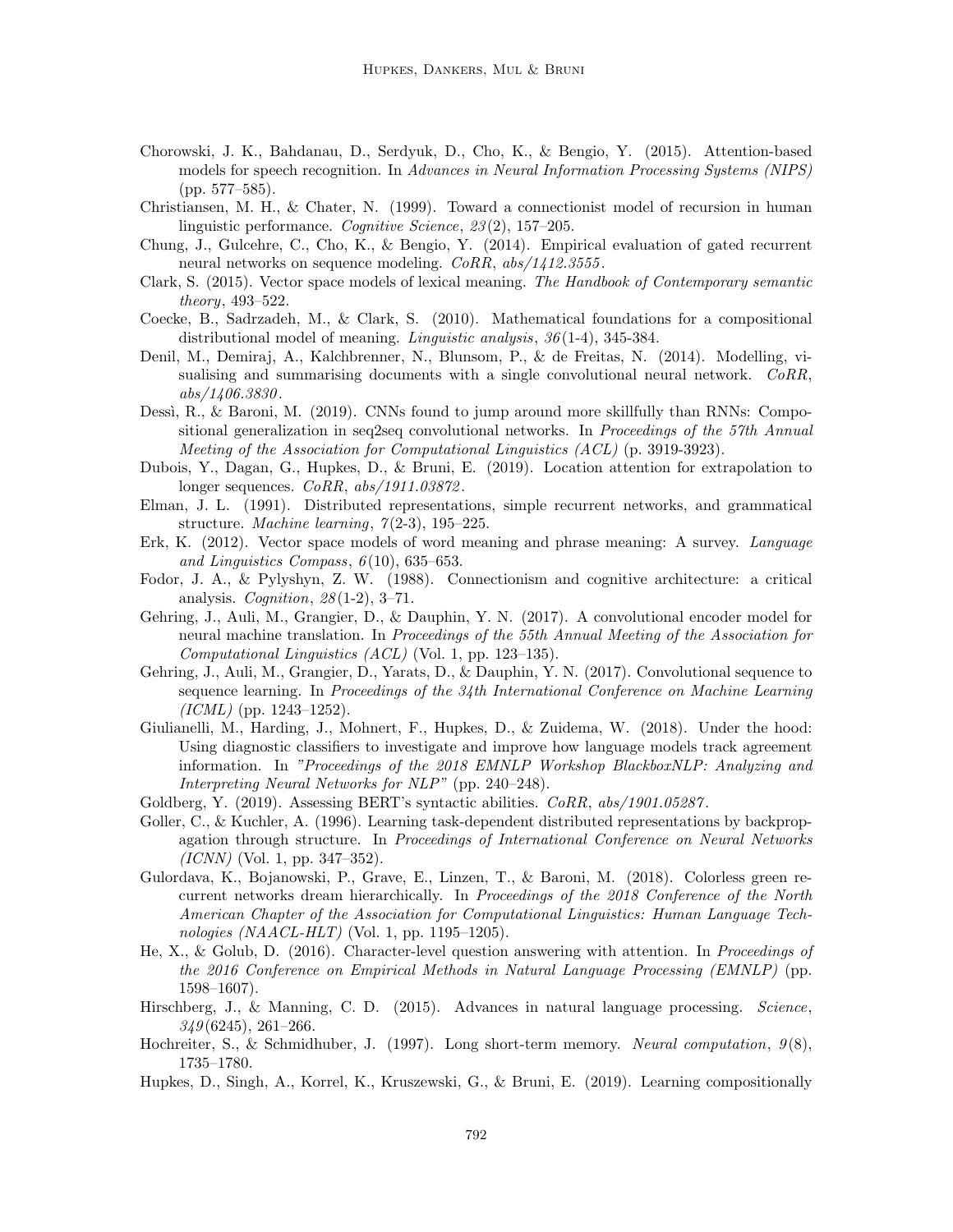through attentive guidance. In International Conference on Computational Linguistics and Intelligent Text Processing (CICLing).

- <span id="page-36-5"></span>Hupkes, D., Veldhoen, S., & Zuidema, W. (2018). Visualisation and 'diagnostic classifiers' reveal how recurrent and recursive neural networks process hierarchical structure. Journal of Artificial Intelligence Research, 61 , 907–926.
- <span id="page-36-15"></span>Husserl, E. (1913). Logische untersuchungen. Max Niemeyer.
- <span id="page-36-16"></span>Jacobson, P. (2002). The (dis)organization of the grammar: 25 years. Linguistics and Philosophy,  $25(5)$ , 601–626.
- <span id="page-36-8"></span>Janssen, T. (1983). Foundations and applications of montague grammar. Mathematisch Centrum.
- <span id="page-36-7"></span>Johnson, J., Hariharan, B., van der Maaten, L., Fei-Fei, L., Zitnick, C. L., & Girshick, R. (2017). CLEVR: A diagnostic dataset for compositional language and elementary visual reasoning. In IEEE Conference on Computer Vision and Pattern Recognition (CVPR) (pp. 1988–1997).
- <span id="page-36-13"></span>Jozefowicz, R., Vinyals, O., Schuster, M., Shazeer, N., & Wu, Y. (2016). Exploring the limits of language modeling.  $CoRR$ ,  $abs/1602.02410$ .
- <span id="page-36-2"></span>Kalchbrenner, N., Grefenstette, E., & Blunsom, P. (2014). A convolutional neural network for modelling sentences. In Proceedings of the 52nd Annual Meeting of the Association for Computational Linguistics  $(ACL)$  (Vol. 1, pp. 655–665).
- <span id="page-36-3"></span>Kartsaklis, D. (2014). Compositional operators in distributional semantics. Springer Science Re*views,*  $2(1-2)$ ,  $161-177$ .
- <span id="page-36-0"></span>Kim, Y., Rush, A. M., Yu, L., Kuncoro, A., Dyer, C., & Melis, G. (2019). Unsupervised recurrent neural network grammars. In Proceedings of the 2019 Conference of the North American Chapter of the Association for Computational Linguistics: Human Language Technologies  $(NAACL-HLT)$  (Vol. 1, pp. 1105–1117).
- <span id="page-36-17"></span>Klein, G., Kim, Y., Deng, Y., Senellart, J., & Rush, A. M. (2017). OpenNMT: Open-source toolkit for neural machine translation. In M. Bansal & H. Ji (Eds.), Proceedings of the 55th Annual Meeting of the Association for Computational Linguistics (ACL), System Demonstrations (pp.  $67 - 72$ ).
- <span id="page-36-12"></span>Korrel, K., Hupkes, D., Dankers, V., & Bruni, E. (2019). Transcoding compositionally: using attention to find more generalizable solutions. In Proceedings of the 2019 ACL Workshop BlackboxNLP: Analyzing and Interpreting Neural Networks for NLP (p. 111).
- <span id="page-36-4"></span>Lake, B., & Baroni, M. (2018). Generalization without systematicity: On the compositional skills of sequence-to-sequence recurrent networks. In proceedings of the 35th International Conference on Machine Learning (ICML) (pp. 4487–4499).
- <span id="page-36-9"></span>Lakretz, Y., Kruszewski, G., Desbordes, T., Hupkes, D., Dehaene, S., & Baroni, M. (2019). The emergence of number and syntax units in LSTM language models. In *Proceedings of the 2019* Conference of the North American Chapter of the Association for Computational Linguistics: Human Language Technologies (NAACL-HLT) (Vol. 1).
- <span id="page-36-1"></span>Le, P., & Zuidema, W. (2015). The forest convolutional network: compositional distributional semantics with a neural chart and without binarization. In Proceedings of the 2015 Conference on Empirical Methods in Natural Language Processing (EMNLP) (pp. 1155–1164).
- <span id="page-36-14"></span>Lin, Y., Tan, Y. C., & Frank, R. (2019). Open sesame: Getting inside BERT's linguistic knowledge. In Proceedings of the 2018 EMNLP Workshop BlackboxNLP: Analyzing and Interpreting Neural Networks for NLP (p. 241-253).
- <span id="page-36-6"></span>Linzen, T., Dupoux, E., & Goldberg, Y.  $(2016)$ . Assessing the ability of LSTMs to learn syntaxsensitive dependencies. Transactions of the Association for Computational Linguistics,  $\frac{1}{4}$ , 521–535.
- <span id="page-36-11"></span>Liška, A., Kruszewski, G., & Baroni, M. (2018). Memorize or generalize? Searching for a compositional RNN in a haystack. In Proceedings of AEGAP (FAIM Joint Workshop on Architectures and Evaluation for Generality, Autonomy and Progress in AI).
- <span id="page-36-10"></span>Loula, J., Baroni, M., & Lake, B. M. (2018). Rearranging the familiar: Testing compositional generalization in recurrent networks. In Proceedings of the 2018 EMNLP Workshop BlackboxNLP: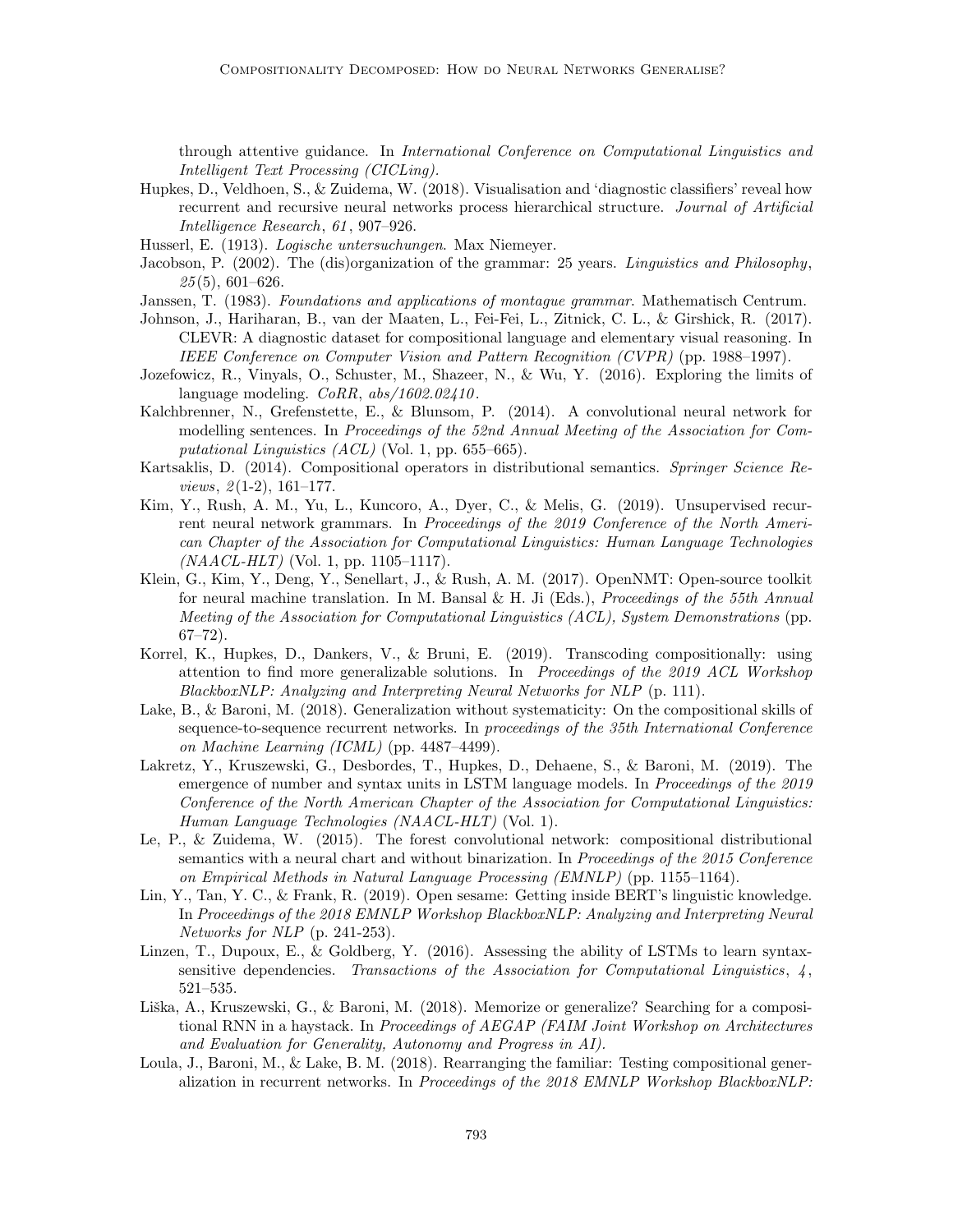Analyzing and Interpreting Neural Networks for NLP (pp. 108–114).

- <span id="page-37-20"></span>Manning, C. D., Surdeanu, M., Bauer, J., Finkel, J., Bethard, S. J., & McClosky, D. (2014). The Stanford CoreNLP natural language processing toolkit. In Proceedings of the 52nd Annual Meeting of the Association for Computational Linguistics (ACL), System Demonstrations (pp. 55–60).
- <span id="page-37-4"></span>Marcus, G. F. (2003). The algebraic mind: Integrating connectionism and cognitive science. MIT press.
- <span id="page-37-17"></span>Marcus, G. F., Pinker, S., Ullman, M., Hollander, M., Rosen, T. J., Xu, F., & Clahsen, H. (1992). Overregularization in language acquisition. Monographs of the society for research in child development, i–178.
- <span id="page-37-13"></span>Mareček, D., & Rosa, R. (2018). Extracting syntactic trees from transformer encoder self-attentions. In Proceedings of the 2018 EMNLP Workshop BlackboxNLP: Analyzing and Interpreting Neural Networks for NLP (pp. 347–349).
- <span id="page-37-7"></span>McCoy, R. T., Linzen, T., Dunbar, E., & Smolensky, P. (2019). RNNs implicitly implement tensorproduct representations. In Proceedings of the 7th International Conference on Learning Representations (ICLR).
- <span id="page-37-0"></span>Miller, G. A., & Charles, W. G. (1991). Contextual correlates of semantic similarity. Language and cognitive processes,  $6(1)$ , 1–28.
- <span id="page-37-1"></span>Mitchell, J., & Lapata, M. (2008). Vector-based models of semantic composition. In Proceedings of the 46th Annual Meeting of the Association for Computational Linguistics: Human Language  $Technology (ACL-HLT)$  (pp. 236–244).
- <span id="page-37-9"></span>Mul, M., & Zuidema, W. (2019). Siamese recurrent networks learn first-order logic reasoning and exhibit zero-shot compositional generalization.  $CoRR$ ,  $abs/1906.00180$ .
- <span id="page-37-15"></span>Pagin, P. (2003). Communication and strong compositionality. Journal of Philosophical Logic,  $32(3), 287-322.$
- <span id="page-37-16"></span>Pagin, P., & Westerståhl, D. (2010). Compositionality i: Definitions and variants. Philosophy Compass,  $5(3)$ ,  $250-264$ .
- <span id="page-37-6"></span>Partee, B. (1995). Lexical semantics and compositionality. An invitation to cognitive science:  $Language, 1, 311–360.$
- <span id="page-37-19"></span>Penke, M. (2012). The dual-mechanism debate. In The Oxford handbook of compositionality. Oxford University Press.
- <span id="page-37-5"></span>Pinker, S. (1984). Language learnability and language development. Cambridge, MA: Harvard University Press.
- <span id="page-37-2"></span>Plate, T. (1991). Holographic reduced representations: convolution algebra for compositional distributed representations. In Proceedings of the 12th International Joint Conference on Artificial Intelligence (IJCAI) (Vol. 1, pp. 30–35).
- <span id="page-37-3"></span>Potts, C. (2019). A case for deep learning in semantics: Response to pater. Language.
- <span id="page-37-14"></span>Pullum, G. K., & Scholz, B. C. (2010). Recursion and the infinitude claim. Recursion in human language, 104, 113–38.
- <span id="page-37-21"></span>Radford, A., Wu, J., Child, R., Luan, D., Amodei, D., & Sutskever, I. (2019). Language models are unsupervised multitask learners. OpenAI Blog, 1(8).
- <span id="page-37-12"></span>Raganato, A., & Tiedemann, J. (2018). An analysis of encoder representations in transformer-based machine translation. In Proceedings of the 2018 EMNLP Workshop BlackboxNLP: Analyzing and Interpreting Neural Networks for NLP (pp. 287–297).
- <span id="page-37-10"></span>Rodriguez, P. (2001). Simple recurrent networks learn context-free and context-sensitive languages by counting. *Neural computation*,  $13(9)$ ,  $2093-118$ .
- <span id="page-37-11"></span>Rodriguez, P., Wiles, J., & Elman, J. L. (1999). A recurrent neural network that learns to count. Connection Science,  $11(1)$ , 5-40.
- <span id="page-37-18"></span>Rumelhart, D. E., & McClelland, J. L. (1986). Parallel distributed processing: explorations in the microstructure of cognition. In (Vol. 2, pp. 216–271). MIT Press, Cambridge.
- <span id="page-37-8"></span>Saxton, D., Grefenstette, E., Hill, F., & Kohli, P. (2019). Analysing mathematical reasoning